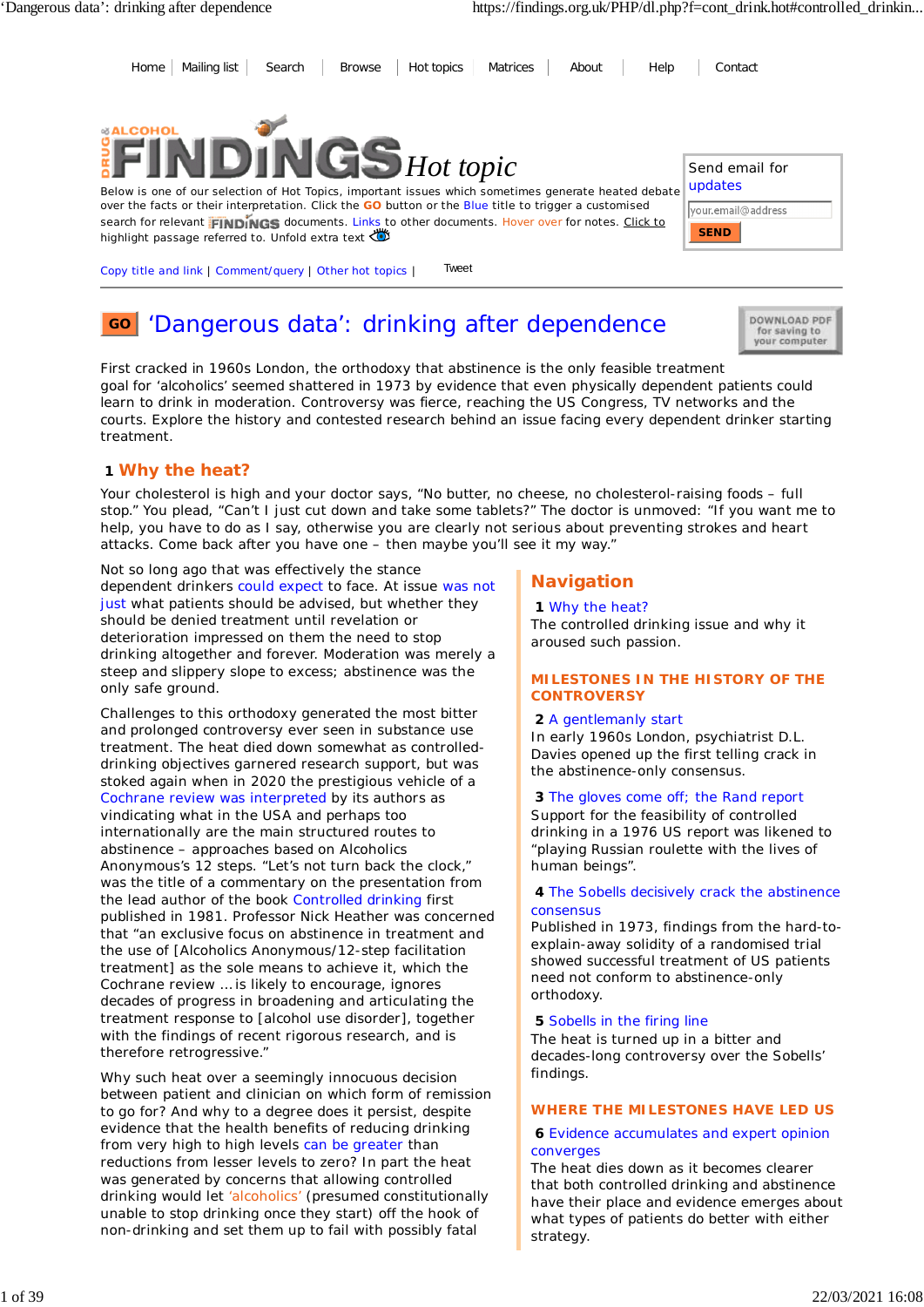consequences. On the other side was the concern that while insisting on abstinence did nothing to improve outcomes, it did limit treatment to the minority whose problems were so severe they were prepared to countenance a life without drink. Underlying these views were alternate visions of dependence as a distinct disorder characterised by inevitable loss of control, or one end of a continuum of behaviour which even at its most extreme can be replaced by moderation if the circumstances are sufficiently supportive.

**7** *Who takes the decision and how?* With both objectives on the care-planning table, is shared decision-making the way to decide?

### **8** *What do the authorities say?*

Official guidance from Britain's National Institute for Health and Care Excellence and Department of Health plus National Treatment Agency for Substance Misuse.

In his 1977 response (free source at the time of writing) to the Rand report (of which more below), a long-time student of the history and sociology of problem drinking in the USA eloquently explained why its findings on controlled drinking were so "dangerous". Ron Roizen drew a distinction between the truth of a theory and its utility, stressing that untrue theories may still be thought useful. As promulgated then and now, the 'classic' disease theory of alcoholism is a special case of this duality, since "acceptance of that theory is itself the essence of alcoholism treatment". Treatment consist of convincing the patient they are atypical and different from normal drinkers: they are an 'alcoholic' to the core and for ever – someone who will never be able to touch a drink without descending into a destructive 'bender'. From this perspective, " 'abstinence' is not solely a measure of the patient's improvement, but a sacred and essential element in the 'treatment' process … a sign that the model of alcoholism has been accepted by the patient".

Recognising that enables us to understand visceral reactions to challenges to an abstinence-based understanding of recovery. The utility of the theory as a treatment tool holds only insofar as "therapists can present the theory honestly and openly without fear of contradiction … Without the ability … to create a genuine conviction in the classical disease concept of alcoholism, the theory, its treatment implications, and its authority and legitimacy dissolve … From a traditionalist's standpoint, an attack on the abstinence criterion is an attack on the classical disease concept of alcoholism … And undercutting that truth is only done at great peril because the embracing of that truth proves to be the most successful treatment known for the condition."

But 'undercut' it was; how, and what the reaction was, is the story told in this hot topic. It began in earnest in the early 1960s in south London with the first research-driven crack in the abstinence consensus, later to become a gaping wound in the USA. Far from then receding into a box labelled 'pointless debates', prioritising abstinence as a treatment objective returned to prominence in the UK from 2008 as a component of influential visions of 'recovery'. Here we look at the major milestones along this journey, distinguished by the bitterest conflicts ever to mar scientific discourse on addiction treatment. So many commentaries and studies have been devoted to the issue that this contribution cannot claim to be comprehensive: see the documents recommended in the "Further reading" panel to fill in the gaps.

# **Further reading**

For more see this detailed and freely available US account. It dealt more than adequately with the history of the controversy but was unable to fully take on board later developments arising from early British findings. A much cited book offers a British perspective on the debate (turn to chapter four) and the evidence. On the evidence see also this Effectiveness Bank analysis of a recent UK study (the background notes are particularly informative) and this review.

# **2 A gentlemanly start**

Though it flared hottest in the USA, the controversy dates back (1 2) to a 1962 report by British physician and psychiatrist David Lewis Davies (referred to almost universally as D.L. Davies) on seven patients discharged before 1955 from south London's Maudsley hospital. Followed up in 1961, though previously "severely addicted" these men (they were all men) were said after discharge to have sustained controlled drinking. They were very much the minority of a total of 93 patients – but given their status on admission, that they existed at all was considered remarkable.

Davies' report started by restating the views of the time: due to presumed "irreversible" changes after years of heavy drinking, "Among those who treat alcoholics there is … wide agreement that these patients will never again be able to drink 'normally'." Yet it seemed the seven had, and for between seven and eleven years, associated with major changes in working or domestic lives which divorced them from constant contact with drink, or resolved the troubles which had helped generate and sustain dependence.

Witness to convention's grip, the report ended by endorsing the



**D.L. Davies: opened up the first telling crack in the abstinence-only**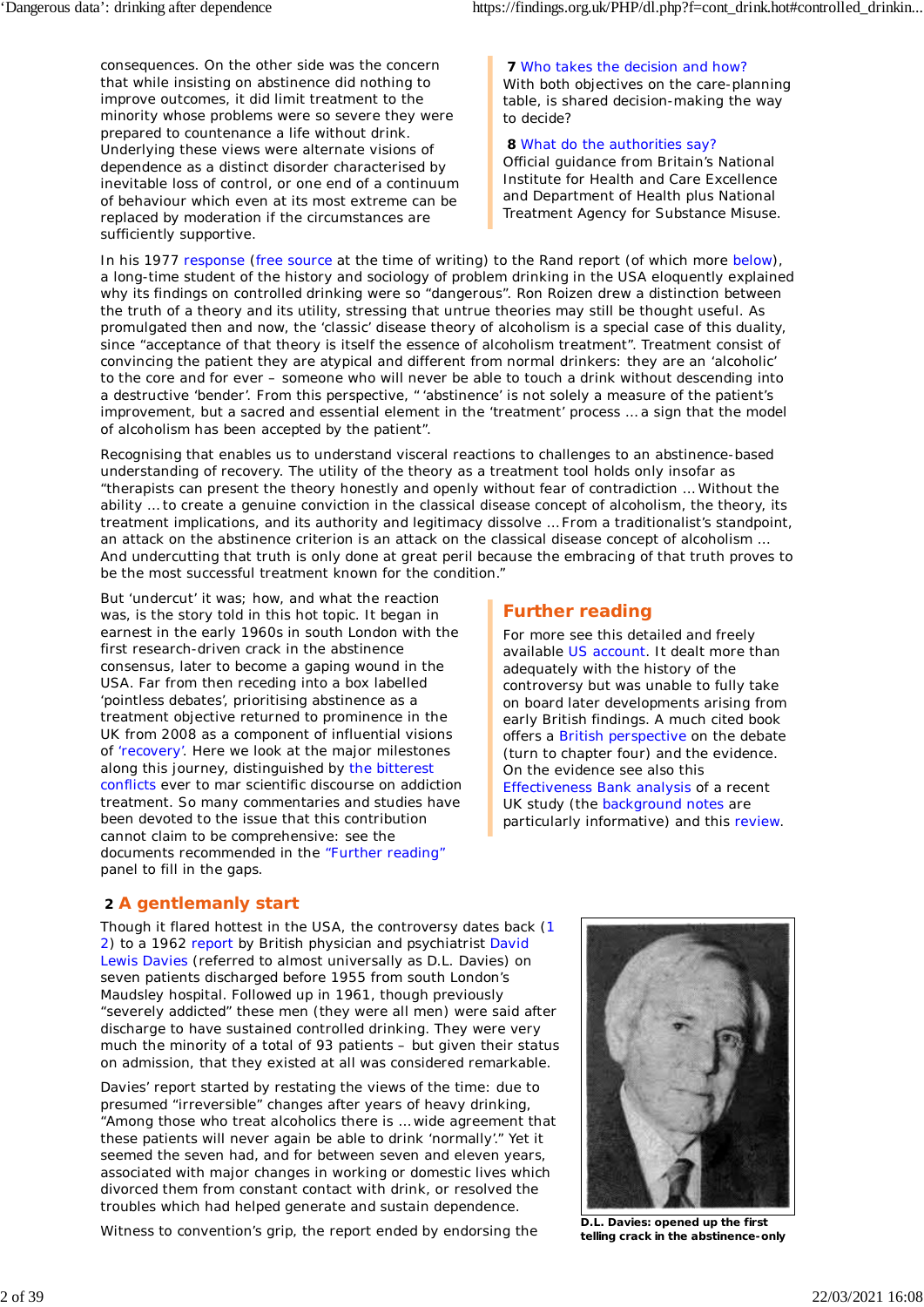**consensus.** orthodoxy its findings challenged: "It is not denied that the majority of alcohol addicts are incapable of achieving

'normal drinking'. All patients should be told to aim at total abstinence." Davies did, however, see his findings as giving the lie to the aphorism, 'once an alcoholic, always an alcoholic'. Approaches not "constrained" by this view could achieve "complete cures": bolstered by radical changes in their lives (aided in these cases by two to five months in hospital), severely dependent drinkers whose drinking has social roots need not spend their lives in deepening dependence or teetering on its edge if they touched a drink. It was this use of the findings to, even if only modestly, deny the absoluteness of the abstinence-only mandate which distinguished Davies' report from earlier accounts. The effect was to generate a considerable response, but one limited to professional circles and "dismissive" rather than outraged.

Even before Davies' report abstinence had been tilted from its pedestal by observations that moderation was possible after dependent drinking, and that considering the individual's entire life circumstances, abstinence was not always the key to overall improvement or even the best outcome. The year Davies' report was published also saw publication of the classic description of 'The abstinent alcoholic' – formerly dependent drinkers who have sustained abstinence but are nevertheless unhappy, unfulfilled and/or nervously hanging on. In the account from Connecticut alcohol clinics in 1950s USA, they were the majority among the non-drinkers. By the mid-60s the pieces of the jigsaw had been amalgamated into a systematic and comprehensive challenge to physiological determinism in the construction of 'alcoholism' and the associated elevation of abstinence to the sole acceptable treatment goal and yardstick of success, with Davies' report in the vanguard of reasons to reconsider current treatment conventions.

### **Findings contested**

Some of the 18 responses to Davies' report published by the same journal put their fingers on the key practical issue: how to absolutely extinguish 'dangerous' chinks of hope that non-dependent drinking might be possible, when research showed these chinks existed, and were not even extremely unusual. Conceding that Davies' seven were truly alcoholic would "cloud the clarity of our definition of alcoholism and our exactness of treatment, for [the few exceptions] occasionally make liars out of us when we tell a patient he is an alcoholic and can never drink again." Redefining these exceptions as "pseudo-alcoholics … is the only way we can stick to our guns that a true alcoholic can never drink again. If we ever concede this dictum, we, as therapists, and our alcoholic patients, will be lost."

We "will be lost"; hard to conceive of a stronger reason to stick to the narrow abstinence path. Ironically, these concerns came from a doctor who well before Davies' report had himself documented the phenomenon of non-abstinent recovery among what he had then unambiguously termed "alcoholics". Faced with the implications spelt out by Davies, his focus turned to how

*Exceptions make liars of us when we tell a patient he can never drink again … we will be lost*

conceding that some people do manage non-abstinent recovery might undermine an unswerving abstinence-only stance in treatment, leading him to reverse-engineer his definition of alcoholism to exclude these 'exceptions'. Similar concerns were to be expressed ( below) over a decade later in response to a US report which reinforced Davies' contention that non-abstinent recovery was possible. In both cases, the impulse was to suppress or redefine the facts if they contradicted the theory, the opposite to the way science is meant to develop by contradictory facts forcing theories to be amended or abandoned.

In his reply to comments on his article, D.L. Davies made the point that far from denying the value of abstinence, all seven patients had first 'reset' their relationships with alcohol by a period without drinking at all, and that he remained of the view that "The patient who challenges the doctor's advice to become a teetotaller, on the basis of what I have reported, should be told that the evidence suggests that only a minority may recover completely, and that he, the patient, would be wiser to assume that he will not be in that group." To doubts that some of the seven were truly 'alcoholic', he said this diagnosis had been made before it was known how they would fare after discharge, and that "In practice, one feels satisfied that a man is addicted to alcohol when he has tried to break off his use of the drug, which in some way is proving harmful, and has failed."

Aided by access to Davies' records and fresh data from the same seven patients, another 23 years passed before the most robust critique was published, and it came from within the institution Davies had led. It started by recognising the magnitude of Davies' intervention. His successor at the Maudsley and the associated Institute of Psychiatry in south London lauded Davies as "a pioneer who made a daring exploration of what was at the time virtually forbidden territory". Later he explained that "Davies was questioning not just a medical consensus, but the central and hallowed organising idea of the American alcoholism movement." These comments came from the prestigious figure of the late Griffith Edwards, but a sharp edge embellished his homage to his predecessor and "mentor".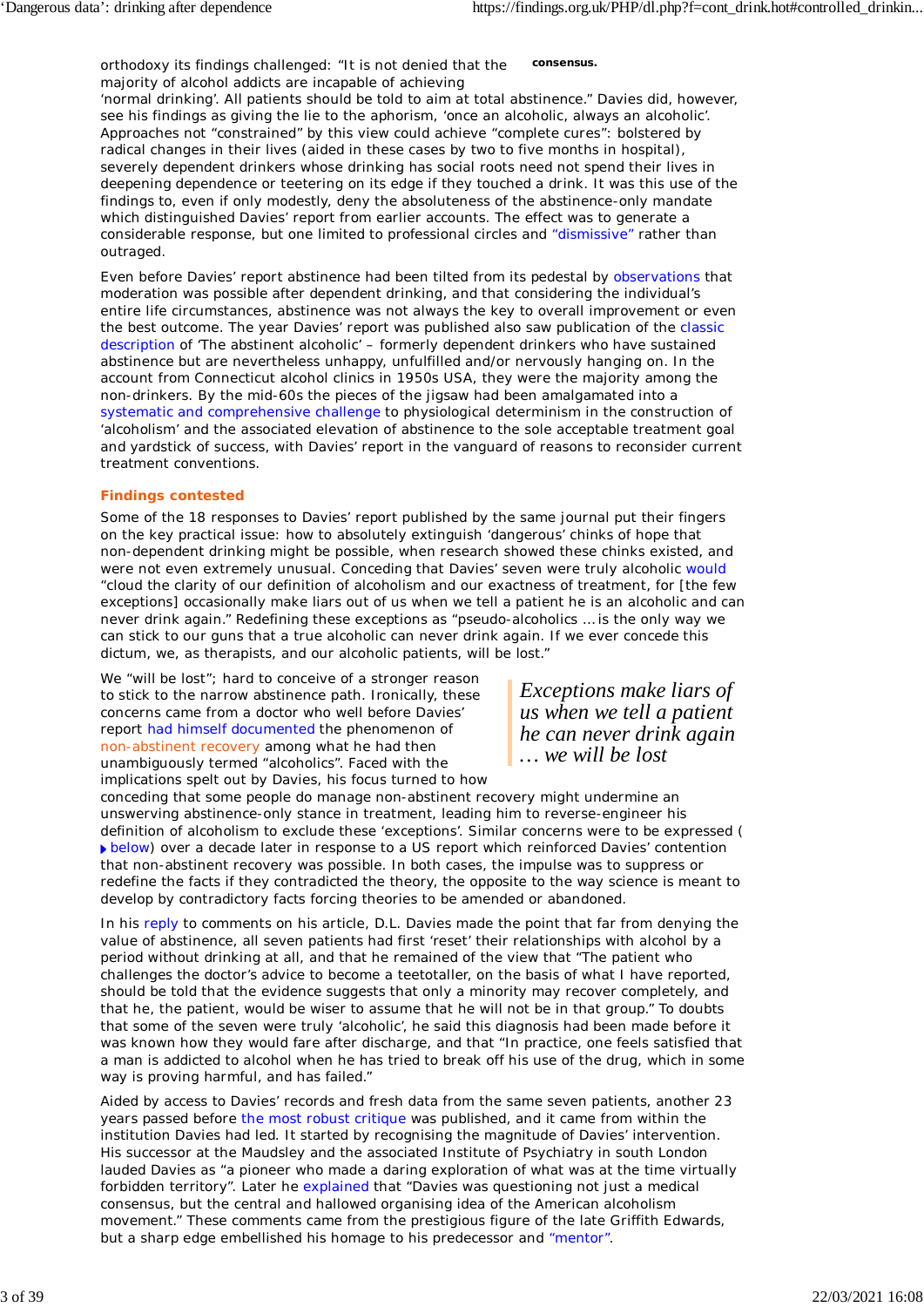

**Griffith Edwards: claimed his "mentor" had been deceived.**

That edge had become apparent in 1979 when the journal Edwards started editing the year before published an interview with Davies. The interviewer – probably Edwards himself – told Davies of a personal encounter at the Maudsley with one of his seven patients. Contrary to the impression given to Davies in 1961, he had confessed to "drinking like a

fish the whole time" and threatening to "bash the living daylights" out of his wife if she told the truth to Davies' follow-up worker, to whom she had confirmed his more positive account. Significantly as it later transpired, Professor Davies also confessed to something: "I never regarded myself … as a research worker."

The encounter prompted Edwards to re-examine such records as remained and to interview all six surviving patients plus relatives or carers. Conducted in 1983, the study was published in 1985. Having died in 1982, Davies could not challenge findings which cast doubt on whether

some of the patients truly were severely dependent at the time of admission and whether most really had sustained 'normal' drinking after discharge. How starkly different was the picture gained from similar sources just over two decades before can be appreciated by the notes on 'Case 2'. In 1961 Davies had seen a success story: "Drinks 1–2 pints of an evening but no spirits. Never drunk." In 1983, Edwards saw a "catastrophic outcome": "Heavy drinking recommenced not later than 1955; much subsequent morbidity culminated in 1975 with Wernicke-Korsakoff syndrome about 1973."

In 1994 Professor Edwards revisited his critique of Davies. His account implied that "Case 2" was the patient who had prompted the new follow-up. Yet in respect of this critical patient, mysteries remained, such as how he had thought he could successfully deny drinking problems when according to Edwards, during the relevant period he had been seen for those problems by one of Davies' own clinical team. In 1994 Edwards said Case 2 had been discharged in 1954, while earlier he had said it had been 1950.

On methodology too, there was a gaping discrepancy between Davies' account of his study and that reconstructed by Professor Edwards. In his 1979 interview Davies had explained: "Every one of [the seven patients] was personally seen. Certainly Edgar Myers saw them and … I'm sure I saw them all myself." In his 1962 report itself Davies had mentioned another source – a female psychiatric social worker who "made a personal visit to their homes and in some cases to their place of work [and] made specific inquiry (from relatives as well as from the patient) about the drinking history since discharge." After re-examining surviving records, Edwards concluded that Davies had relied largely on the "reports written by the follow-up social worker", who in only one case had seen the patient himself. If in fact Davies had much more information, it might partly account for the discrepancies in the pictures given of how the patients had fared.

Adjudicating between these accounts is beyond our resources, and perhaps impossible at this remove from the events. Professor Edwards was, however, in no doubt. In 1994 he remained confident that his check on the patients had revealed that Davies' account was "substantially inaccurate". A research-naive clinician "had been substantially misled" by "intentionally unreliable witnesses," which his (in retrospect) flawed methodology was not up to exposing. Be that as it may, later not-so-flawed work described below was to come to the same conclusions as Davies.

In a book published in 2003, Edwards later embraced normal drinking as a goal for many patients, but still maintained that (emphasis added) "abstinence is the *only* feasible objective" for those with a fully developed history of dependence. Among his criteria for identifying who should attempt which objective were those ( $\blacktriangleright$  below) trialled by the Sobells in the USA.

# **3 The gloves come off; the Rand report**

The Davies episode was gentlemanly in conduct and limited to professional circles, but the following decade bitter disputes originating with US research overflowed across newspaper headlines and TV networks, in one case spawning legal proceedings.

Target of one of the disputes was a 1976 report from the Rand Corporation on new government alcoholism treatment centres. The source was a respected non-profit centre with military origins, known for its "empirical, nonpartisan, independent analysis".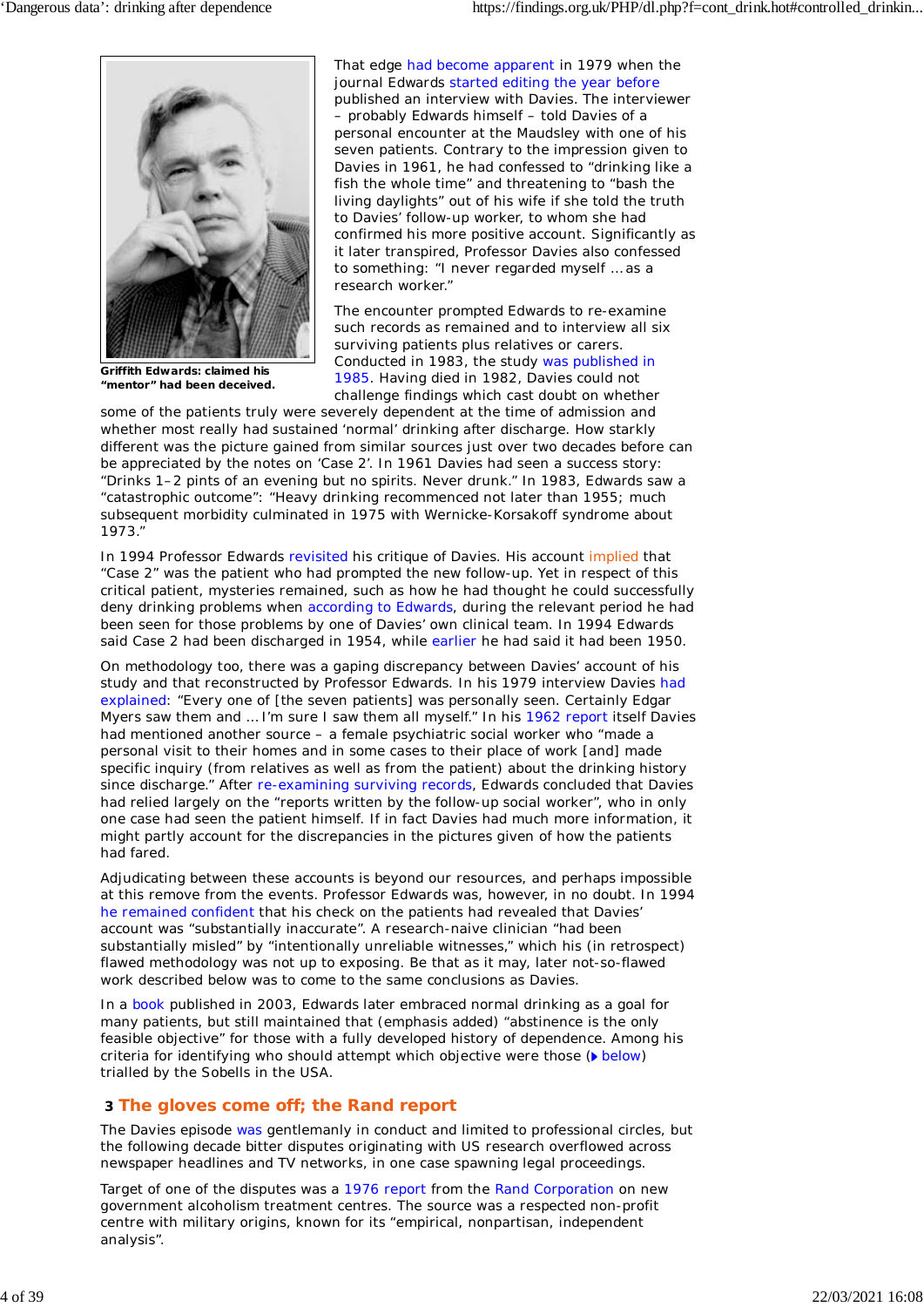

**David Armor: first author of the Rand report criticised for disseminating "dangerous" information.**

Using routine records collected at intake and six months later plus a follow-up survey of patients 18 months after intake, Rand's researchers had found that fairly complete remission was the norm (70% were substantially improved on a range of measures), that most patients achieved this without altogether stopping drinking, and that at the 18-month point about as many had been drinking normally (moderately at levels "far below what could be described as alcoholic drinking") over the past six months as had sustained abstinence. Among "definite alcoholics", from six to 18 months relapse was no more common if the former patients had been drinking normally (16%) than among long-term abstainers: "We cannot overemphasize the import of these findings … it appears that some alcoholics do return to

normal drinking with no greater likelihood of relapse than alcoholics who choose permanent abstention."

The study had its weaknesses, such as very incomplete six-month follow-up data routinely collected by the treatment centres (at the best centres, still only about a third of patients) and a better but still low follow-up rate of 62% in the researchers' 18-month follow-up, which drew its sample from just eight of the 44 centres. Several checks reassured the researchers that their samples remained reasonably representative of all patients within the study's remit. Nevertheless, sampling limitations were among the reasons why they did not claim to be able to track relapse as such, just to compare relapse rates between different types of clients. But when that comparison was between post-treatment abstainers and moderate drinkers, it was enough to endow the study with landmark status.

### **'Dangerous' data**

Unlike Davies' seven "exceptions", Rand had found moderation almost as common and enduring a mode of recovery among alcohol treatment patients as abstinence, findings difficult to dismiss and a more substantial challenge to the hegemony of abstinence. Aware of the storm their findings might provoke, the authors disavowed any intention to recommend that remitted alcoholics resume drinking. Still the storm broke, overflowing from scientific circles to numerous newspaper reports and editorials generally reaffirming the prudence of the abstinence standard. Deploying a metaphor which echoed over the years, holding out the prospect of controlled drinking was likened to "playing Russian roulette with the lives of human beings".

Speaking the year after their report was published, Rand's authors highlighted as "the most serious" of the critiques "at least from the viewpoint of scientific freedom" a strand also seen ( $\triangleright$  above) in the response to Davies' paper – the willingness to suppress unwelcome findings: "Rather than denying the reality that some alcoholics are able to resume normal drinking, the thrust of these criticisms was directed instead at disseminating such 'dangerous' information to the public. The essence of this position seems to be that even the suggestion that abstinence may not be absolutely necessary for every alcoholic is so dangerous as to warrant suppression." For Rand's authors, the 'danger' lay in the opposite direction – of inflexibility about treatment goals deterring "a large segment of the alcoholic population who currently do not seek help from traditionally based therapies".

### **Extended follow-up shows who manages controlled drinking best**

In 1980 the Rand team conducted a four-year follow-up of the same patients, enabling a more extended assessment of whether moderate drinking could be sustained. This time information was obtained on 85% of the targeted sample. Based on the last six months of the four years, 54% were classified as "problem drinkers" and 46% in remission, constituting 28% who had not drunk at all and 18% "drinking without problems". Two-and-a-half years later, 30% who at 18 months had been "long-term abstainers" (for at least six months) had relapsed compared to 53% of short-term abstainers. In the middle were the 41% of non-problem drinkers who relapsed; when relevant variables were analysed together, they were not significantly more likely than the long-term abstainers to have resumed problem drinking.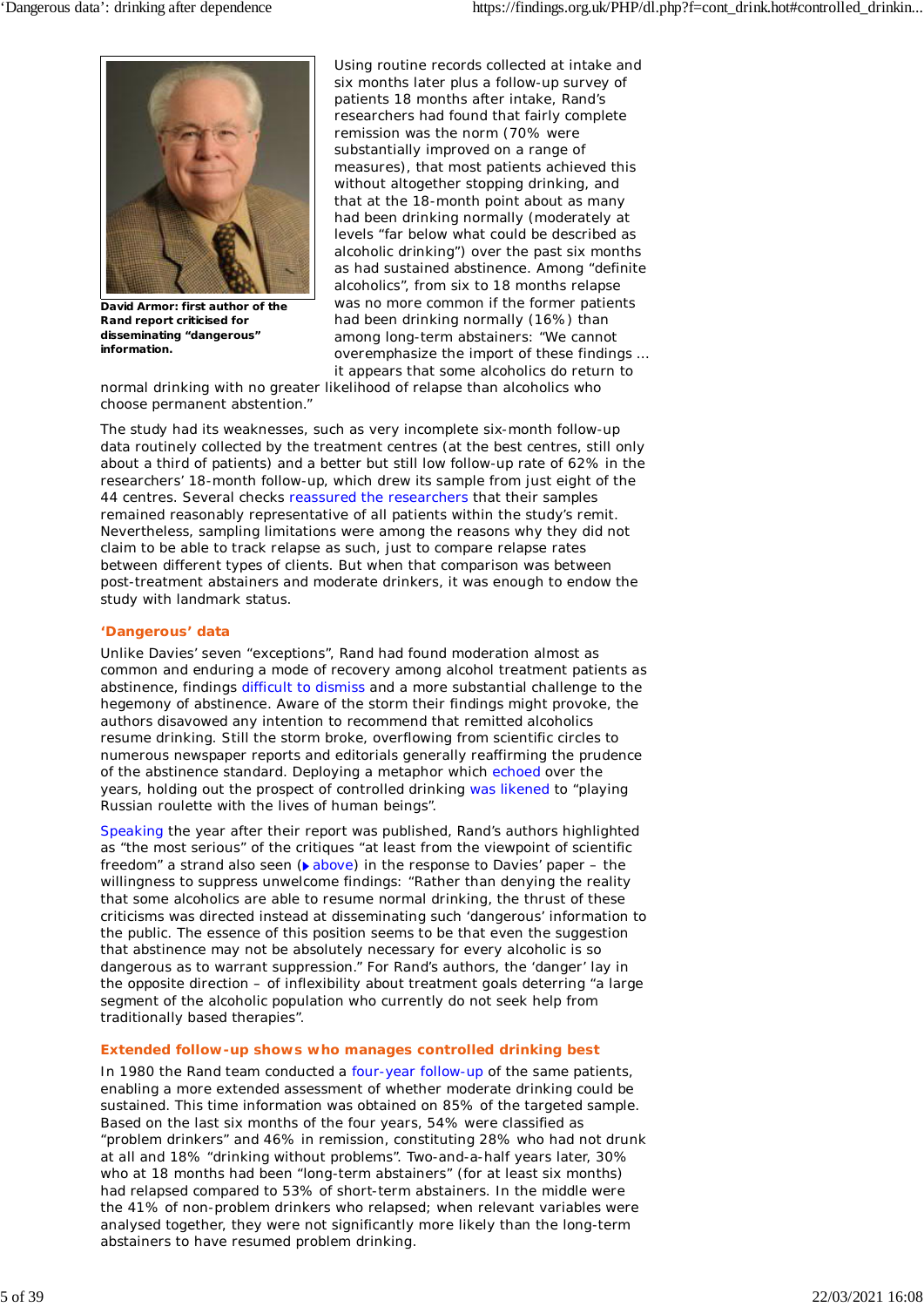While overall, abstinence was not shown to be superior, former patients who were older (40 and over on admission) and also more severely dependent were more likely to relapse after non-problem drinking than after abstaining, while the reverse was the case for those younger and less severely dependent. Patients who were severely dependent during the month before their entry to the study were far less likely to be moderate drinkers than abstainers, the breakdown was about even for lesser degrees of dependence, while patients who did not register symptoms of dependence at the start of study were much more likely to be continuing to drink moderately than abstaining. It was the proportion drinking moderately which changed most as dependence levels increased, becoming far less common (12%) after severe dependence than after the absence of dependence symptoms on entering treatment (45%). So to simplify, the answer to whether treated alcohol-dependent patients can in the long-term sustain moderate drinking was, 'Yes they can and it is not uncommon, especially when dependence is less entrenched.'

Rand's authors themselves felt the most important implication of their findings was that "the key ingredient in remission may be a client's decision to seek and remain in treatment rather than the specific nature of the treatment received" – an insight revisited decades later after another major US study – the Project MATCH trial.

### **4 Linda and Mark Sobell: groundbreaking trial led to accusations of fraud**

One reason why the Rand researchers knew their findings might be controversial was the reaction to an audacious and for the time methodologically advanced experiment conducted by husband and wife team Mark and Linda Sobell, results from which had been published in 1973. There was also a direct connection: Linda Sobell had supplied data for an appendix to the Rand report.



**Linda and Mark Sobell: groundbreaking trial led to rejected accusations of fraud.**

Unlike Davies' report and that from Rand, the Sobells tested controlled drinking using the gold-standard methodology of a randomised trial, the format which most reliably isolates an intervention as the cause of the findings rather than differences between participants assigned to it versus a comparator. At Patton State Hospital in California, they recruited 70 men voluntarily admitted for the treatment of alcohol dependence, all classified as "*Gamma* alcoholics", meaning they suffered physical withdrawal symptoms when they stopped drinking and had lost control over their consumption. These 70 were the test bed for a therapy programme which in suitable patients aimed for controlled drinking, in the context of a study capable of detecting with a high degree of certainty whether – as alleged for Davies' patients – they were pulling the wool over researchers' eyes. It was perhaps these strengths which helped propel the Sobells episode to the peak of the controversy and gave it its enduring status as the most telling of the challenges to abstinence-only orthodoxy.

### **Promising first-year follow-up findings**

The first step in the study was to divide the 70 patients into 30 considered suitable to aim for abstinence and 40 for controlled drinking, the latter chosen principally on the basis that patients had asked for it, shown in the past they could manage it, and had a supportive environment to return to on discharge. Half of each set were then allocated at random to the hospital's normal abstinence-oriented treatment, forming control-group benchmarks against whom to assess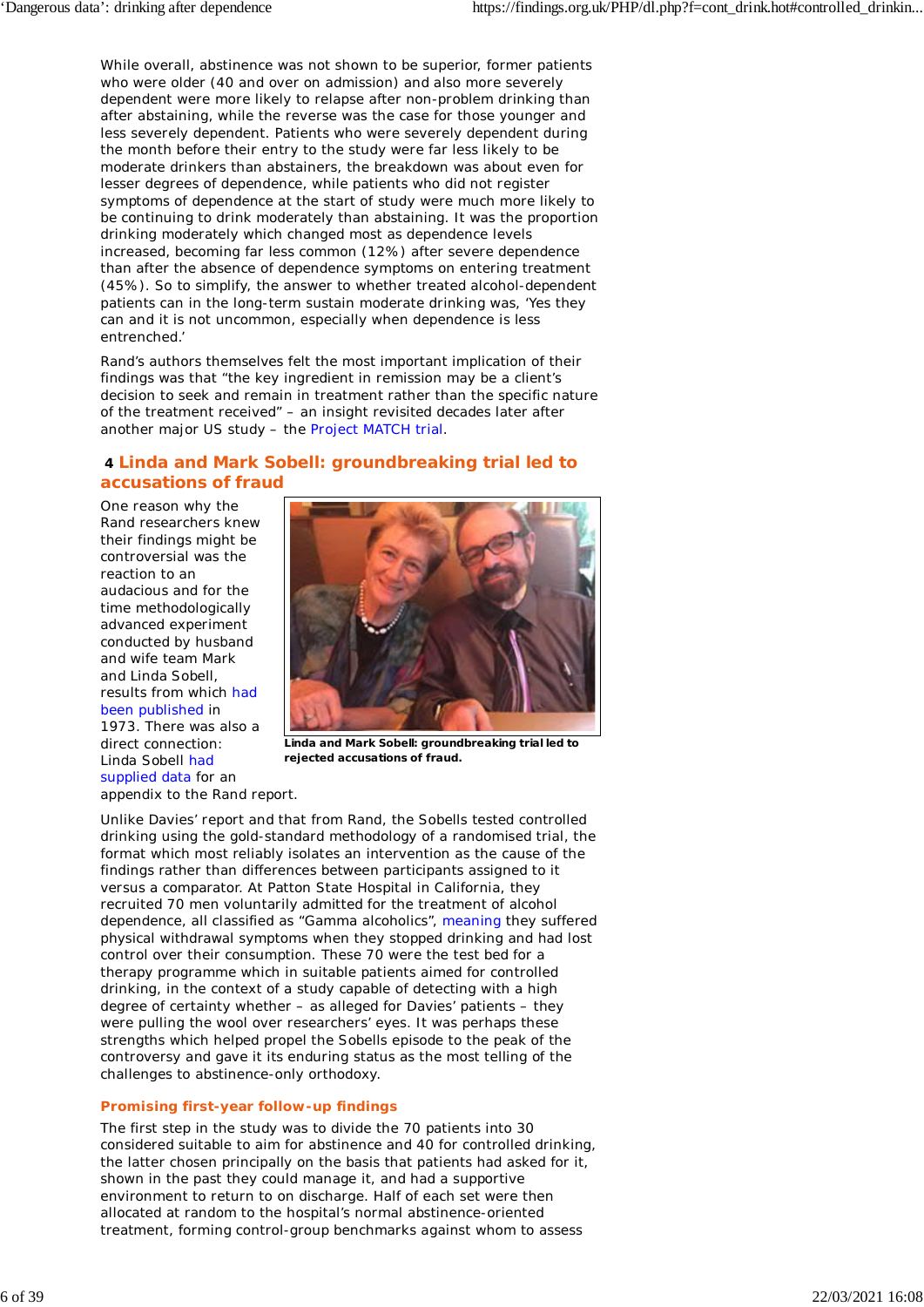the radical programme (free source at time of writing) the other half were assigned to.



The programme was geared to the goal – abstinence or controlled drinking – for which the patients had been considered most suitable. It entailed allowing them to drink during treatment in a mocked-up bar, electric shocks when they drank at all or exceeded controlled-drinking standards, showing videos of how they looked when drunk, and training in how to manage or avoid what for the patient were situations conducive to drinking or over-consumption. Of the resulting four groups of patients, the key group were the 20 considered suitable to aim for controlled drinking and whose treatment was geared to this objective, represented bottom left in the figure above. Compared to the rest, their progress would show whether allowing 'alcoholics' to pursue treatment goals which involved continuing to drink was the disaster orthodoxy predicted.

Published in 1973 in the journal *Behaviour Research and Therapy*, first-year follow-up results turned any expectation of disaster on its head. Over the year after discharge from hospital, on 70% of days the 20 patients considered suitable for and trained in controlled drinking neither drank heavily nor were consigned to hospital or prison due to their drinking – the best results of all the patients, and achieved despite controlled drinking on around a quarter of days. The 70% 'good days' figure was halved to 35% among patients who though similarly suitable to try for controlled drinking, had been left to the clinic's conventional abstinence-oriented treatment; instead they spent half their days "drunk". Neither was there any sign of a fading in effect. Over the second half of the follow-up year, at 73% versus 32% the gap between controlled-drinking patients and their controls was slightly greater than in the first six months, and this at a time when all the most successful set of patients drank at some stage. Patients also allocated to the new programme, but aimed at the abstinence goal for which they were considered suitable, did almost as well as those trained in controlled drinking, but nearly always by not drinking at all.

These results were not due to extremes dominating the averages; the disparities were similar when expressed as proportions of patients (rather than of days) who spent most of their time not drinking heavily – 85% of those trained in controlled drinking versus 32% of their controls. At 87%, patients allocated to the new programme but geared to abstinence also outperformed their controls, of whom barely more than a quarter (27%) managed mostly to avoid heavy drinking.

*Rejection of US orthodoxy need*

How did the Sobells see their findings? Of "major importance" they said was that the patients "trained in and encouraged to practice controlled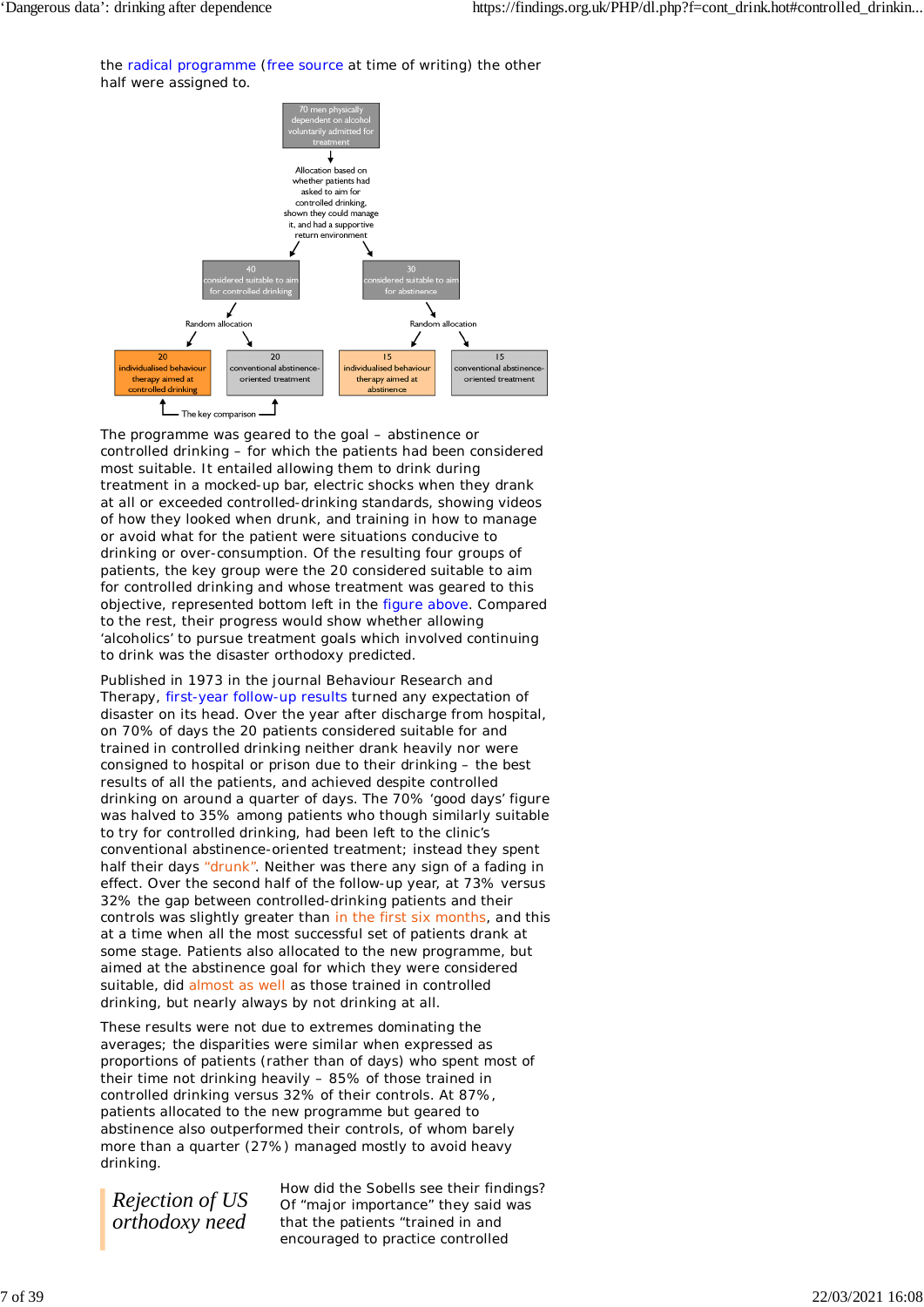*not condemn patients to the progressive deterioration predicted for untreated 'alcoholics'* drinking" had demonstrated "their successful capacity to acquire and sustain such behavior". Significantly in the light of later developments (below), the researchers relied for this judgement not on the absolute success of these patients in approximating societal drinking

norms, but their success relative

to others in the same study.

The results seemed a clear vindication of an intervention based on seeing addiction as a learnt behaviour and of the judicious allocation of even physically dependent patients to learn how to control and moderate their drinking. Controlled-drinking patients had been selected partly because of their "sincere dissatisfaction with [Alcoholics Anonymous] and with traditional treatment modalities"; the study showed this rejection of US orthodoxy need not condemn them to the progressive deterioration predicted for untreated 'alcoholics'.

There were, however, gaps in the design of the research. No set of patients considered suitable for abstinence was instead offered training in moderation – perhaps an ethically impossible conjunction. Neither was any patient considered suitable for a controlled drinking objective instead trained in abstinence using the Sobells' radical programme. It left open the possibility that patients who wanted to go for controlled drinking, and seemed as if they could manage this, would have done better if trained instead in abstinence. The greatest methodological concern (acknowledged by the authors) was that the interviewer who gathered the follow-up data knew to which group the interviewee had been allocated, so was in a position to deliberately or inadvertently steer their responses to advantage the new treatment programme. But perhaps the biggest gap was that a one-year follow-up left critics free to reassure themselves that the performance of the controlled-drinking patients could not be sustained. Subsequent follow-ups addressed this uncertainty.

### **Promise sustained into second and third years**

In 1976 and 1978 results were published for the second (free source at time of writing) and third years after the patients had been discharged from hospital, enabling an assessment of whether what orthodoxy predicted would be a disaster had simply been delayed. If anything, the reverse was the case. Controlled-drinking trainees whom abstinence-only advocates would have considered most at risk continued on key measures to do best, and even better than in the first year.

During the second year (free source at time of writing) the same data-gathering methodology as in the first yielded similar results. On 85% of days the 20 patients considered suitable for and trained in controlled drinking neither drank heavily nor were in hospital or prison due to their drinking, up from 70% the year before – again, the best results of all the patients, and significantly superior to the 42% among their controls. These results were achieved while they drank in a controlled manner on nearly a quarter of days. As an attempt to assess holistic recovery, a new outcome measure combined (with equal weightings) drinking status, how informants saw the former patients' adjustment to relationships and stressful situations, and patients' satisfaction with their occupational/vocational status. Patients trained in controlled drinking also excelled on this measure,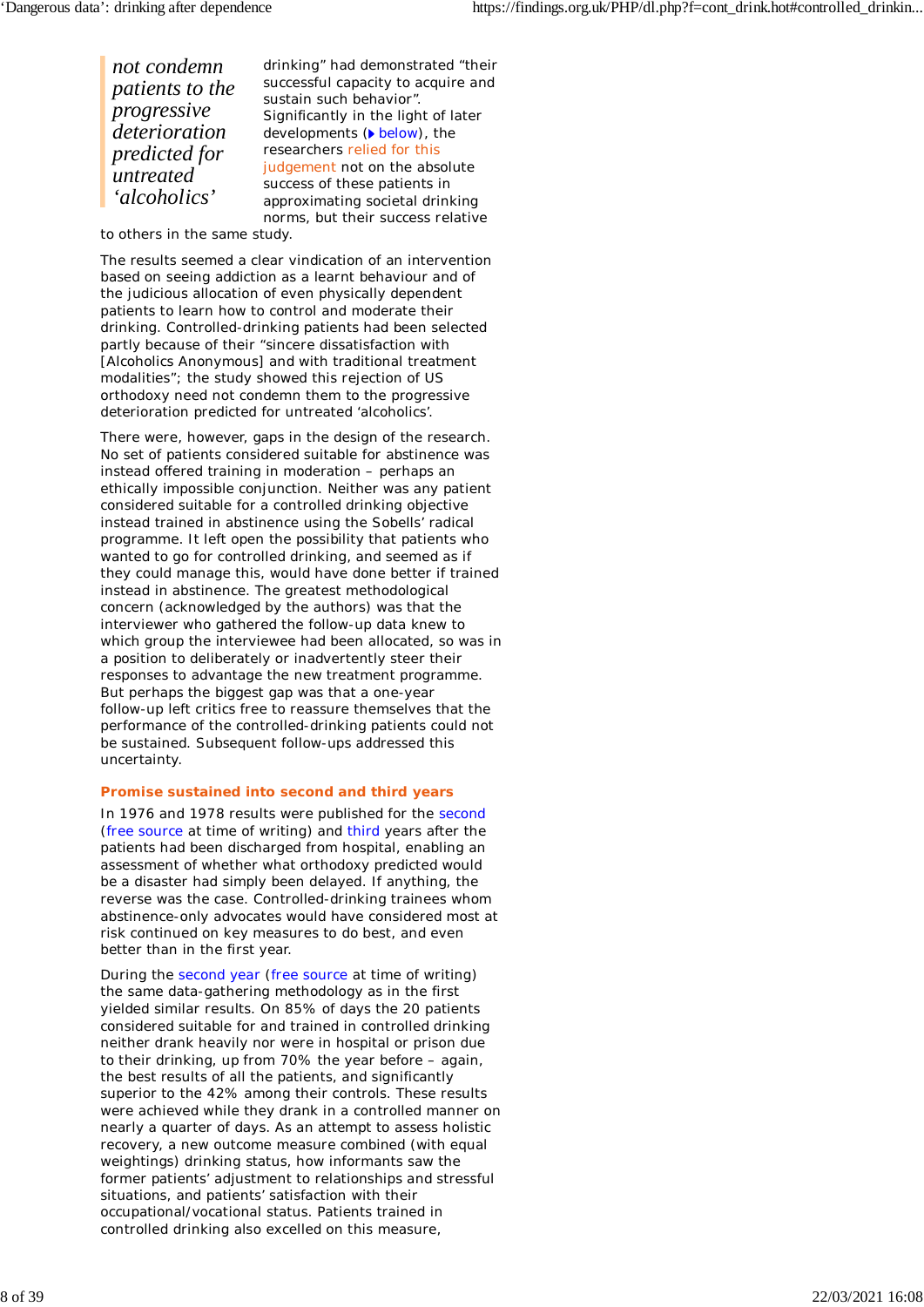suggesting their recovery was the most broad-based of the four sets of patients and significantly broader than among their controls.

For the third year the methodology changed, as did the researchers. Addressing accusations of bias, a new set of researchers not associated with the Sobells' work conducted the study, and their interviewers and the team who rated the interviews were not told which group patients belonged to, correcting the main methodological weakness of the Sobells' follow-ups. Led by Glenn Caddy, two of the three new researchers had also effectively checked the Sobells' second-year findings, again with assessors 'blind' to which set patients belonged to.

Of the 70 original participants, 62 were located and 49 of the surviving 58 were interviewed. The controlled-drinking patients had continued to show improved outcomes, though participants missing from the data may have somewhat altered the picture. Though just three of the 20 had abstained throughout the third year, now the 13 patients who could be assessed had avoided heavy drinking on 95% of days, including 29% in the form of controlled drinking. Corresponding figures for their controls offered conventional abstinence-oriented treatment were 75% and 35%. Days of heavy drinking ("drunk days") were 5% versus 25%. The controls too seemed to have improved relative to previous years, but the gap in heavy drinking days between them and patients trained in controlled drinking remained substantial and statistically significant.

# **5 Sobells in the firing line**

Just as with Davies' research at the Maudsley ( $\blacktriangleright$ above), the most robust challenge to the Sobells' findings came on the back of new data from the patients themselves in the form of another follow-up by a sceptical research team. Published in *Science* magazine in 1982, it cast doubt on the validity of the earlier findings – so much so that via the journalist Philip Boffey, co-author Irving Maltzman assured readers of the *New York Times* that "Beyond any reasonable doubt, it's fraud." One of his co-authors also told reporters their findings cast "grave doubt on the scientific integrity of the original research".

# **Genesis of a campaign**

In his book *Alcoholism: its Treatments and Mistreatments* published in 2008, Dr Irving Maltzman continued the campaign which had begun over three decades before with his doubts over the Sobells' findings. For lovers of serendipity, the book included a fascinating account of the coincidences and connections which led to the campaign that occupied his later life.

At the time of the Sobells' study Dr Maltzman was chair of the psychology department at the University of California in Los Angeles. His research focused on human psychophysiology, far from the treatment of alcohol dependence, but his position required him to review an alcohol treatment research proposal from a young assistant professor in the department. The idea was that psychology students would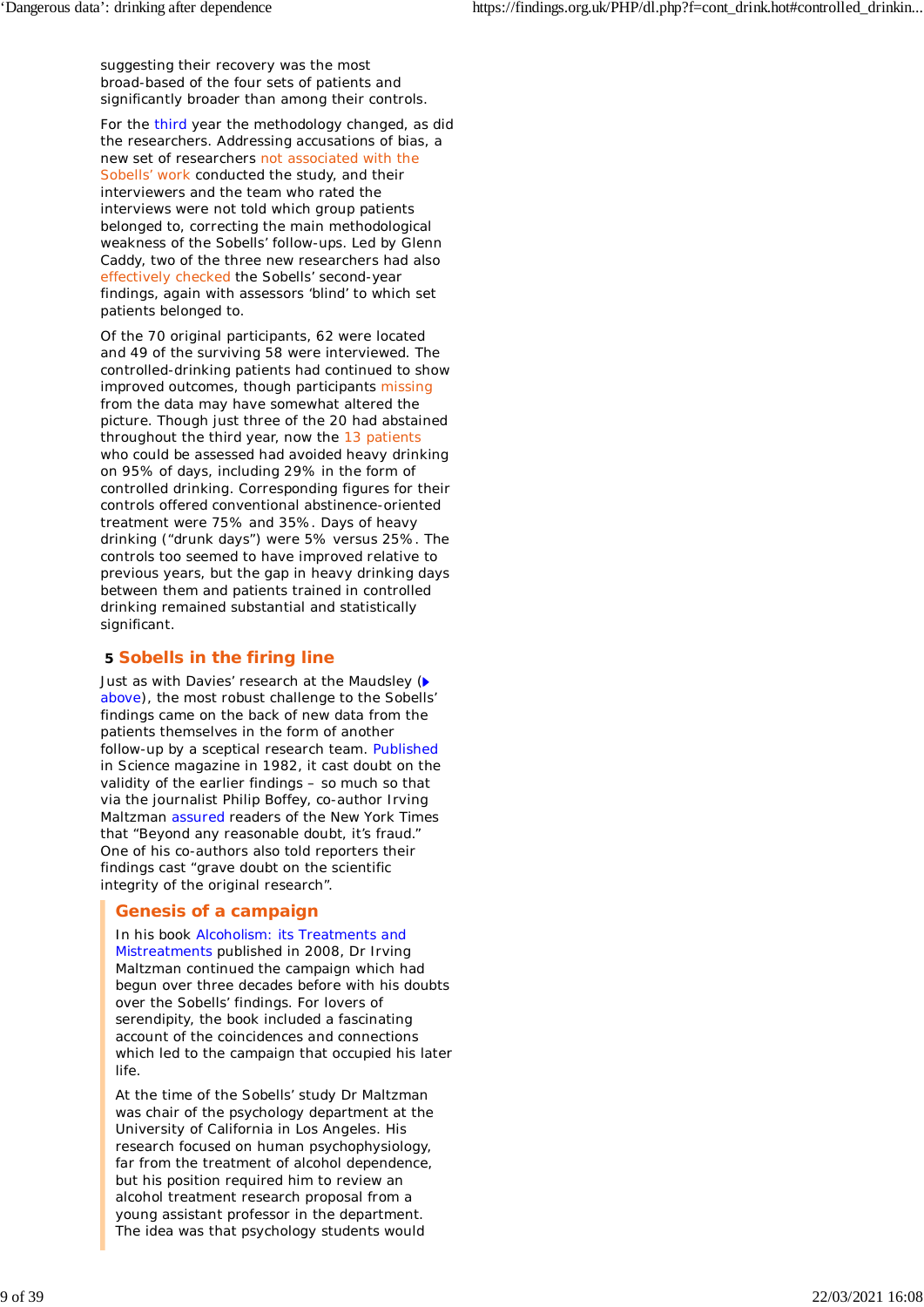escort ex-military "alcoholics" being treated at a nearby hospital to a local bar and train them to control their drinking, using the methods described by Mark and Linda Sobell in a 1972 monograph which presented initial findings from their study.



With no axe to grind over controlled drinking, understandably his concern was rather over throwing students in the deep end of the conjunction of veteran 'alcoholics' and bars: "I did not think that young undergraduate students could effectively assume such a

**three decades campaigned against the Sobells' study.**

responsibility." But a former student of his did have an axe to grind. Mary Pendery had experienced a drinking problem and attended abstinence-oriented Alcoholics Anonymous meetings, but insisted she was no "ideological teetotaler".

Dr Pendery was then a clinical psychologist heading the alcoholism treatment unit at the San Diego hospital for ex-military personnel, and Maltzman phoned for her opinion on the Sobells' controlled-drinking approach. He recalls she said she "had never seen an alcoholic learn to drink in a controlled fashion" and suggested they visit Patton hospital to talk to the Sobells. Another ex-student of Maltzman's, Jack Fox, was chief clinical psychologist at the hospital. Though the Sobells had moved on, he still suggested they come to see the treatment facilities (including the bar) used in the study. On that visit "Jack and other members of the clinical psychology staff, who also happened to be former PhD students of mine, urged us to follow up on the patients … Jack stated that he saw many of the patients returning to the hospital for treatment following relapse." Thus started a campaign based on the undoubted fact that many did relapse, but which consistently ignored the fact that more did so who had never been subject to the Sobells' radical new programme.

Irving Maltzman's methodologytargeted campaign against what he saw as fraud continued at least up to a few years before he passed away in 2015. Mary Pendery's passionate objections to controlled drinking as a treatment aim



**Mary Pendery: contested the reality of post-alcoholism controlled**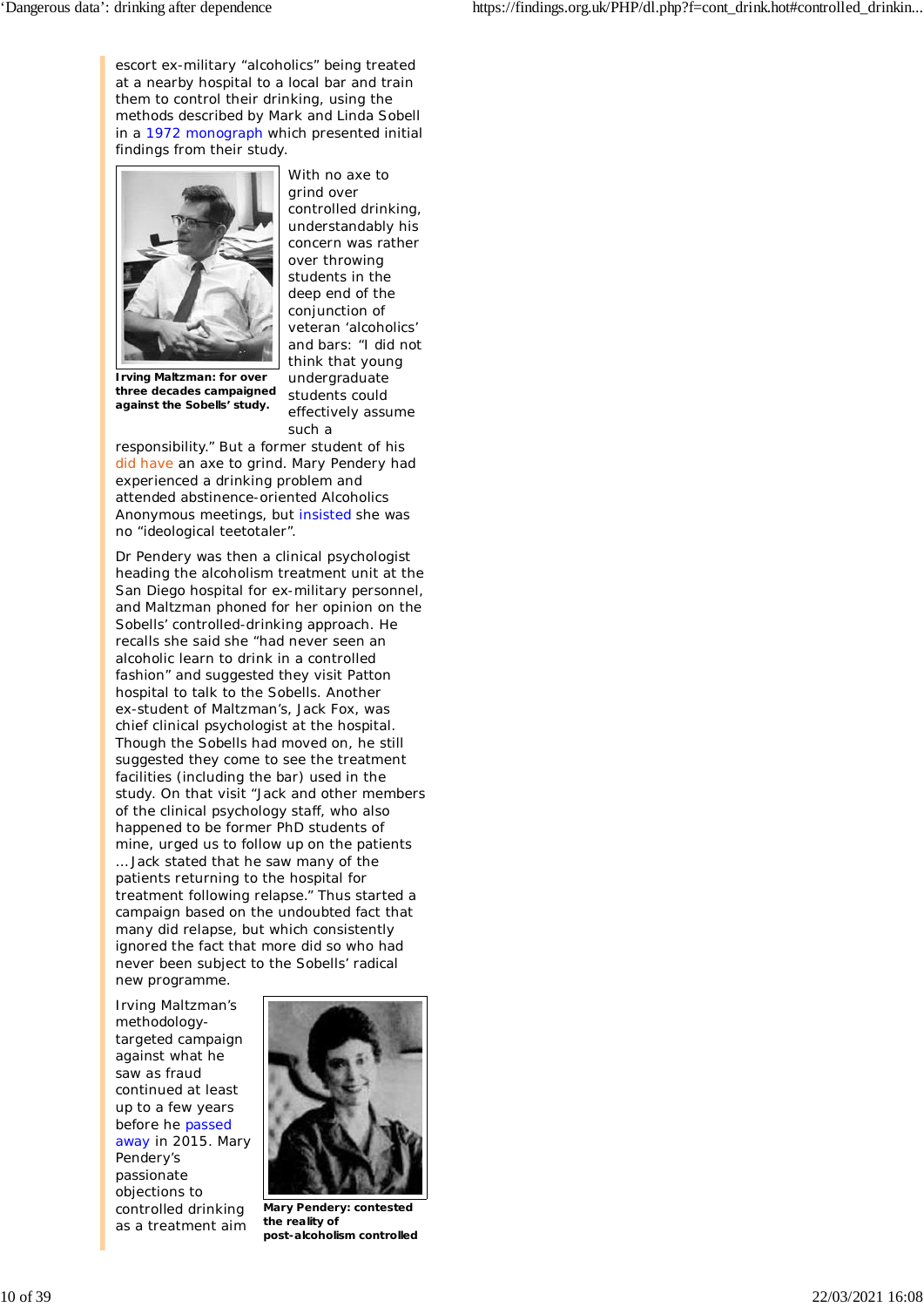may well have been **drinking.** sustained until her murder in 1994 by George Sie Rega, whom she came to know while he was being treated at the abstinence-only alcoholism unit in San Diego where she worked (1 2). It seems they became lovers before Dr Pendery left for Wyoming; from there, later she recontacted him and he joined her. Reportedly in a "in a drunken rage" and "deep in alcoholic relapse", he shot her before turning the gun on himself – a tragedy which has been laid at the door of "America's strange love-and-death dance with addiction as a disease – supposedly set off irreversibly, irretrievably, irremediably by any consumption of a substance to which one has ever been addicted, and only remedied by perpetual abstinence".

Five to nine years after the patients had been treated at Patton hospital, Maltzman together with Jolyon West and lead author Mary Pendery ( $\triangleright$  panel above) managed to re-contact and interview all but one of the 19 survivors from among the key 20 in the Sobell study – the ones judged appropriate for and trained in controlled drinking. One task for the interview was to identify records which would confirm how the patients had fared, reducing reliance on memory and honesty. Though information was given on the patients up to "the end of 1981", the report focused on contrasting the picture it pieced together of their drinking in the first and third years after discharge with the picture given for the same periods by the Sobells and by Glen Caddy.

Over those three years the critics identified just one of the 20 patients as having "succeeded at controlled drinking". What was meant by this was unclear, and the report eludes direct comparison with the articles it purported to contradict because it is primarily a narrative of adverse events for each individual (such as heavy drinking episodes, hospitalisations and illness), without these being classified and quantified into a proportion of days spent abstinent, moderately drinking, drunk, or institutionalised due to drinking. That adverse events happened was not at issue, especially in the six months after discharge, when even according to the Sobells on a third of days patients allocated to the controlled-drinking programme drank heavily or were in hospital or jail due to drinking. In comparison to the Sobells' methodology, highlighting the 'bad days' and inviting readers to judge the patients' progress on these was bound to present the more unpalatable (but also more unrepresentative) picture the researchers were looking for.

### **Bullets lack a benchmark**

The fundamental weakness of Pendery's refutation study was that while it did partially document the progress of the key patients, it did not benchmark this against the other groups. In their reply Mark and Linda Sobell actually admitted to many more hospitalisations for these patients than their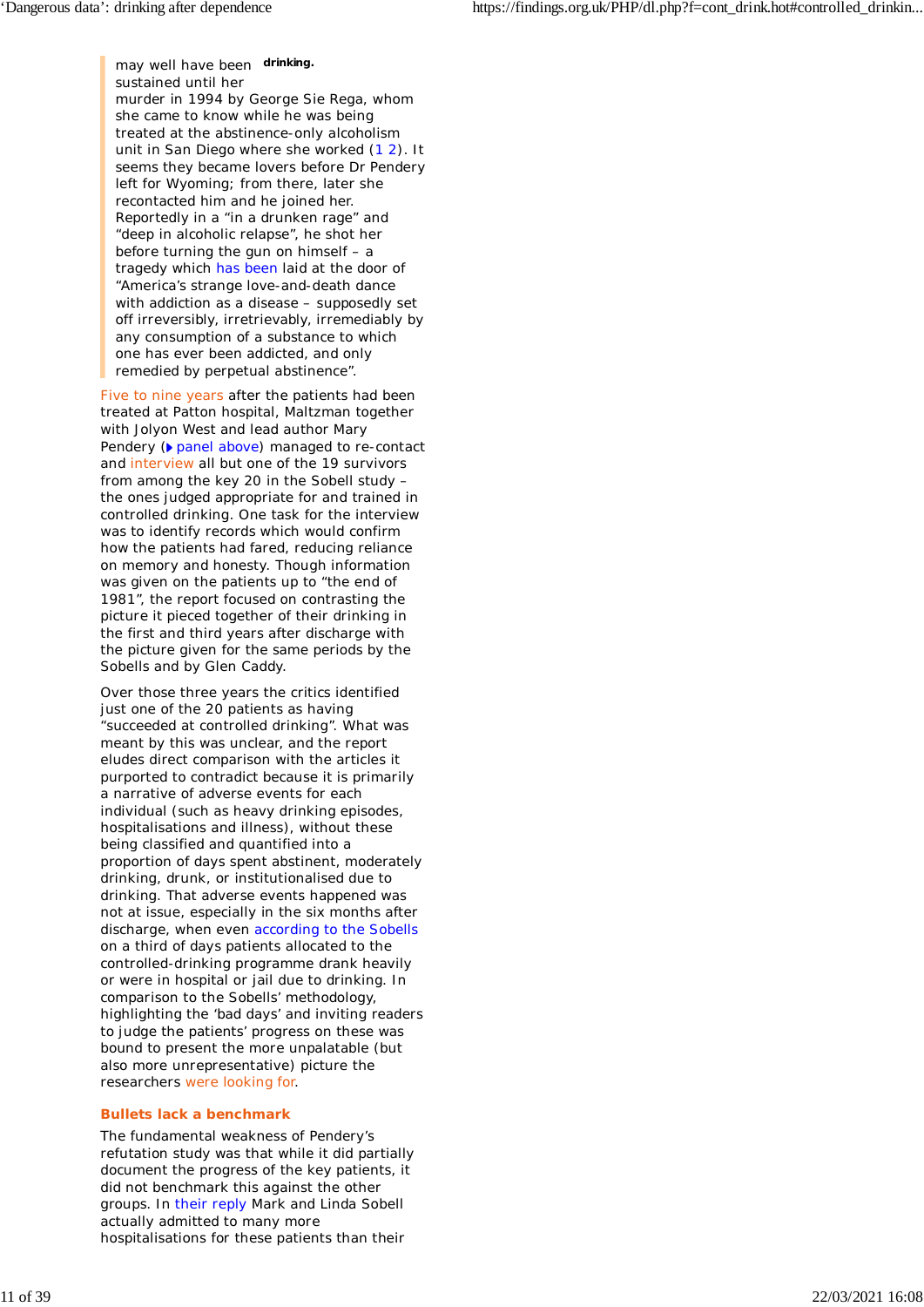critics had uncovered – but the 'bad days' spent in heavy drinking or institutionalised due to drinking were far fewer than among comparable patients allocated to conventional abstinence-oriented treatment. All the adverse events Pendery and colleagues reported could be admitted to without affecting the Sobells' core contention: that though the controlleddrinking patients – all with a poor prognosis – were not always successful in overcoming their dependence, they did far better than their conventionally treated comparators.

*The fundamental weakness was that it did not benchmark the key patients controls*

*against their* short of a justification for Reasons given by Mary Pendery and colleagues for not reporting on control patients (even though they had also been followed up) would have needed to have been taken into account in adjusting and interpreting a comparison with the controlled-drinking patients, but seem well not making the comparison in the first place. Perhaps

for the critics the clinching consideration was that "we are addressing the question of whether controlled drinking is itself a desirable treatment goal, not the question of whether the patients directed toward that goal fared better or worse than a control group that all agree fared badly" – reasoning which neglected the reality that no treatment or treatment goal is desirable in isolation, but only relative to the alternatives open to the patients. This same fundamental point was made by the most thorough of the investigations into the Sobells' work. The Dickens inquiry (of which more below) argued that "drawing inferences from [these data] with respect to treatment effectiveness demands a comparison. Science, the activity, would have demanded such a comparison even though *Science*, the magazine, did not."

That comment was made specifically in respect of the most important of the available outcomes – patient deaths; it turned out to be one where lack of a comparison was clearly critical. Among the evidence cited by Pendery and colleagues were the "alcohol-related deaths" of four patients trained in controlled drinking up to the end of their follow-up period in 1981. But further investigation by the Sobells showed that the death record was actually worse among patients assigned to traditional abstinence-based treatment. The four allocated to training in controlled drinking had died on average about nine years after participating in the Sobells' study, three for clearly alcohol-related reasons. But six comparison patients had died, on average about seven-and-a-half years post-participation, four clearly due to their drinking. If anything, training in controlled drinking had prevented early alcohol-related deaths.

That did not stop CBS's *60 Minutes* TV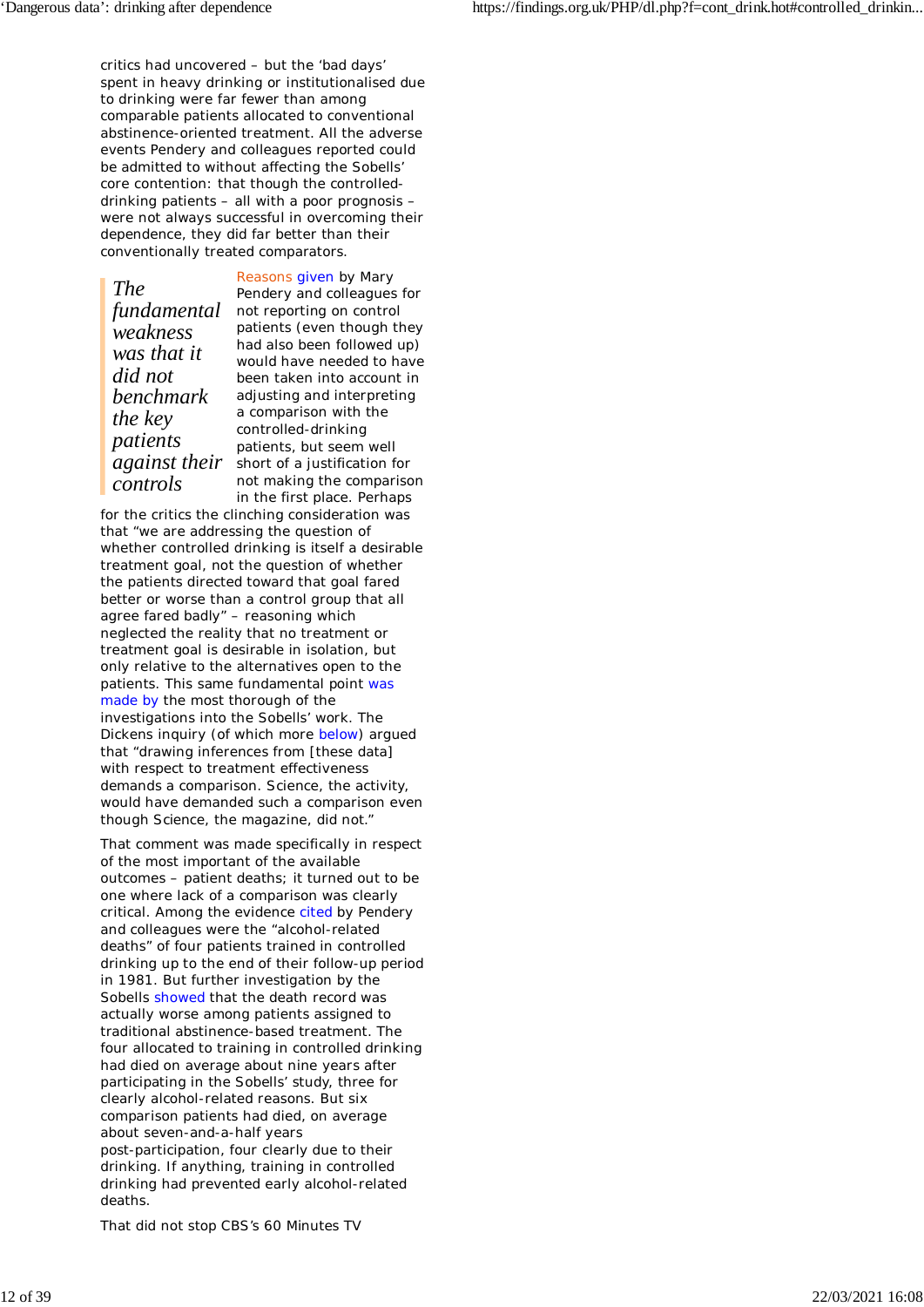programme broadcasting in March 1983 a tour of the graves of the four men, who according to the *SAGE Encyclopedia of Alcohol* were represented as having been killed by an irresponsible experiment: "*60 Minutes* failed to mention the six men who had died after undergoing the standard abstinence-based treatment or the poor outcomes that abstinence-based treatment programs have in general."

### **One volley hits home**

Where the Sobells had to bow to criticism was in respect of their assertion that "follow-up interviews were regularly conducted every 3–4 weeks" and that (free source at time of writing) "Subjects … were contacted for follow-up every 3–4 weeks for a period of 2 yr". In fact, the schedule was not maintained. It was not a trivial point: at each contact a detailed drinking record since their last contact was sought from each patient, enabling the calculation of the proportion of days of controlled drinking, abstinence, or heavy drinking on which the outcomes of the study largely rested; the shorter the recall period, presumably the more accurate the data.

One of the investigations into the study found (1 2) that over the two-year follow-up contacts averaged about 15. It was far more than the "four or fewer times" Mary Pendery said "most" patients had been contacted, but well below the 24 the Sobells said were scheduled. The Sobells must have known they had not kept to schedule, said the critics, yet did not admit this in their publications, the prime basis for alleging fraud in the form of fabrication of missing data, one majored on in an article, book and news report.

The mystery remains why if the intention was fraud, the Sobells noted in their second-year follow-up article (free source at time of writing) that "Five of the 69 subjects found were extremely difficult to locate for follow-up. Final data for these subjects was completed long after their designated follow-up intervals had expired" – a public admission that the follow-up schedule was not always achieved.

### **No fraud, say investigators**

Investigations of the follow-up frequency issue uncovered (free source at the time of writing) error and carelessness, not fraud, and none said shortcomings invalidated the findings: "There was no convincing evidence that your admittedly erroneous estimates of the frequency of follow-up contacts significantly affected the conclusions drawn from this research." It might be added that 15 follow-up contacts over two years would still make the study's tracking of post-treatment drinking one of the most detailed ever conducted.

The judgement quoted in the previous paragraph came from the ethics committee of the American Psychological Association, which mounted one of the four inquiries into the Sobells' scientific integrity. Similar territory was adjudicated on in a court case initiated by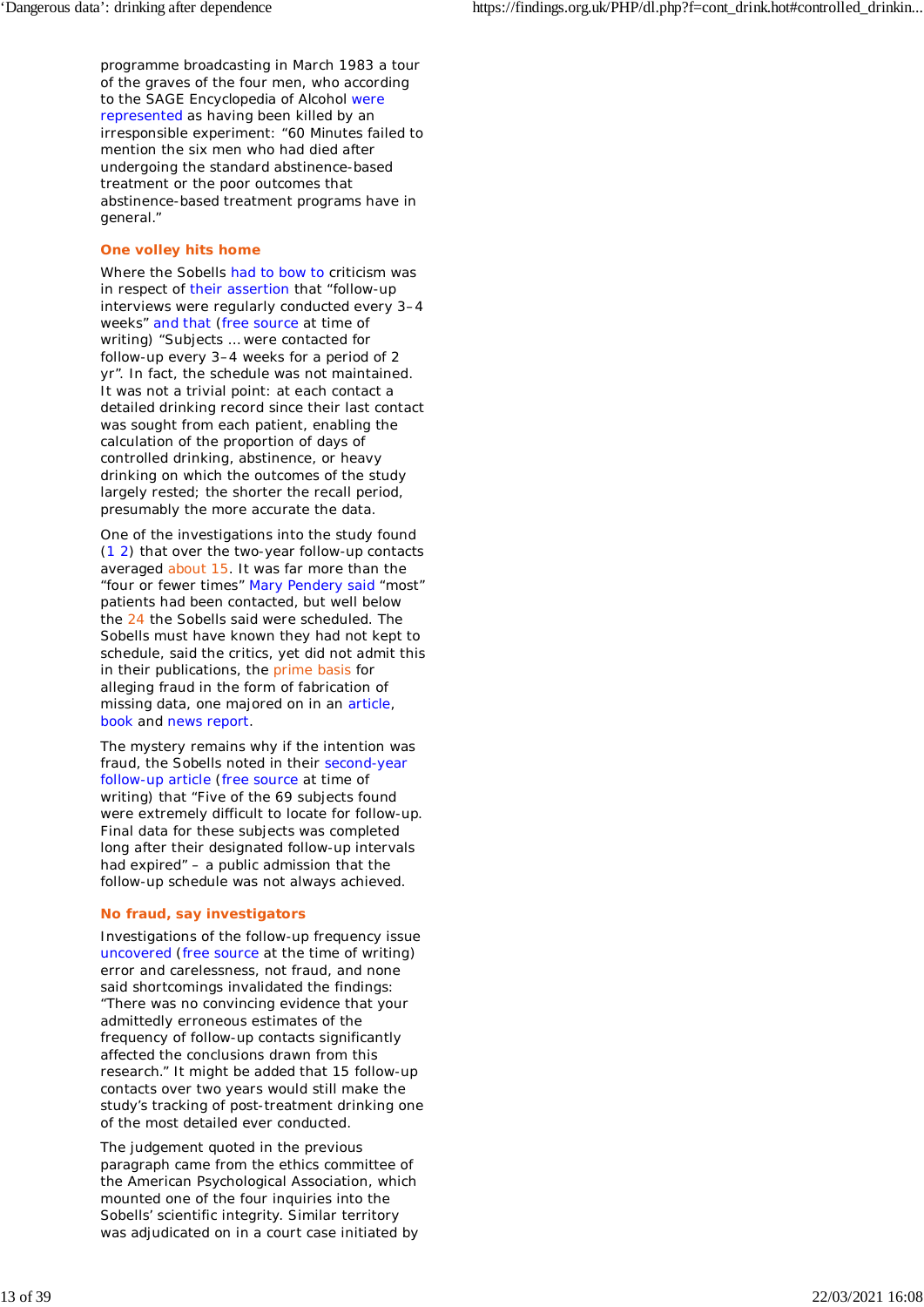former study participants. The inquiries' methods and findings have been endorsed by the Sobells (1, free source at the time of writing; 2), attacked by critics (12), and usefully reviewed by the independent voice of Ron Roizen.

First and most thorough it seems was an investigation by the Sobells' then employers, the Addiction Research Foundation in Canada. Known after its chair as the Dickens Committee inquiry, it was conducted by four eminent academics, one of whom was at the time the country's minister of state for science and technology. Their report was delivered in 1982.

The following year the Sobells received the verdict of an investigator sent by the science committee of the US Congress to check for evidence of fraud. Hard on its heels, in 1984 came the report of an investigation overseen by a five-member panel consisting of senior staff from the US government's drug and alcohol, health, and health research departments, known after the panel's head as the Trachtenberg report. Last of the inquiries was the one mounted by the ethics committee of the American Psychological Association, which reported in 1984. Its instigation has been variously described as a complaint by the Sobells that their critics' accusations had damaged their reputations, a similar complaint in which the Sobells had been joined by the lead author of the third-year follow-up report, and a complaint in the opposite direction (free source at the time of writing) from Dr Irving Maltzman about the Sobells' work.

Last to come to a conclusion, and one of several legal proceedings, was a lawsuit against the State of California mounted by some of the participants in the Sobells' study and their relatives, alleging that the study had led to arrests, pain, public humiliation and four deaths, and that data had been "negligently or intentionally misrepresented and falsified". Launched in 1983, it was dismissed (free source at the time of writing) by a judge in 1987.

### **Not a verdict on scientific validity**

All the investigations focused on allegations of scientific fraud, most seriously in the form of intentional fabrication of evidence and a cover-up of this fabrication. None came near endorsing the charges. Errors, ambiguities, incomplete descriptions of methodology – these there were, but such shortcomings are common in substance use evaluation research, and not usually seen as indicative of fraud. As the Sobells saw it, in this case the heat had been turned up from routine and probably inconsequential shortcomings to far from routine fraud, because the notion that "chronic dependent alcoholics could successfully control their drinking was a terribly threatening idea at the time to alcoholism treatment personnel," a threat which led critics spearheaded by Drs Maltzman and Pendery "to unleash this attack on this study as a way of disabusing anyone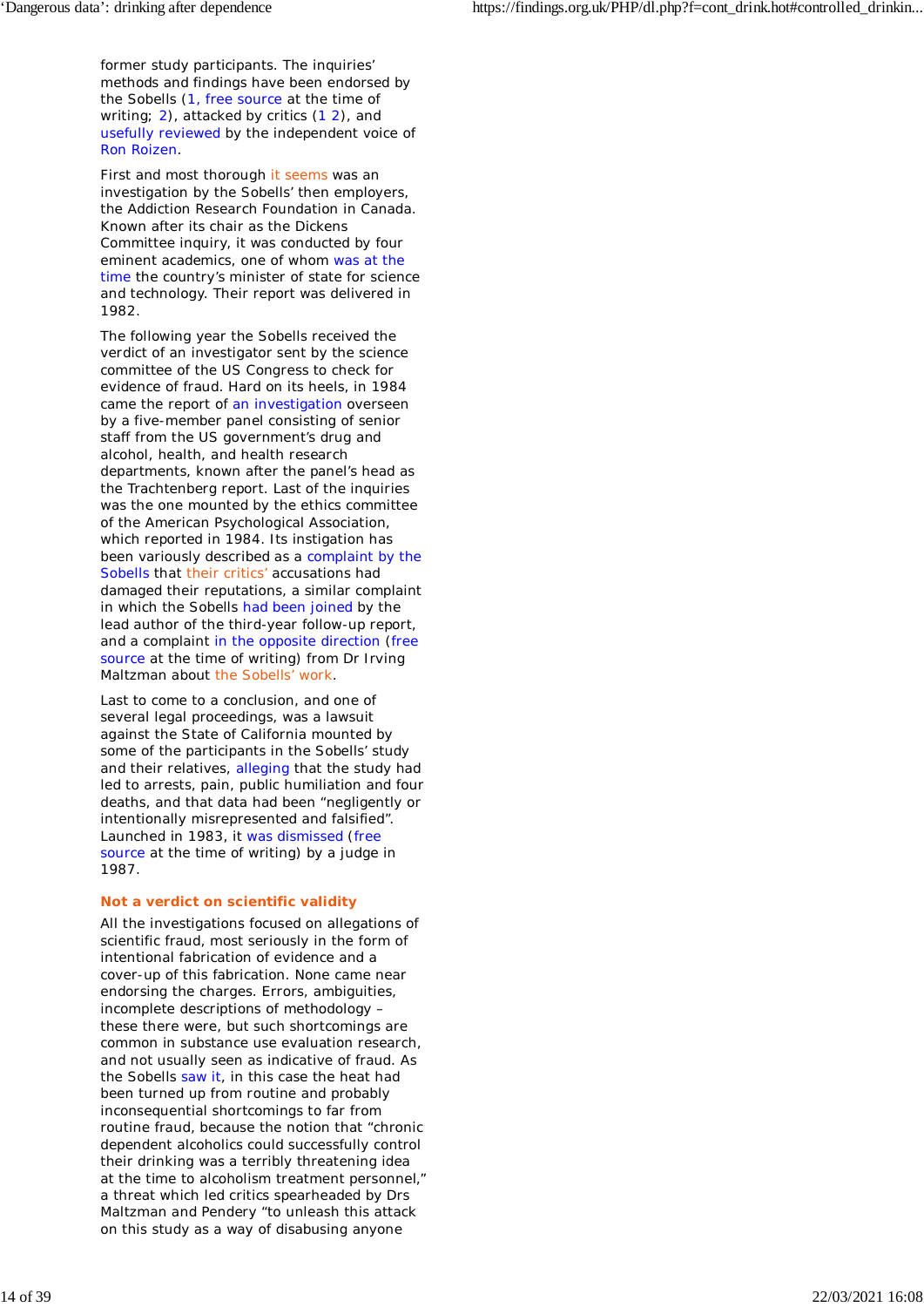from believing that such 'controlled drinking' is possible".

However, to find there was no fraud is not the same as declaring that methodologically, all was well. Regardless of the motivations of the accusers of fraud and the innocence of the accused, the possibility would remain that inadequacies in the research rendered the findings unreliable, and therefore also the interpretations and conclusions based on these findings. None of the investigations were geared to examining the methodology of the study as such, only in so far as it might pertain to allegations of intentional wrongdoing. Ironically, on this count the follow-up on which the main critics rested much of their case helped by largely validating the Sobells' records and published findings.

When closely compared, findings presented by the critics as "in marked contrast to the favorable controlled drinking outcomes reported by the Sobells and Caddy *et al*" were found to offer more confirmation than refutation, lending the weight of an independent follow-up to the original study. Another close comparison was conducted by the Dickens committee, which found that on the important issue of re-hospitalisation due to alcohol-related causes, "for each person … the Pendery et al. and the Sobells' data coincided". Rather than the data itself diverging wildly, the divergence was largely in how it was interpreted, itself dependent on what the interpreter wished to portray, and whether the contrast was made with the poorer performance of the era's conventional treatment – not just as applied to the controls in the Sobells' study, but generally.

In his essay on the controversy, Ron Roizen explained how the same data can signify the opposite either side of the abstinence-only divide. Evidence that many potential patients reject abstinence may be seen as reinforcing the need to suppress alternative goals to drive patients down the abstinence channel – or the opposing need make those alternatives more widely available to attract more problem drinkers into treatment. The abstinence camp would see only a complete break from drinking as a success and incremental gains as failures presaging relapse, while those same gains could look like success to commentators prepared to laud moderation-based recovery. For Roizen, "So distant and mutually unintelligible were the orientations of these two approaches that they could raise the specters of bad faith and fraud between the camps."

The Sobells themselves were not above some re-interpretation of results consistent with a desire to present their controlled-drinking participants in the best light. In both their first- and second-year (free source at time of writing) follow-up reports, days spent in hospital due to drinking were presented as a negative outcome which meant the patient was not "functioning well" and had been admitted for "alcohol-related health problems (usually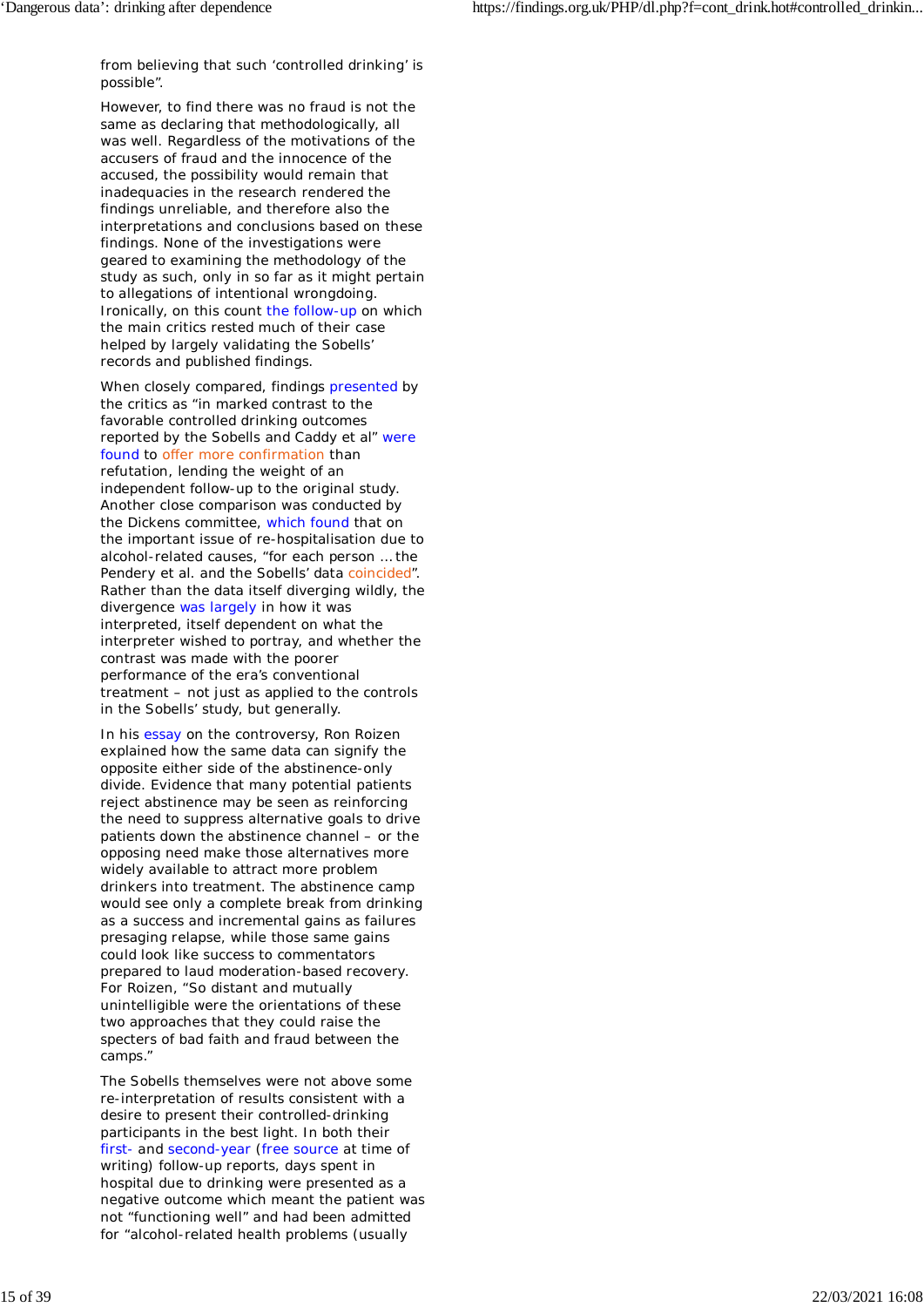for detoxification)", implying serious and prolonged relapse. Faced with their critics' stress on hospitalisations as a signal of controlled drinking's failure, and first-year data showing these events were more common among patients trained in controlled drinking, the Sobells re-interpreted hospital admission as a strategy for *preventing* serious relapse, in line with their programme's "encouragement to intervene early when drinking got out of hand". Their reasoning relied on the short duration of most admissions, but the same reasoning was not applied to comparison patients, and it was unclear whether short stays *were* actually therapeutic or (for example) devoted to patching up alcoholrelated injuries. This ambiguity should not, however, obscure the fact that the comparison patients 'compensated' for their lower first-year hospitalisation tally with more days of alcohol-related imprisonment, surely an *un*ambiguously bad outcome.

### **6 Evidence accumulates and expert opinion converges**

Where have these milestones in controlled drinking research led us? Though controversy is far from extinguished, in 2005 a commentator felt "the professional debate [about controlled drinking] in the field does not … elicit as much passion as it once did". Among the reasons was "increased consensus that abstinence remains the preferred, safer outcome for individuals with alcohol dependency," allied with a realistic acceptance of "a harm-reduction strategy emphasizing the outcome of reduced harm and improved psychosocial function as an alternative to a sole focus on abstinence".

The Sobells' later writings exemplified these trends. In 1995 their editorial for the *Addiction* journal revisited the debate sparked by their findings over two decades earlier. Eight responses in the same edition signified its continuing vitality. The Sobells accepted that "Recoveries of individuals who have been severely dependent on alcohol predominantly involve abstinence" – but not necessarily because this is inherent to the condition: adverse life circumstances such as poor social support and employment prospects tend to accompany more severe dependence, and these may be what obstruct reduction-based recovery. Beyond this minority for whom abstinence is best suited, they argued that reducing alcohol-related harm across an entire population demanded acceptance of use-reduction goals because many prospective patients (especially those less or non-dependent) who want to tackle their drinking simply will not accept interventions predicated on abstinence.

In 2011 the Sobells returned to controlled drinking in another *Addiction* editorial. They noted that in the interim evidence had accumulated (see this example) that across the full spectrum of alcohol use disorders, including people who have never been in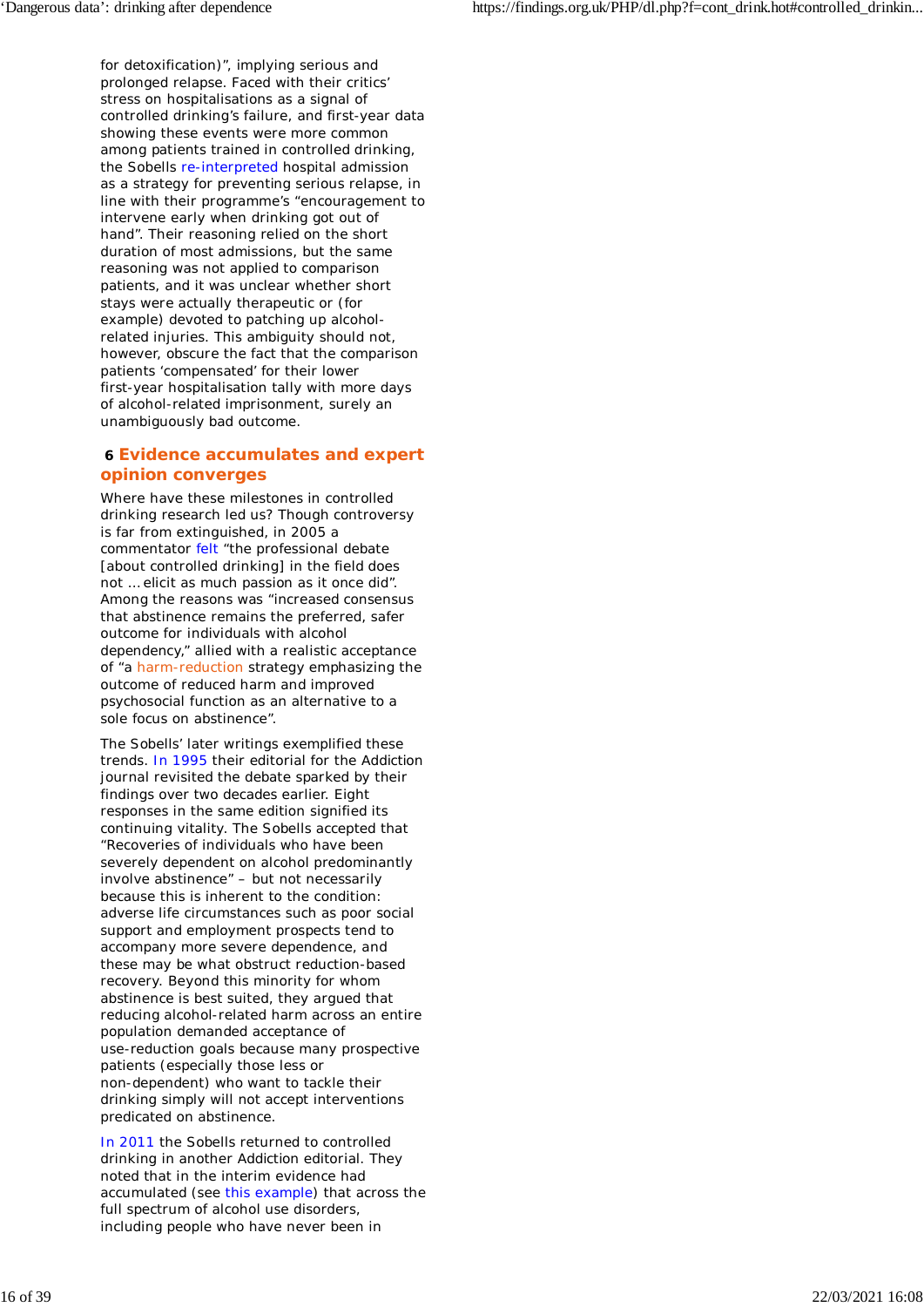treatment, "low-risk drinking outcomes occur and are common". Due they felt to staffing by formerly dependent drinkers steeped in the philosophy of Alcoholics Anonymous, US treatment services had largely ignored this evidence, deterring patients who might have sought treatment if controlled drinking had been on the table.

In support of its arguments the first editorial had cited a 1984 report (free source at the time of writing) on a Canadian trial. It had randomly allocated problem drinkers to treatment expressly aiming either for abstinence or for moderation, and to the latter had offered training in controlled drinking as part of their treatment, the sole difference between the regimens. Most patients seemed to be drinking heavily enough to meet criteria for dependence but were not (or not yet) severely affected by their drinking.

Told their allocation during the first session of counselling, 23 of the 35 allocated to an abstinence goal either found it unacceptable or expressed reservations, but were not allowed by the study to switch to moderation. In contrast, just five of the 35 allocated to moderation rejected that endeavour; on ethical grounds, they were allowed to switch to an abstinence goal. During and at the end of treatment, goal allocation had generally not significantly affected drinking reductions. In the six months after treatment had ended, whatever goal had been impressed on them, most patients in the end had chosen to drink moderately, usually without reporting serious consequences; just 7% allocated to abstinence had actually achieved this goal.

### **Reviews explore who does best with what goal**

So far the cited research has pitted abstinence as a treatment goal against

moderation/controlled drinking, and shown that even for severely dependent patients, neither universally sweeps up the outcome prizes. Several reviews have confirmed that conclusion, but also helped answer the more nuanced and practice-relevant questions of what types of patients do best with either goal and under what circumstances. Answers are important because without strong evidence about whether the kind of patient facing them can sustain controlled drinking, treatment staff may be unwilling to advocate non-abstinence goals, preferring the less professionally risky ground of an abstinence-based approach, but at the same time risk drinkers who could benefit from help being deterred from seeking or accepting it. The closer we get to answers about who does best with what goal in what circumstances, the less reason there will be to insist on abstinence, helping to douse the passion in the debate and open up treatment.

The most comprehensive and recent of the reviews was completed in 2020. Its overall verdict was honours even: results from the studies did not unequivocally favour either abstinence-based or reduced-drinking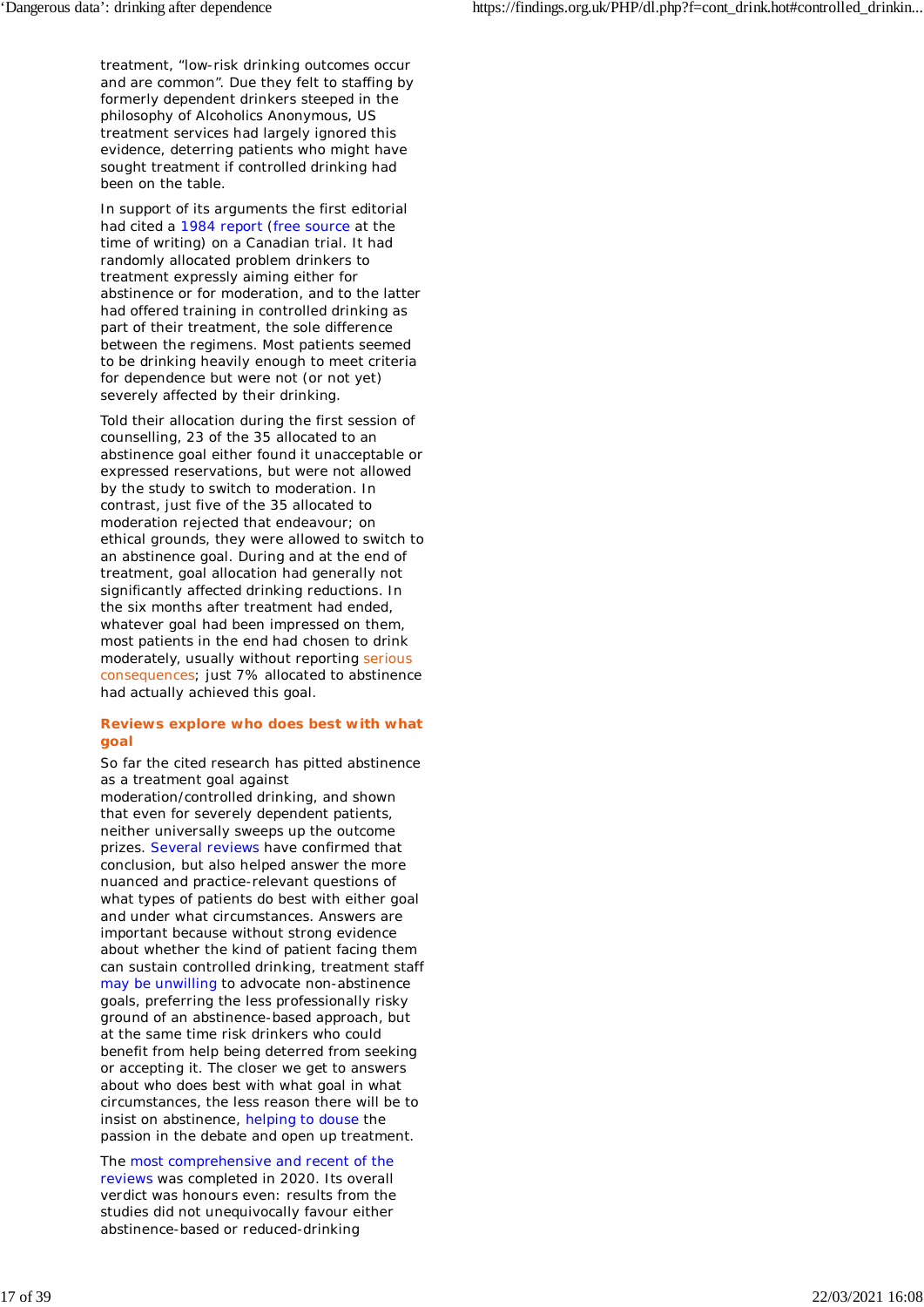goals/approaches. More fine-grained analyses did not support accepted wisdom that abstinence would become increasingly effective among patients with more severe drinking disorder diagnoses, though other kinds of analyses might reverse this conclusion and other dimensions of severity might prove more relevant (1 2). Neither was a controlled drinking goal more effective among women than men. Outcomes from controlled-drinking goals benefited from treatments geared to those goals.

Earlier reviews agreed with the latest review on overall results, but sometimes differed on who does best with which goal (1 2 3). Moderation goals were judged most appropriate for patients whose dependence was less embedded or severe, who faced more severe medical and psychological risks from continuing to drink, believed these goals were feasible generally or for them and were adamant about their choice, were employed, psychologically and socially stable, younger, and female. However, neither alone nor in combination are such indicators sufficiently closely associated with successful controlled drinking to be able to securely identify whether a particular individual should be channelled down this route. The findings of these reviews are expanded on in the supplementary text; click to unfold .

Additional to reviews (and sometimes unable to be included in them or not within their remit), results from three of the largest and most sophisticated alcohol trials ever seen have recently been explored for their relevance to the controlled-drinking issue – especially the feasibility of controlled drinking as an outcome after treatment, findings with implications for the advisability of choosing this goal at the start. Findings from UKATT (along with other UK studies) and from the US Project MATCH and COMBINE trials are explored below. Among their many thousands of patients, collectively they reinforce the feasibility of remission in the form of moderation or controlled drinking.

#### Close supplementary text

The most comprehensive and recent of the reviews was completed in 2020 by a team from Germany and the UK. An analysis is available in the Effectiveness Bank. It attempted to amalgamate findings from research comparing an abstinence and a controlled-drinking goal, adopting as its primary yardstick the achievement of controlled drinking, operationalised as drinking within recommended limits down to and including abstinence. Included were trials which had evened up the playing field by allocating patients at random to treatments designed to achieve reduce-risk drinking versus abstinence, but also non-randomised studies in which patients had chosen their goals, introducing the strong possibility of bias due to more promising patients being inclined to choose one goal rather than the other, or due to the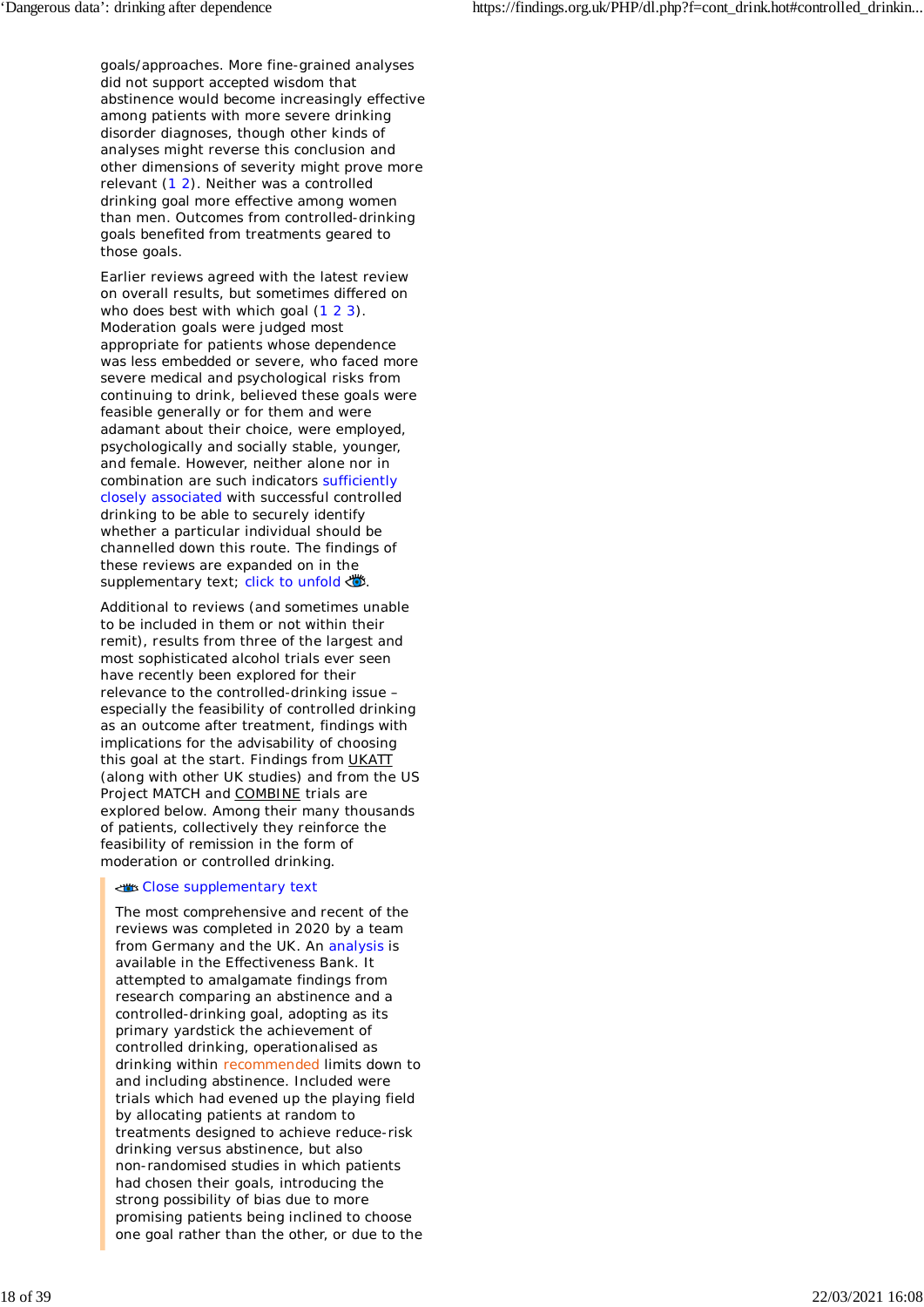treatments being geared to one of the goals, normally abstinence.

Odds of controlled drinking being achieved in non-randomised studies when patients chose this as an aim versus abstinence



**The outcome advantage associated with choosing an abstinence versus controlled-drinking goal virtually disappears in the best studies and with corresponding treatments**

The verdict was honours even: results from the studies did not unequivocally favour either abstinence-based or reduced-drinking goals/approaches. Five randomised trials had generated no statistically significant advantage for either, though across the two whose results could be amalgamated about a third more patients allocated to a controlled drinking treatment achieved this. In contrast, non-randomised studies favoured abstinence-based approaches consistently and strongly enough for the results to be unlikely to be overturned by other research. But when these studies were narrowed down to those both at low risk of bias and whose reduced-drinking goal had been bolstered by a corresponding treatment, virtually no difference remained  $\blacktriangleright$  chart.

Particularly valuable was the review's attempts to extract finer-grain findings. Sub-analyses did not support accepted wisdom that abstinence would become increasingly effective among dependent patients or those with more severe alcohol use disorders. However, these analyses left open the possibility that other dimensions of severity such as social integration and support (in particular for heavy drinking v. moderation or abstinence) would prove more relevant. Possibly too, an amalgamation of trends *within* each study rather than across disparate studies would have shown that once everything else was held constant, greater severity did favour an abstinence goal. Reduced-drinking goals were associated with better outcomes relative to abstinence when treatments were geared to those objectives and in the longer term (two years or more), while there was no suggestion that the objectives were differentially effective for women versus men. Remission often took a different form to the patient's initial chosen or allocated goal, and when allowed for, goal-switching was common.

Earlier reviews had generally also found that the expected advantage for abstinence as a treatment goal often fails to materialise, and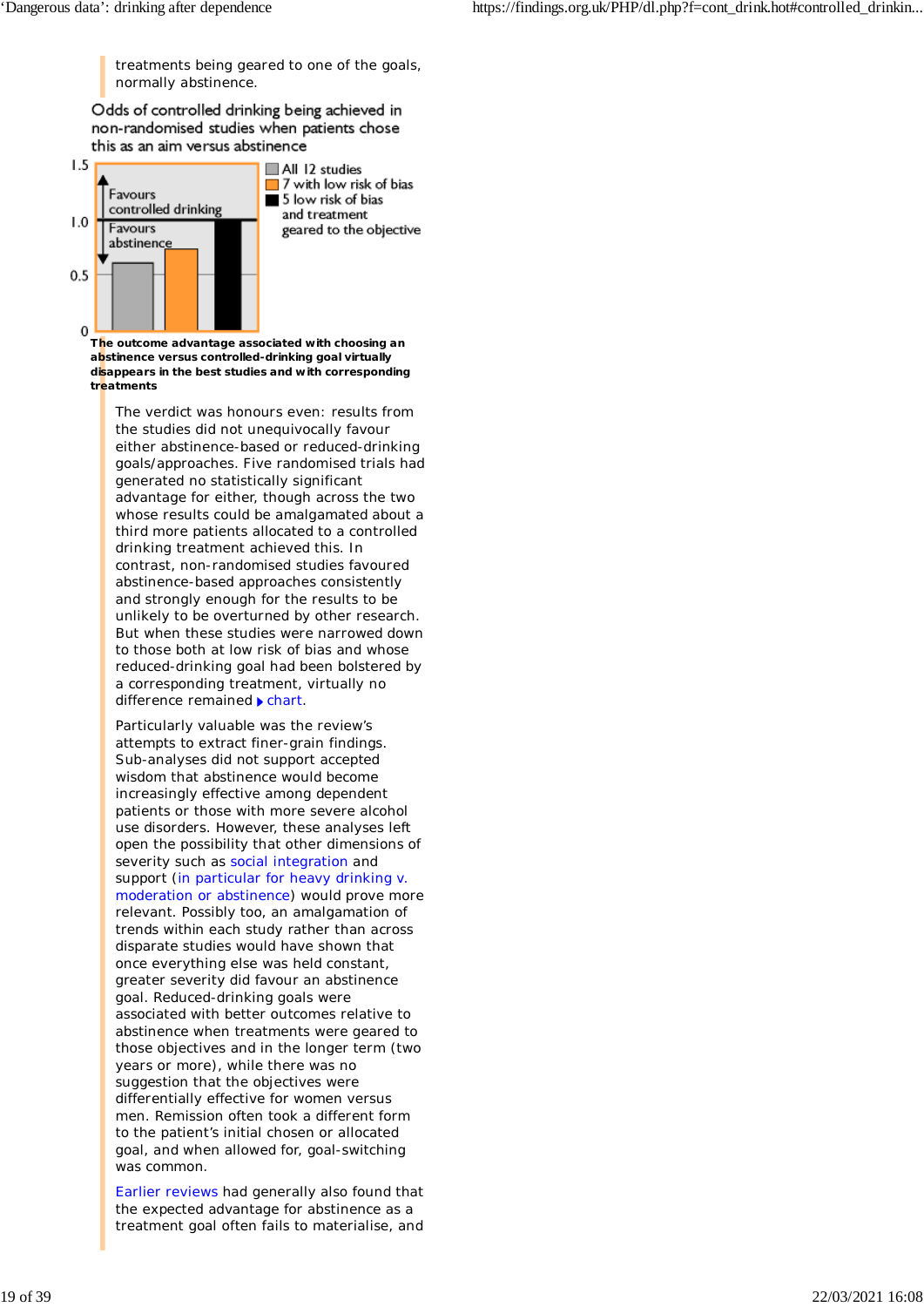that for many dependent drinkers, aiming for moderation does not end in a crash to uncontrolled consumption. However, their conclusions about who does best with a reduced-drinking objective and under what circumstances sometimes differed from the 2020 review described above.

Published in 1993, an early review focused on the 'who does best' question. Of the candidate predictors of successful moderation, then as now, "No patient characteristic has received more attention … than severity of dependence." Studies tended to favour the common view that the more severe the drinking problem, the less likely is the patient to be able to sustain moderation, but this was by no means a universal finding, and could vary depending on what was meant by 'severity'. There seemed more evidence for the severity of alcohol-related problems and impairment rather than clinical diagnoses of dependence, a finding which also emerged within a study which compared the predictive value of different conceptions of severity. Also with some research support was that what the patient believes (or has been persuaded) works best tends to lead to the corresponding form of remission. Studies have found that the more you see yourself as the stereotypical 'alcoholic' who cannot control their drinking and must abstain, the more likely you are to actually recover through abstinence rather than moderation. In the opposite camp, employment and good social and psychological functioning were associated with a greater likelihood of recovery based on moderation rather abstinence. Compatible post-treatment social support (in the form of a moderately drinking spouse or a changed social circle) has in some studies seemed to help promote moderation as a recovery route. For the reviewer, it all indicated that "lower severity of dependence, a belief in [controlled drinking], employment, younger age, psychological and social stability, and female gender have been associated with [controlled drinking], although no single characteristic has been consistently predictive."

In 2013 academics from the University of Amsterdam reached conclusions about the feasibility of controlled drinking as a treatment goal broadly in line with earlier reviews from North America, but was more enthusiastic about embracing moderation to make treatment more palatable for the (in various studies) "20–80%" of people with alcohol dependence [who] favour [reduced-risk drinking] over abstinence". The studies they reviewed showed that a goal of reduced-risk drinking was "probably just as effective as abstinence-oriented approaches at reducing alcohol dependence and alcohol-related harm, at least for a subgroup of people with alcohol abuse or dependence". That sub-group was not sharply defined, but the reviewers did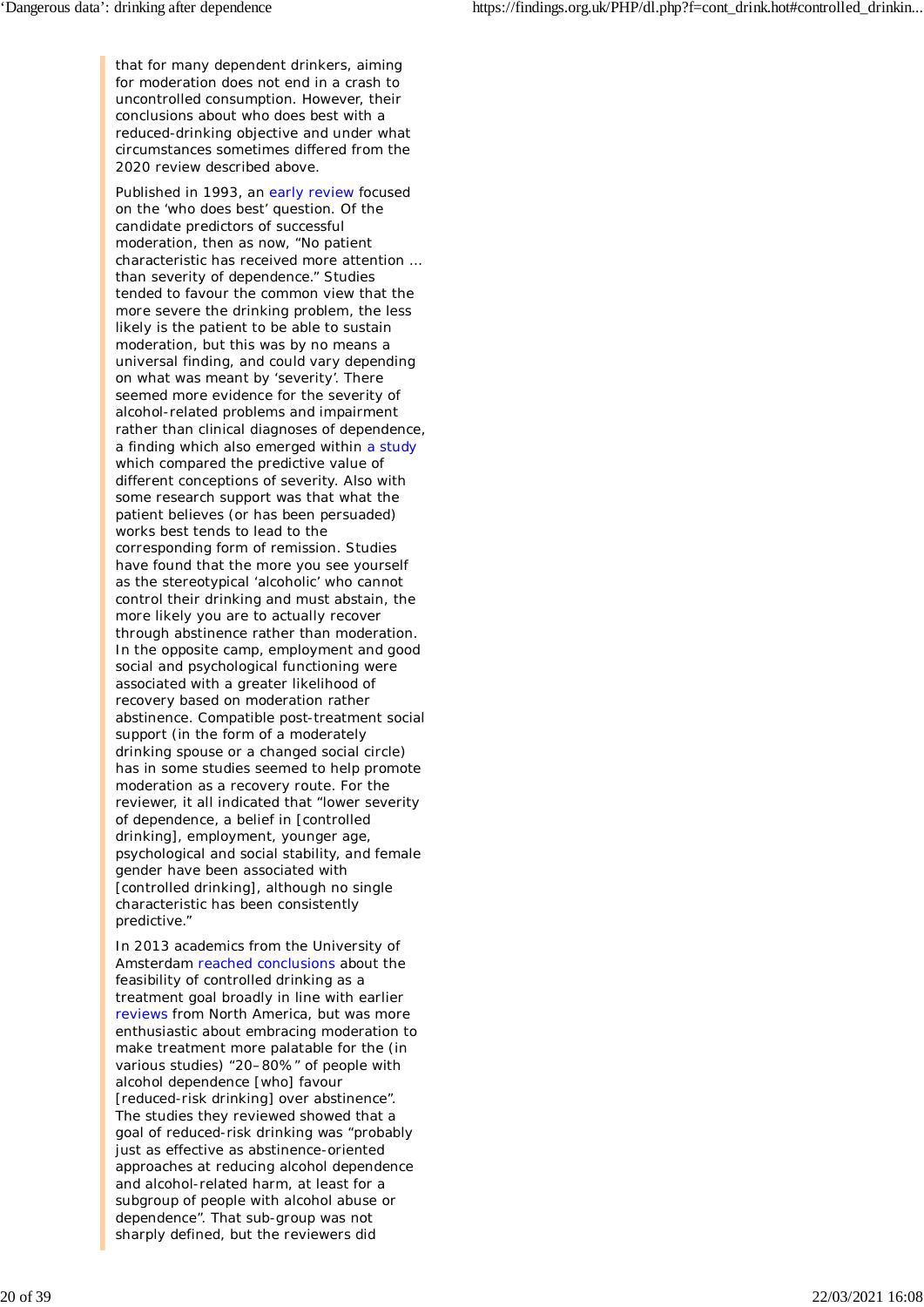extract signs from the research about who is most and least suitable. Prime sign was what patients insisted they wanted, but also indicative were the embededness and severity of dependence and the medical and psychological risks of continuing to drink; the more extreme these were, the more likely abstinence was to have been the treatment goal associated with the best outcomes. The review favoured shared decision-making between patient and clinician when selecting a treatment goal, with moderation as well as abstinence on the table, so the patient makes a positive choice rather than being 'told what to do' or given no option.

In 2016 this message was echoed by another review, the first to explicitly evaluate patient preferences for treatment goals and how to decide on treatment. It noted that in three relevant studies nearly half the patients preferred to reduce drinking to non-problematic levels, while just 15% preferred to be completely abstinent. In contrast, two studies found most patients preferred abstinence to moderate drinking. Overall, the few studies to investigate this had found that patients with substance use disorders preferred to be actively involved in treatment decisions – an issue explored further below.

#### Close supplementary text

### **UK studies offer little reason to insist on abstinence**

In the seminal Sobells' study and the Canadian trial described above, patients had been allocated by the researchers to abstinence versus non-abstinence. Though sometimes they will be imposed by the treatment service or the clinician, in the UK the more usual situation is that together with their clinicians, patients choose these goals – the route documented in the early accounts of D.L. Davies and the Rand corporation. Since the first of these appeared in the early 1960s, what have we learnt about how patients fare if they themselves opt for moderation versus abstinence as an initial treatment goal?

For the UK the most nationally representative answer emerged from the UKATT trial of psychosocial therapy for 742 patients seeking treatment for alcohol problems at specialist treatment services in England and Wales. Implemented in the late '90s, it remains Britain's largest alcohol treatment trial. Its main and rather disappointing findings were that eight sessions of an intensive and comprehensive therapy based on enlisting the patient's social network were not found more effective overall than three of a more basic motivational approach, and that neither proved differentially effective for the types of patients expected to particularly benefit from each approach (1 2).

But along the way UKATT did illuminate the controlled drinking issue by way of secondary analyses of which patients preferred which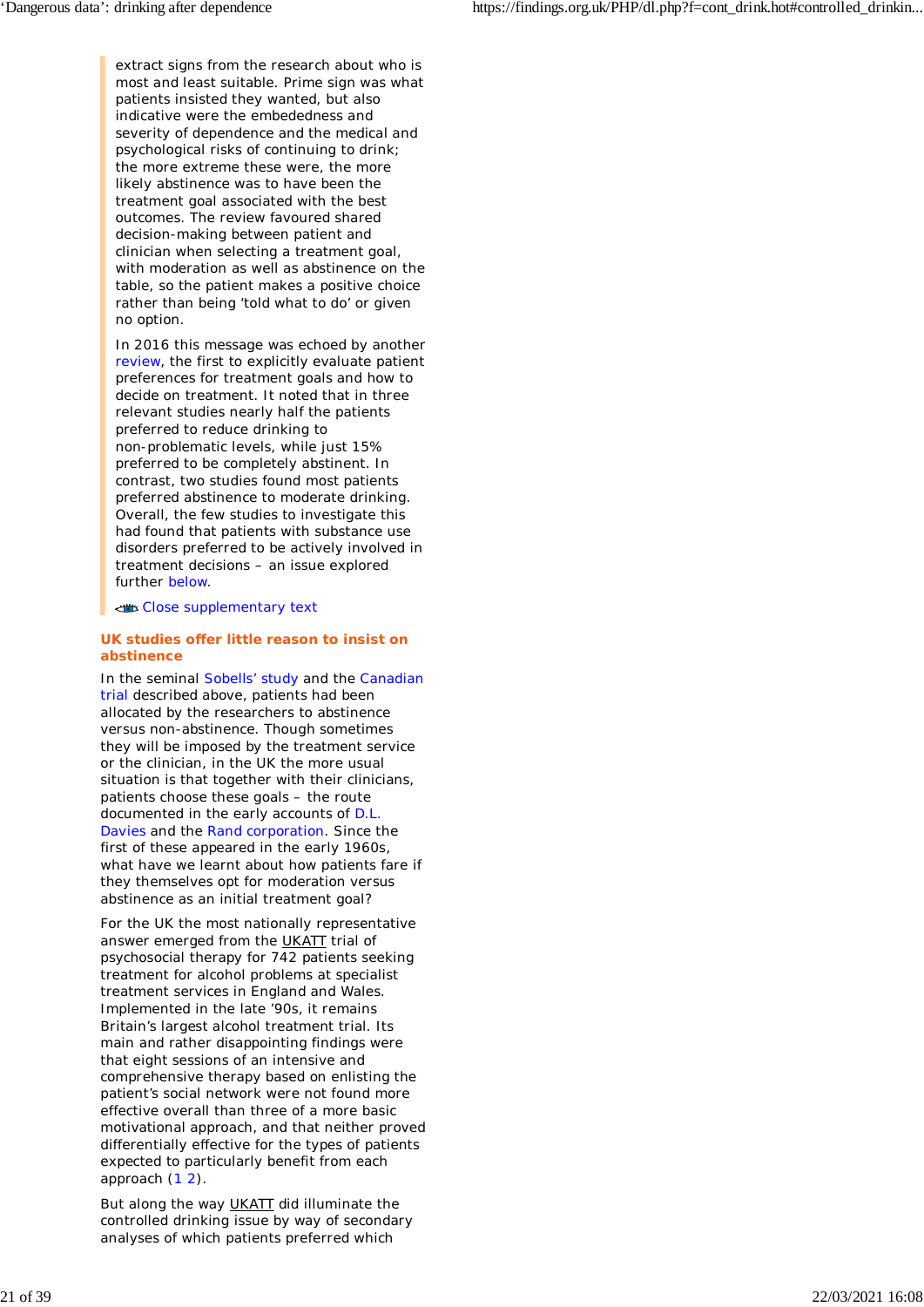goal and how they fared after expressing this initial preference.

An initial report documented differences at study entry between those who (according to the judgement of treatment staff screening patients for the study) were probably aiming versus not aiming for abstinence. The caseload was fairly evenly split, 54% aiming for abstinence, 46% not. Before treatment, abstinence-aiming clients were generally drinking more intensely, experiencing greater drink-related and other problems, and were more socially isolated. Based on what was known about them before treatment, once overlapping influences were taken into account, around 70% of the sample could be correctly classified as aiming versus not aiming for abstinence, with abstinence the more likely choice among those who: were women; drinking more heavily but on fewer days; had detoxified immediately before entering the study (a signal of severe physical dependence); had a social network less encouraging or accepting of drinking, meaning that abstinence would be a less socially isolating choice than among the kinds of patients who preferred to continue to drink; lacked social support in general; and had recently experienced relatively severe alcoholrelated problems. Strongest of these predictors were sex, drinking pattern, pre-treatment detoxification, and lack of social support for drinking. While these were the predictors that survived the knocking out of overlapping variables, compared to the remainder, clients opting for abstinence were also relatively motivated and confident in their attempts to resist drinking, more likely to be out of employment, had more positive expectations about the effects of drinking, and suffered greater mental and physical health problems. As opposed to alcohol-related problems, a measure specifically of dependence bore no significant relationship to choice of drinking goal.



overcome their drinking problems? A further analysis revealed that regardless of this choice, by 12 months after the UKATT therapies had ended patients were doing about equally well in terms of reducing drinking and its unwelcome consequences. Even among those who at first wanted to stop drinking altogether, more later substantially ameliorated their drink-related problems while continuing to drink than did so by abstaining chart.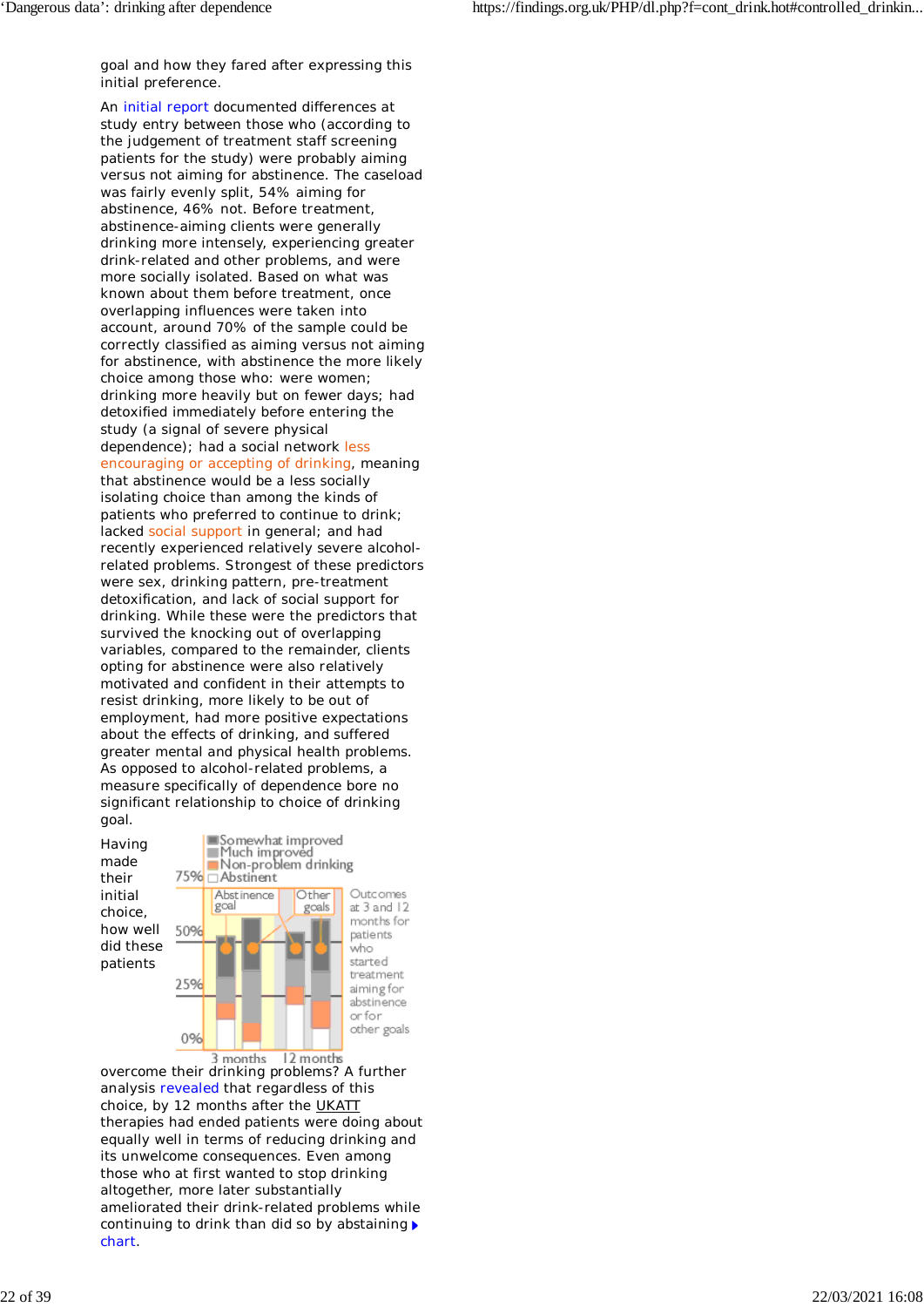Before UKATT there seem to have been four relevant British studies, all conducted at NHS inpatient alcohol treatment units, and all but one in Liverpool, including two at the same unit. Like UKATT, the four studies found that goal choice was meaningful, in the sense that successful outcomes generally took a corresponding form. The three Liverpool studies also agreed that overall success rates in eliminating risky drinking were similar whether or not abstinence was chosen. The remaining study found that opting for abstinence was more likely to be followed by non-problem drinking, but did not report whether lesser degrees of improvement were also more likely than among the remaining patients.

### **Large-scale US studies validate non-abstinent recovery**

UKATT was inspired by another very large alcohol treatment trial, the US Project MATCH trial. Its primary aim was to compare the effectiveness of 12 weeks of different forms of psychosocial therapy for different types of patients, but led by Dr Katie Witkiewitz of the University of New Mexico in Albuquerque, analysts plumbed its extensive databank for evidence on the controlled drinking issue (1 2 3).

Her team focused on patients who had not just emerged from intensive inpatient or day programmes, known as the 'outpatient' arm of the trial. For these patients, MATCH's therapies were effectively standalone treatments. The question asked was not so much whether low-risk drinking (interpreted in some analyses as allowing occasional heavy drinking) was a viable treatment goal, but whether it had proved a viable treatment destination, prefigured by similar drinking patterns during treatment.

The same research stable conducted a similar analysis of COMBINE, another large-scale US alcohol treatment trial, reaching similar conclusions: in the US context, abstinence or near-abstinence is the most common basis for broad-based recovery from alcohol dependence,

*Abstinence should be demoted from its status as the gold standard of recovery*

but a substantial minority who continue to drink – and sometimes even to drink to 'excess' – do about as well in terms of their psychological health, social functioning and quality of life, while some who are virtually abstinent do poorly on the same measures. The resulting argument was that abstinence should be demoted from its status as the gold standard of recovery or an essential ingredient, and be seen as one of several bases for recovery, and sometimes a basis for non-recovery. For more on these studies unfold  $\bullet$  the supplementary text.

Close supplementary text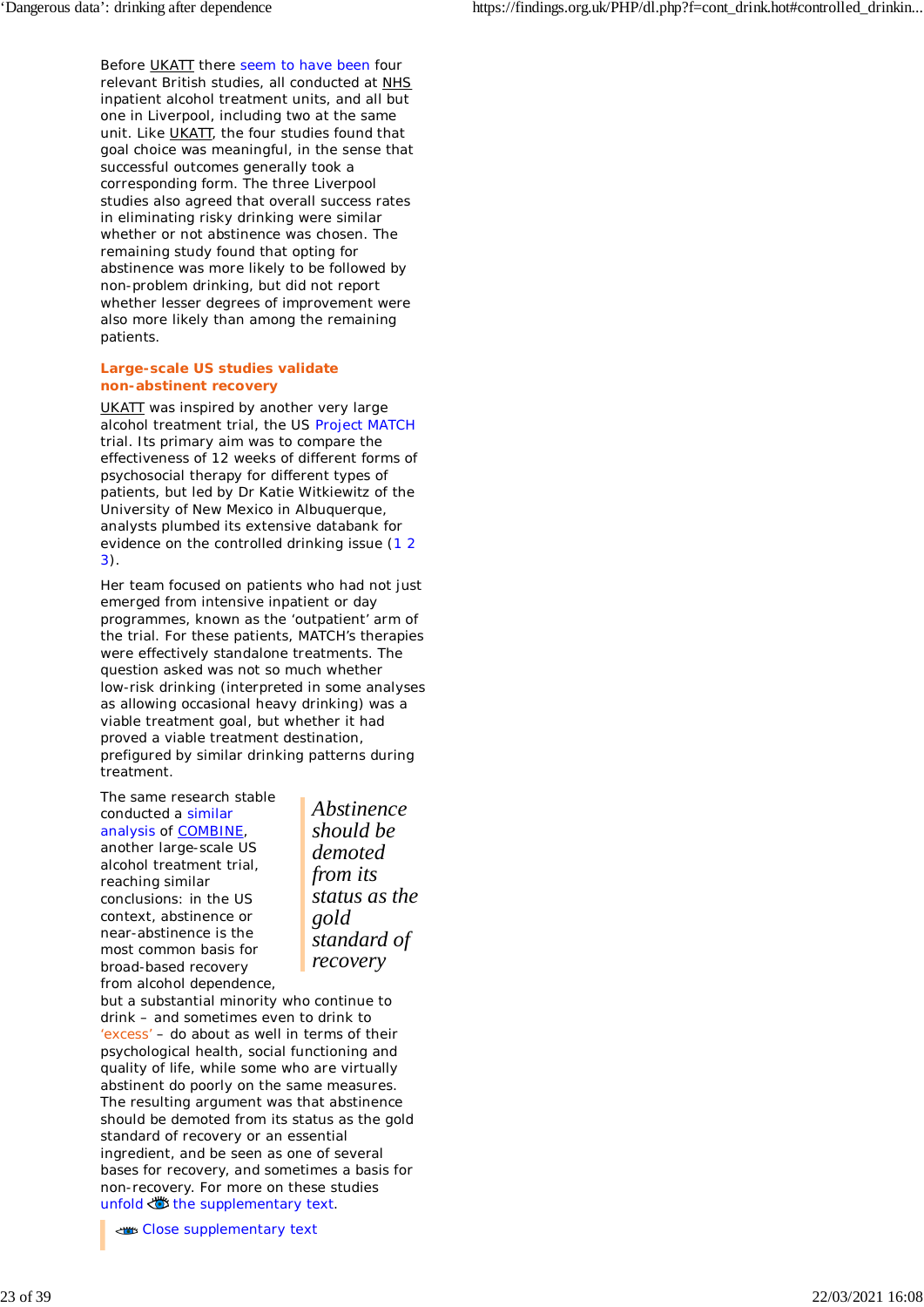Among 899 patients (2018; free source at time of writing) from all MATCH's outpatient clinics, three years after the MATCH therapies had ended on no measure of drinking, alcohol-related consequences or social functioning did patients who during treatment had mixed low-risk continued drinking (on average on about 3 in 10 days) with abstinence significantly differ from those who had remained almost completely abstinent.

During the final three months of the three-year follow-up, in-treatment abstainers were drinking on 22% of days, including heavy drinking on about 13% of days. Corresponding figures for patients who drank at low-risk levels during treatment were 30% and 14%. Neither on these, nor on measures reflecting negative consequences from drinking and social and psychological welfare, did the two sets of patients significantly differ. Abstinence during treatment was by far the more common pattern (37% v. 11%), but mixing this with an appreciable dose of low-risk drinking was no less likely to pre-figure remission or broader recovery three years later.

Further analyses looked for distinguishing characteristics of patients who differed in their drinking patterns during treatment. Classes of patients who scored on average as most dependent at the start of trial were most likely to drink heavily during treatment. Groups who during treatment largely sustained low-risk drinking scored on average as the least dependent on alcohol (including slightly less than the abstainers) at the start of treatment. In their avoidance of heavy drinking, nearly three years after treatment the ones who had mixed their low-risk drinking with occasional non-drinking were second only (and then marginally) to those who had abstained during treatment, a suggestion that lower levels of dependence can make low-risk drinking more feasible. For the authors these results implied that "clinicians may consider assessing dependence severity in developing intervention strategies and collaborating with patients regarding the selection of abstinence or low risk drinking goals".

Subsequently the same classification system was used to classify patients' drinking patterns not during treatment, but in the final three months of the three-year follow-up. Again, generally abstainers and low-risk drinkers could not be separated in terms of how well they were functioning socially and psychologically; the exception was that a significantly higher proportion of the abstainers were unhappy with life. Both sets of patients were, however, faring considerably better than the roughly six in ten of the sample classified as heavy drinkers.

Rather than dividing up the sample up into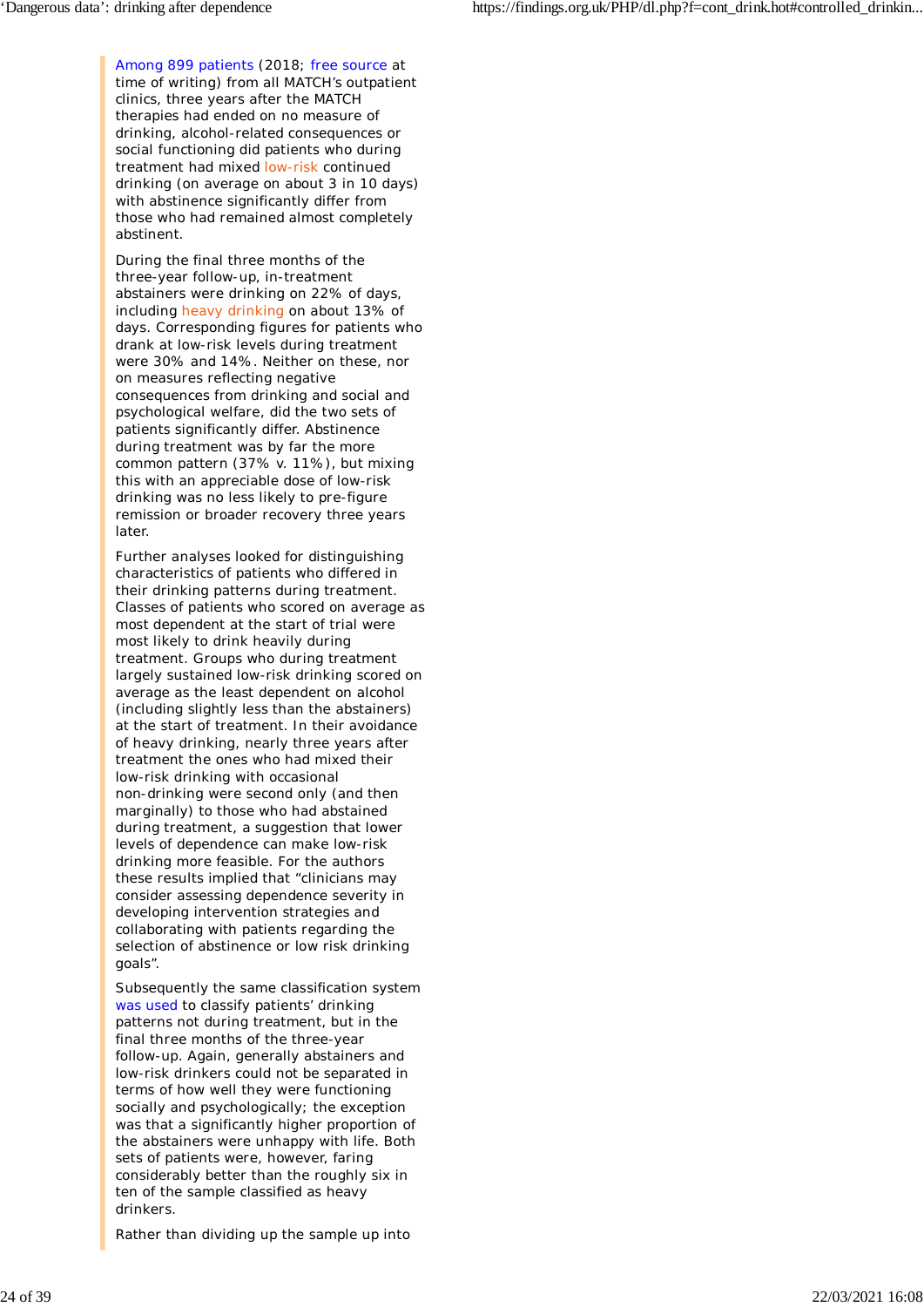pre-ordained categories, the preceding analyses were based on how the drinking data 'panned out' after it was passed through a statistical program which looked for the neatest way of categorising the patients. Published in 2019, a further analysis of essentially the same patients threw into the mix not just data on drinking, but also use of illegal drugs and how well the patients were functioning socially and psychologically, including how satisfied they were with their lives. For the analysts, the results provided "empirical support for a broader definition of recovery based on functioning and a range of alcohol use, including some heavy drinking".

What led them to this conclusion was that in the final months of the three-year follow-up the categorisation procedure had yielded four sets of former patients. Two of these sets were according to widely accepted definitions, not 'recovered'. They were functioning relatively poorly, one set on average drinking heavily on nearly 80% of days, the other also drinking heavily, but only occasionally, of whom 27% had been abstinent. Unless one makes uniform sobriety a necessary condition, another two sets *were* recovered, functioning relatively well and on average not frequently drinking to excess. In one of these sets nearly half had been abstinent, on average drinking took place just one day in 14, and heavy drinking was very rare. But the other set of 'high functioners' drank on over two-thirds of days and heavily on about a quarter. Apart from their drinking, in terms of proportions expressing these views or reporting these behaviours, the two high-functioning sets were virtually identical on measures of satisfaction with important aspects of their lives and psychological health, as well as use of drugs other than alcohol. It seemed that abstinence-based remission was not a guarantor of doing well generally in life, and for a minority (17% of all patients were in this set), neither was remission in the form of frequent drinking and occasional excess a bar to happiness and relatively good functioning. *Frequent* excess did, however, generally seem incompatible with an satisfactory life and high functioning.

Three years is a long follow-up period, but still leaves studies vulnerable to the challenge that over the longer term non-abstinent recovery will prove unsustainable. To address this, at one of the centres (in Albuquerque, New Mexico) included in the previous studies, 146 Project MATCH patients were also reassessed ten years after the MATCH therapies ended. Published in 2020, the headline conclusion from an analysis of these patients was that "Nonabstinent [alcohol use disorder] recovery is possible and is sustainable for up to 10 years after treatment."

To reach this conclusion the analysts had classified the three-year follow-up status of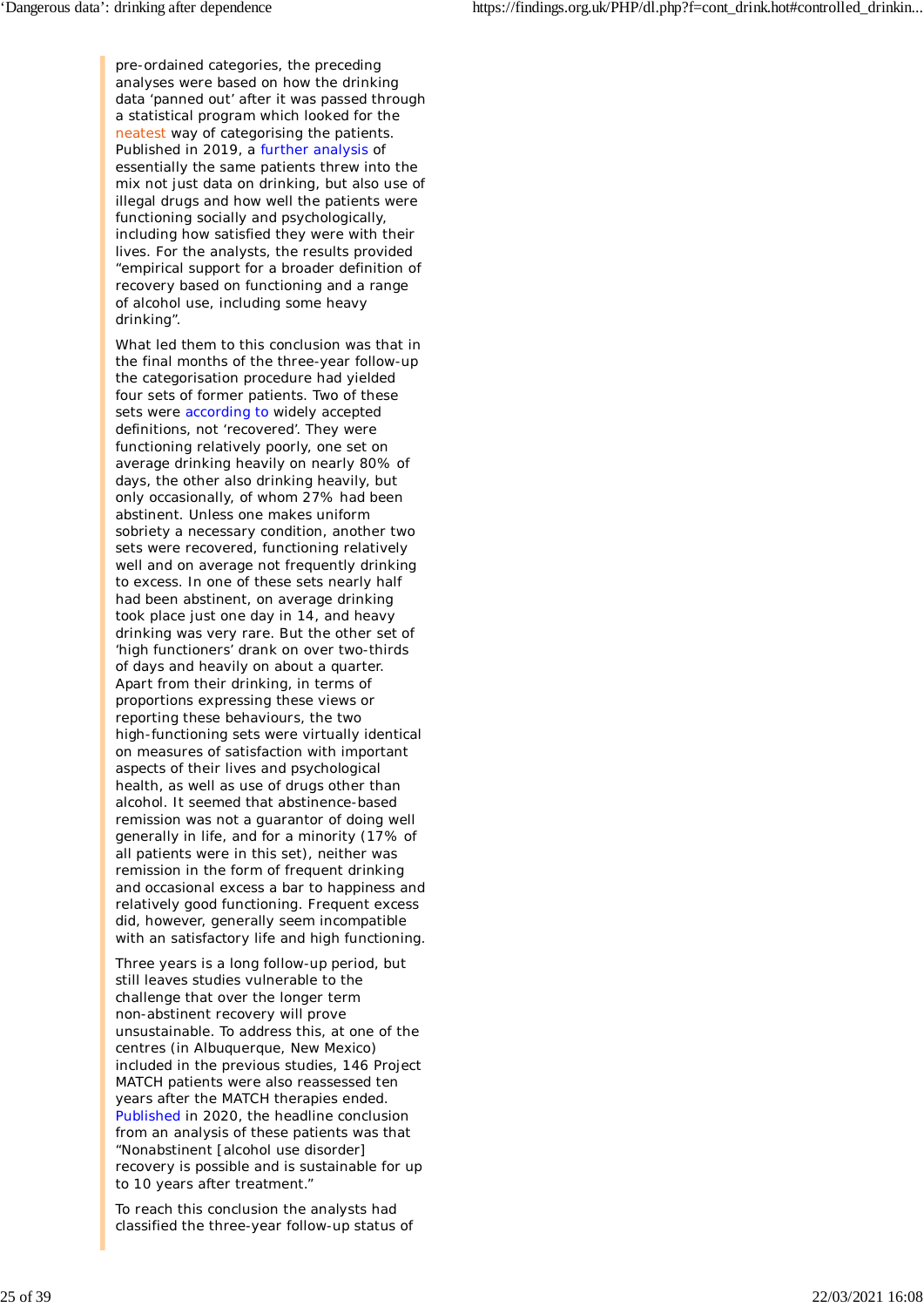the former patients using the same four-way classification system which emerged from the study described above, then as far as the data allowed, assessed the persistence of these recovery profiles over the next seven years.

Most striking was the comparison between two sets of patients who seven years before had been high-functioning but differed in their drinking patterns. Despite one set continuing to live lives featuring far more drinking and heavy drinking, seven years later they seemed as fulfilled in their lives as the less frequently drinking set, nearly half of whom had been abstainers. However, this set had the edge in terms of lower levels of depression and anger. Worst of all on measures of life satisfaction and psychological health were the patients who seven years earlier had been functioning poorly, but had been among the least frequent drinkers and heavy drinkers. The implication was that if you want to predict how well someone will be doing in their overall lives in years to come, look not at their drinking, but at how well they are doing now. Also conducted was a simpler analysis of whether abstinence at three years predicted a fuller recovery seven years later. On measures directly assessing drinking or the consequences of drinking, it did. However, when the analysis moved away from drinking to measures of depression and "purpose in life", abstinence had not pre-figured a significantly more fulfilling life.

Dr Witkiewitz and colleagues also turned to another large-scale US alcohol treatment trial to investigate the same issues – the COMBINE trial of different combinations of medication and psychosocial support/therapy. A four-way classification system of patients' recovery status similar to that applied to data from Project MATCH (see above) was applied to COMBINE data from three years after patients had been allocated to their treatments, and it led to similar conclusions: "support for definitions of recovery that consider patient functioning and quality of life" and which "call into question definitions … that rely strictly on abstinence or not exceeding a particular level of alcohol consumption (eg, no heavy drinking days) as the defining feature". Explicitly drawing the implications for practice, the analysts said such a "broader definition of recovery may help to engage more individuals in pursuing positive change, including but not limited to drinking reductions, which could reduce the stigma of [alcohol use disorder] and reduce the burden of disease from alcohol". Limited data on a subset of patients some four to six years later supported the long-term stability of the patient classifications which emerged three years after allocation to treatment. There were few obviously meaningful patterns in the data about who ended up in which of the four classes of patients. Patients who at the start of treatment had mixed socially with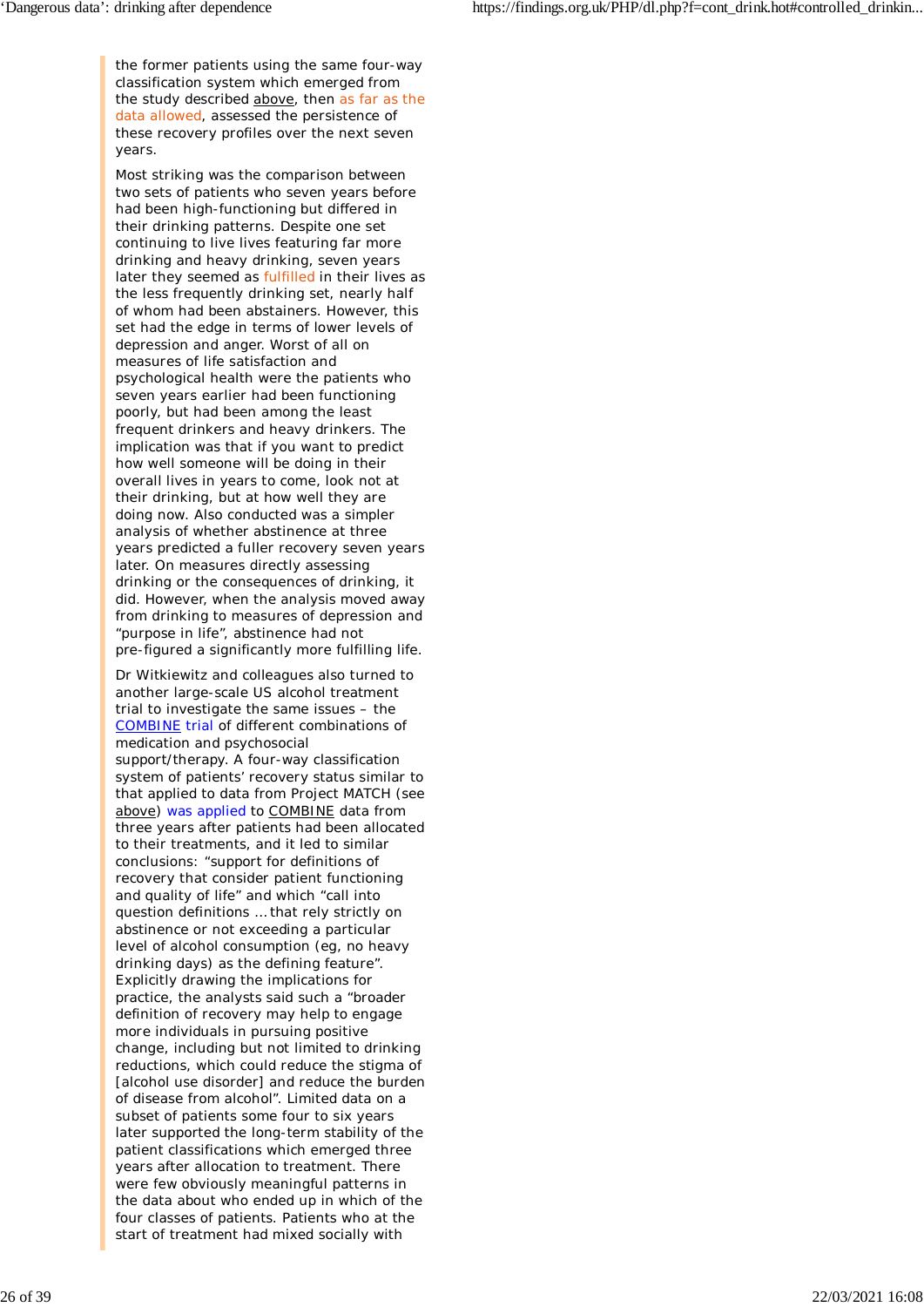relatively more heavy drinkers were more likely three years later to be in one of the groups drinking heavily than in other groups, while the most dependent patients were more likely to end up in the group with poor functioning overall but only infrequently drinking heavily.

Close supplementary text

### **Pooled analysis from US and UK trials probes who does best with which objective**

In 2017 Dr Witkiewitz and colleagues published two analyses based on pooled data from the three large-scale trials described individually above under the headings (click to highlight) "UK studies offer little reason to insist on abstinence" and "Large-scale US studies validate non-abstinent recovery". UKATT, Project MATCH, and COMBINE offered unrivalled information on a pooled sample of 3,851 patients treated for drinking problems in the UK and the USA at 27 clinical centres, with sufficient commonalities across the studies to make pooling feasible.

The first analysis (free source at time of writing) found the sample divided most neatly into seven categories based on their patterns of drinking during the (first) 12 weeks of treatment. Some 41% of patients were best classified as virtual abstainers throughout treatment and 17% as low-risk drinkers. The remaining five classes to some degree featured heavy drinking.

Based on their drinking and wider welfare nine months after the trials' treatments had ended, the analysts said "providers could inform patients that one heavy drinking episode itself is not predictive of long-term failure and that returning to abstinence or low-risk drinking following heavy drinking is predictive of better long-term outcomes". However, they could not say which types of patients might best be encouraged to opt for abstinence versus low-risk drinking as a treatment objective. That question was addressed by another analysis (alternative source at time of writing) of the same pooled sample, which linked characteristics of the patients at the start of the trials to which of the seven drinking patterns they were most closely aligned to during treatment. The implications of the findings were that low-risk drinking was best managed by patients who leading up to treatment were relatively less severely dependent and/or drinking less, whose social networks were less packed with heavy drinkers, and who suffered less from negative moods and feelings akin to depression. Surprisingly out of the frame was the patient's drinking goal. For more on this key study unfold  $\bullet$  the supplementary text.

### Close supplementary text

The first analysis (free source at time of writing) found the sample divided most neatly into seven categories based on their patterns of drinking during 12 weeks of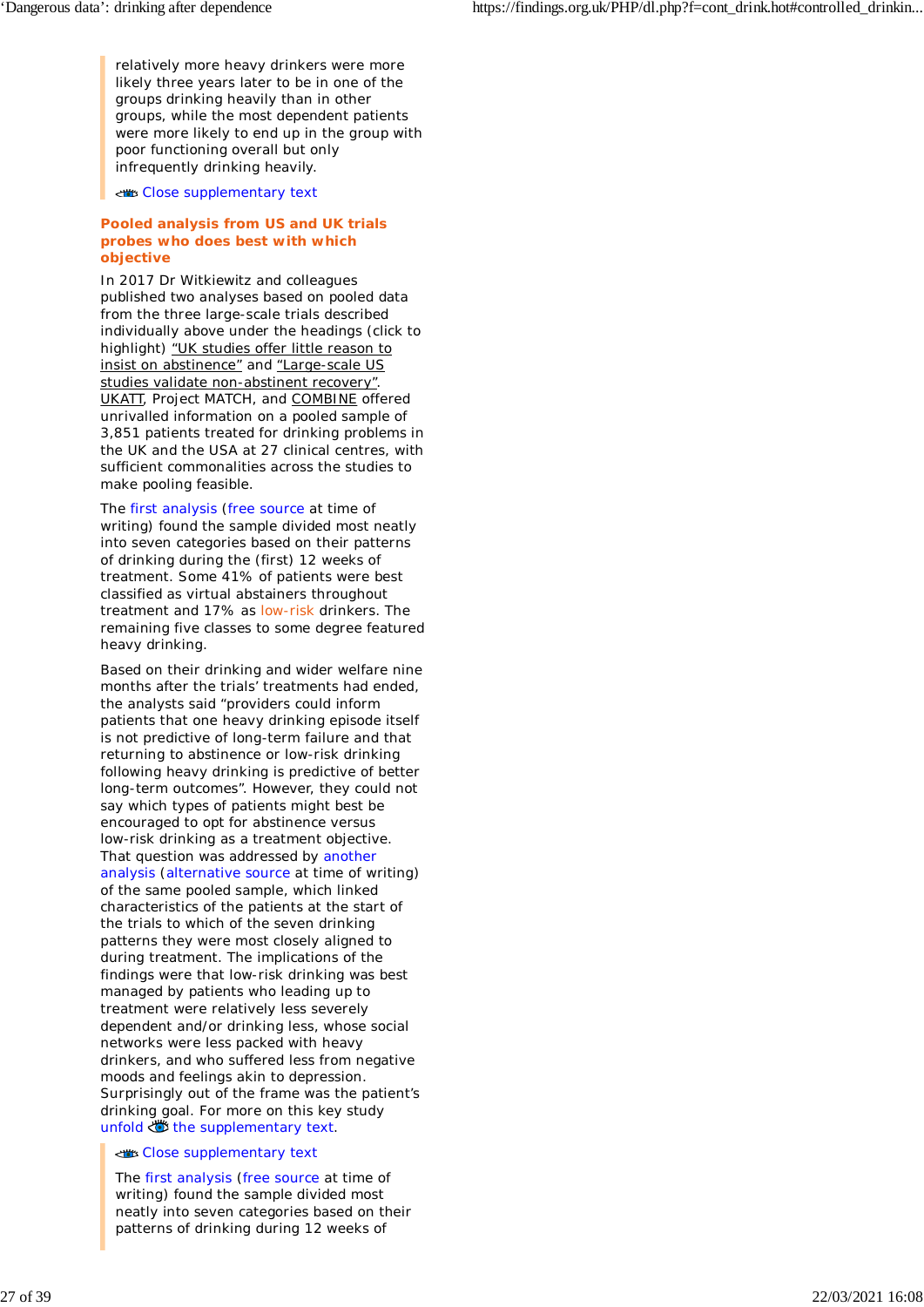treatment (first 12 weeks in the COMBINE study, the whole treatment period in the other two), categories similar to those which the data from Project MATCH had fallen in to. Some 41% of patients were best classified as virtual abstainers throughout treatment and 17% as low-risk drinkers, either with or without initial abstinence. The remaining five classes to some degree featured heavy drinking, mixed either with abstinence or low-risk drinking, rising at the extremes to very frequent heavy drinking throughout treatment or consistent heavy drinking after initial abstinence gradually eroded.

As might be expected from their in-treatment trajectories, during the final month of follow-ups conducted nine months after the trials' treatments had ended, patients best assigned to the most extreme heavy drinking patterns were drinking most intensely (averaging eight to nine US drinks – 14–15 UK units – each day they drank), and correspondingly experiencing the most severe adverse consequences and self-reported physical and mental health, while those with low-risk drinking patterns had consistently better long-term outcomes. In the current context, the key finding was on drink-related consequences and physical and mental health, there was on average practically nothing to choose between patients who during treatment were best classed as virtual abstainers and those whose who (also) continued to drink, but at low-risk levels. When they did drink however, the low-risk drinkers consumed slightly more, but still generally within the study's definition of low risk. Abstainers and low-risk drinkers also generally fared better on all measures than patients in classes who had drunk heavily during treatment, even if by the end of treatment that heavy drinking had been substantially replaced by abstinence.

Based on these findings, said the analysts, "providers could inform patients that one heavy drinking episode itself is not predictive of long-term failure and that returning to abstinence or low-risk drinking following heavy drinking is predictive of better long-term outcomes", but they could not say which types of patients might best be encouraged to opt for abstinence versus low-risk drinking as a treatment objective. That question was addressed by another analysis (alternative source at time of writing) of the same pooled sample, which linked characteristics of the patients at the start of the trials to which of the seven drinking patterns they were most closely aligned to during treatment.

Of greatest interest to the analysts was what just before the start of treatment best distinguished patients who during treatment would be classified as low-risk drinkers (with or without initial abstinence). The aim was to offer clinicians clues about what types of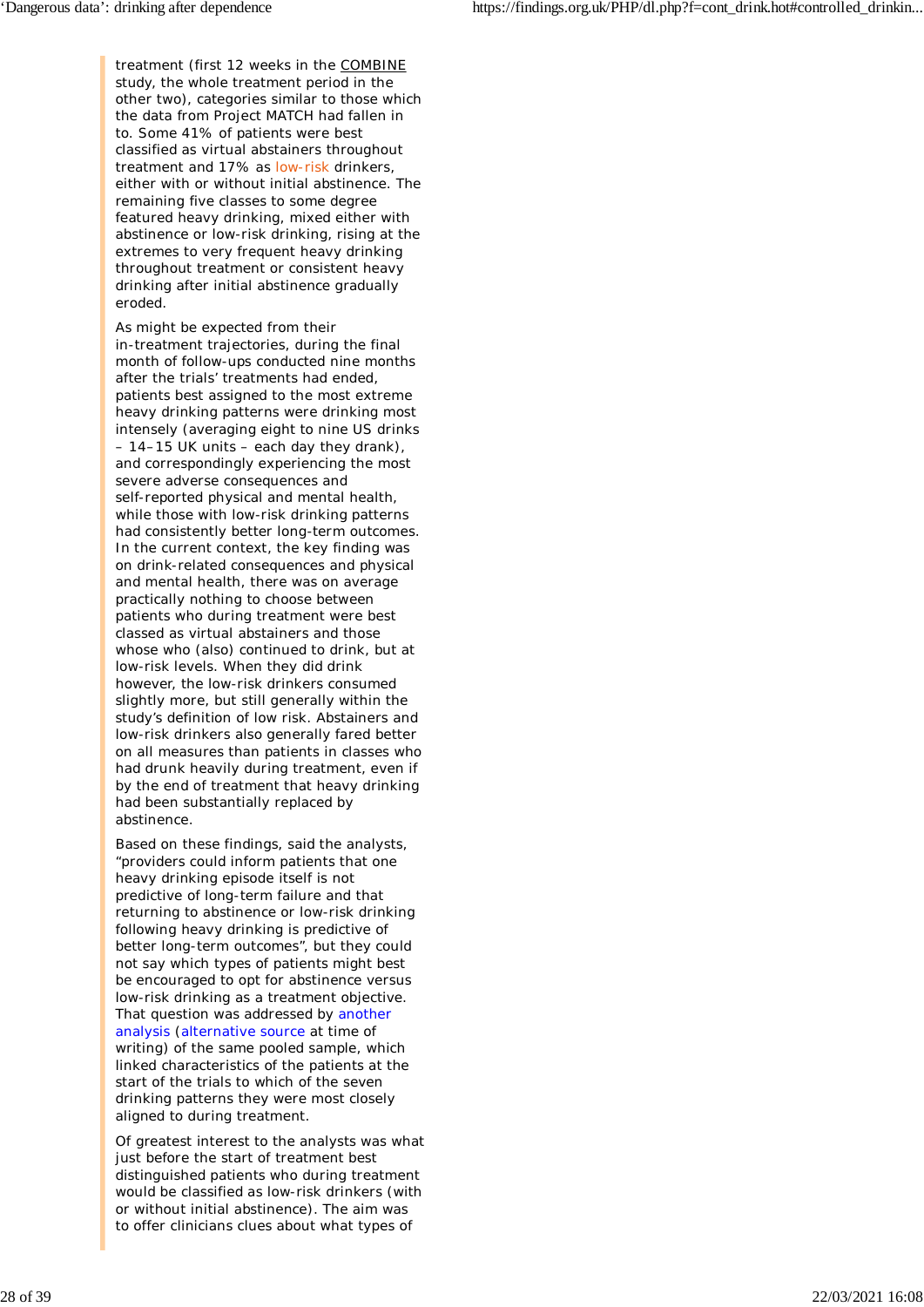patients might most safely be advised that an ambition to achieve continued but controlled drinking was feasible, a drinking pattern known from the previous analysis to generally be associated with longer term outcomes no worse than abstinence. The implications of the findings were that low-risk drinking was best managed by formerly dependent patients who leading up to treatment were relatively less severely dependent and/or drinking less, whose social networks were less packed with heavy drinkers, and who suffered less from negative moods and feelings akin to depression. Age was a complex contributor to the results, while sex, married status and race were not significant factors. In the studies for which this information was available, neither was successful low-risk drinking substantially associated with family history of drinking, the patient's drinking goal, or their education, income or employment status.

What clinicians might be most interested in is how to distinguish patients with the best chance of low-risk drinking from those most likely to recover through abstinence, clues to which can be gained by comparing the patients who would become low-risk drinkers during treatment from those who would virtually abstain. Unfortunately the results differed for the set of patients characterised by low-risk drinking throughout treatment as opposed to those who transitioned to low risk after a period of abstinence, and for each of these classes separately the contrasts with abstainers were often slight and not statistically significant, meaning chance variations could not be ruled out. None of the associated features were such that clinicians could make a good guess based on the findings about whether any particular individual could handle low-risk drinking. In so far as there were clues, those who would drink consistently at low risk rather than abstain were somewhat more likely to be older (on average the whole sample was in their early 40s), to drink less, less likely to feel depressed and negative or to have social networks featuring many heavy drinkers, and most clearly, less likely to be severely dependent. Clinicians faced with this constellation of characteristics might feel more confident in accepting or offering controlled drinking as a route to recovery from dependence. Patients who trended to low-risk drinking after a few weeks of abstinence were more likely than abstainers to be younger and to drink less, but also to feel depressed and negative.

In some ways, most striking were the similarities between the patients who would go on to become abstainers during treatment and have among the best outcomes a year later, compared to those who would drink heavily throughout treatment and have the worst outcomes a year later. Based on pre-treatment characteristics, who was most likely to gravitate to these extremes could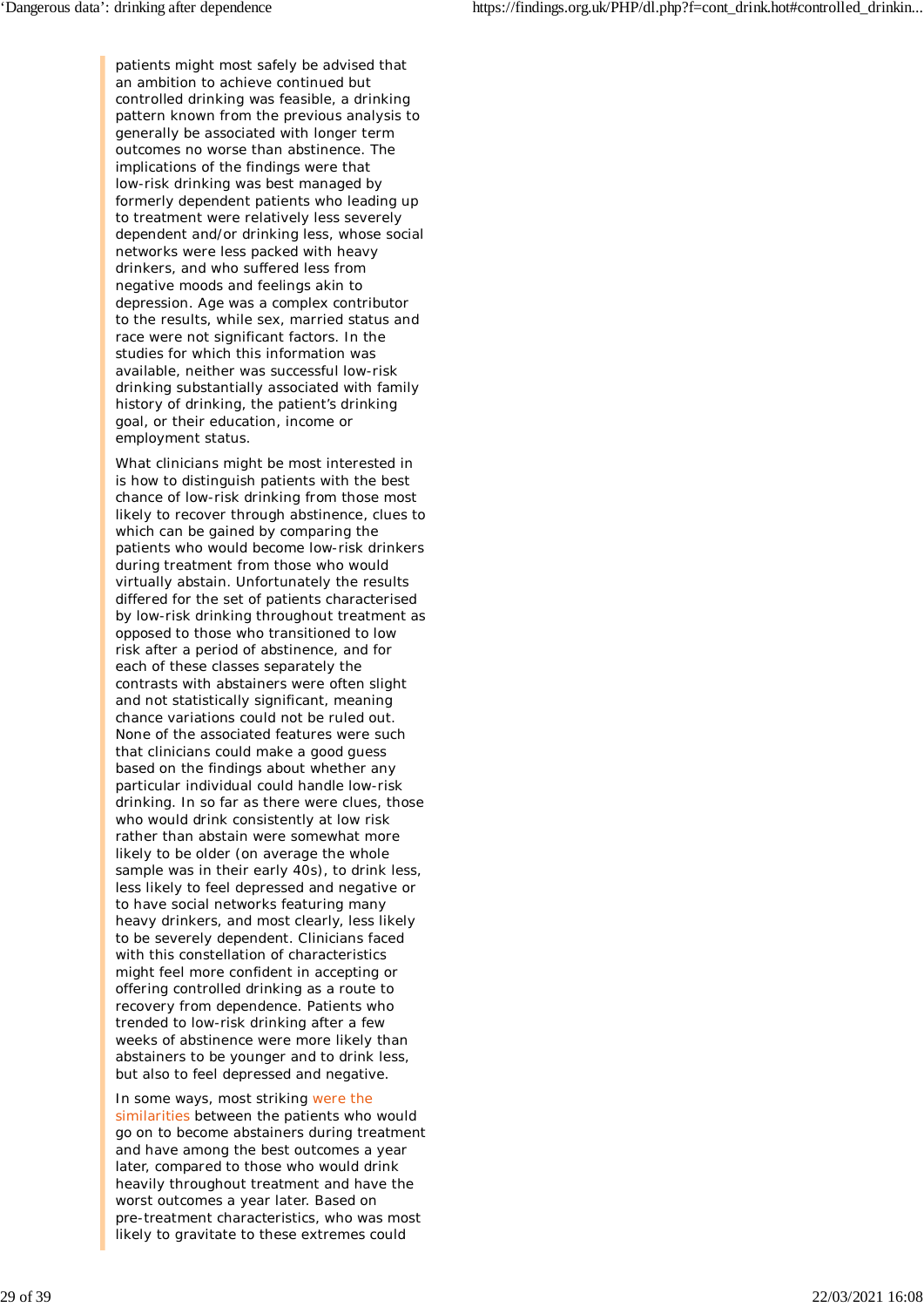not be identified by the amount a patient drank or their severity of dependence and of negative feelings and moods. However, younger patients were more slightly more likely to become in-treatment abstainers, and those whose social circles were relatively packed with heavy drinkers, more likely to themselves drink heavily throughout treatment.

The fact that most of the patients in the pooled analysis received treatments geared to abstinence might have substantially affected these results, and their meaning was muddied somewhat by the inclusion of the 774 from the arm of the Project MATCH trial in which all the patients had just emerged from intensive inpatient or day treatment. For them the treatments during which their drinking patterns were classified were effectively aftercare, and their classification breakdown differed substantially from the other sets of patients whose treatments were largely standalone therapies.

Close supplementary text

### **Don't throw out the abstinence baby**

Concern to rebalance the traditional emphasis on abstinence with recognition of the viability of alternatives should not blind us to the fact that selecting abstinence as a goal is often prognostic of the best treatment outcomes. In the studies included in the previous section (click to highlight), total or near abstinence was the most common basis for broad-based recovery, reflecting perhaps to a degree US treatment culture. This does not necessarily mean that pressuring the unwilling to accept abstinence will improve their outcomes; especially in societies such as the USA where abstinence is seen as the gold standard, selecting this objective may not be an active ingredient in itself, but simply a sign of commitment to overcoming your problems with drink. That said, abstinence clearly remains a viable and often (for patient and service) preferable ambition, sometimes for most patients in a study.

Already the reviews cited above have shown the continuing salience of abstinence. This section describes a few sample studies to offer a taste of the kind of research incorporated in the reviews, showing that abstinence remains an objective associated with desired drinking outcomes, and sometimes more closely associated than other goals.

Among the studies the reviews uncovered is an analysis of relevant findings from the large US COMBINE alcohol treatment trial of medical care allied with pharmacotherapy. In a previous section (click to highlight) we looked at the prevalence and stability of non-abstinent recoveries three years after patients had been allocated to their treatments. Published in 2013, a second analysis examined the fate of patients with different drinking goals as they entered COMBINE's treatments.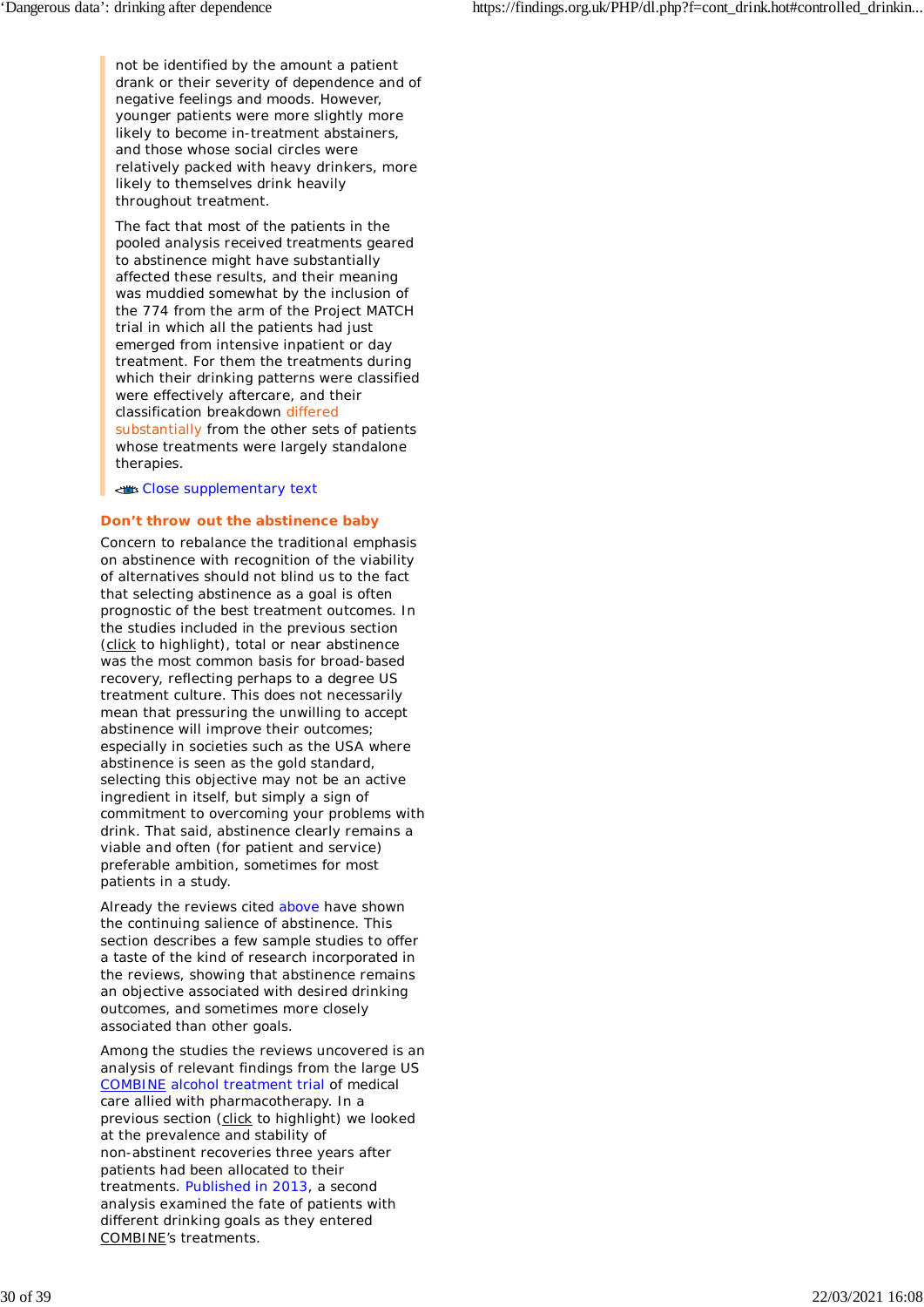At the start 25% of participants were aiming for controlled drinking and 37% complete abstinence; most of the rest were also broadly aiming for abstinence, but perhaps not for ever, completely, or in every circumstance. The more dependent a patient was at the start of treatment, the more likely they were to opt for an abstinence goal, but this and other such differences were statistically 'evened out' in subsequent analyses to highlight the relation of goal choice to drinking during treatment. During the 16 weeks of treatment patients aiming for total abstinence did actually spend more days not drinking, but when they did drink, drank more heavily. Non-problem drinking/abstinence was more likely among patients aiming for total abstinence than those aiming for moderation, but especially when medical care had been supplemented by psychosocial therapy, the gap was minor – about 76% v. 72%. Though overall around two-thirds of patients aiming for moderation achieved remission, somewhat more did so when abstinence was firmly on the patient's agenda. However, these results emerged after abstinence-oriented treatments; the gap favouring an abstinence goal would probably have been narrower and perhaps non-existent had non-abstinence aiming patients been offered a treatment adapted to their objectives.

Other recent studies to find abstinence-aiming preferable include one on alcohol treatment in Switzerland published in 2018. Both in terms of drinking reductions and attainment of non-hazardous drinking or abstinence, 12 months after leaving treatment outcomes were significantly better among patients who throughout treatment had focused on attaining abstinence as opposed to controlled drinking. However, three-quarters of those aiming for controlled drinking had in fact reduced their drinking – possibly, the authors admitted, to levels which for them achieved their ambitions, even if not those set by the study or by national guidelines. Nearly 4 in 10 patients changed their drinking goal between the start and end of treatment, mainly from abstinence to controlled drinking (31%) rather than the reverse (12%). Those who as far was known persisted throughout with a controlled-drinking as opposed to an abstinence objective were more likely to have scored as less severely problematic drinkers at entry to treatment.

Another recent study to find abstinence-aiming patients do better was a US trial of acamprosate prescribing for alcohol dependence in family doctor practices. In 2016 it reported that over the 12 weeks of treatment, patients who endorsed an abstinence goal on average reduced their heavy drinking days by far more than those who did not. This study also exemplified another frequent finding: that reduced but continued drinking was a very common goal. Had non-commitment to abstinence barred them from treatment, most of the study's participants would have lost the chance to engage in regimens during which on average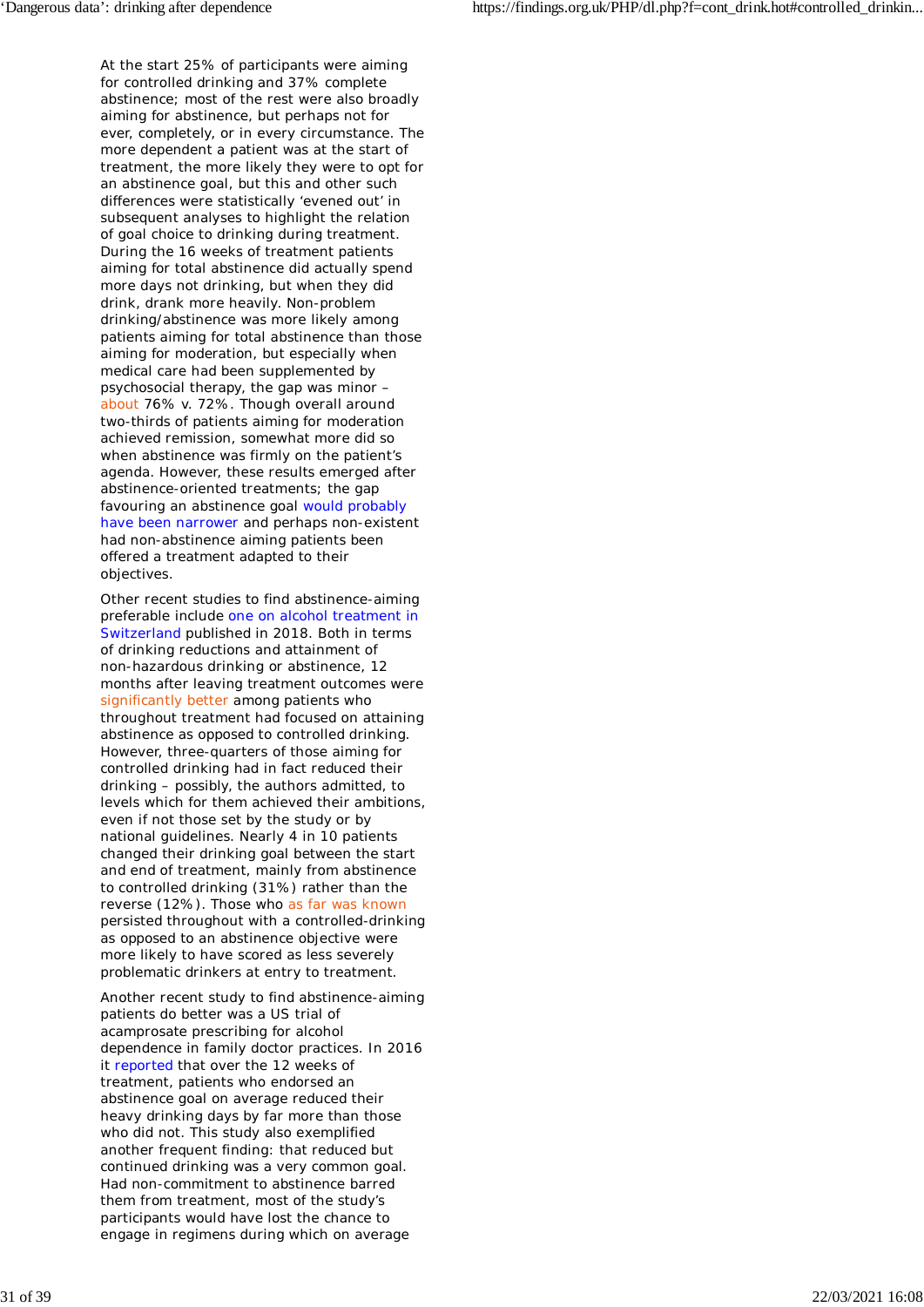they roughly halved their heavy drinking days.

In 2020 abstinence emerged – but not convincingly – as probably the objective most closely associated with low-risk drinking in a US study of patients treated for conjoint substance use disorders and post-traumatic stress by the nation's service for ex-military personnel. Almost all the patients were primarily problem drinkers. They were asked at the start of treatment whether they preferred not to use their primary substance at all or to reduce use. The main analysis took into account intensity of substance use, age, gender, alcohol dependence severity, and whether drinkers were also dependent on other drugs, and used all the available data to estimate missing outcomes at the end of treatment. It revealed that the 20 patients who chose abstinence were four times more likely than the 19 who chose use-reduction to be abstinent or drinking within the USA's low-risk drinking guidelines. However, this difference was far from statistically significant, so could have been due to chance sampling variation, and could also have been due to other influences the analysis did not account for. Statistically significant differences emerged only when other factors were *not* taken into account, meaning that what seemed like a big advantage due to choosing abstinence could instead have been due to this choice being associated with what really were the influential factors, such as intensity of use or dependence before treatment. Unplanned analyses of this kind are also considered unreliable because they can capitalise on different ways of analysing the data until once comes up with the desired results. In this case too, the analysis abandoned the recommended method for estimating missing data, in favour of one which did not use all the information to hand. It means the most secure conclusion is that there was no reliable evidence that aiming for abstinence produced the safest drinking patterns, but that was the way the data was tending given the limited set of other influences the study was able to adjust for. Again, this study revealed how many – nearly half – the patients might have refused treatment if an attempt had been made to insist on abstinence. In that light the researchers felt their results were not sufficiently in favour of an abstinence goal to limit or delay treatment of patients adamantly opposed to that goal, provided that low-risk substance use goals are explicitly targeted and there are no medical contraindications to continued drinking.

### **A broader perspective**

Treatment trials tend to miss or exclude deeply marginalised populations, and in societies where only a minority of people experiencing drinking problems enter treatment, their participants are unrepresentative of the totality of recovery. Dipping into research on the marginalised niche and broader population offers some context for what has so far been an account based on treatment and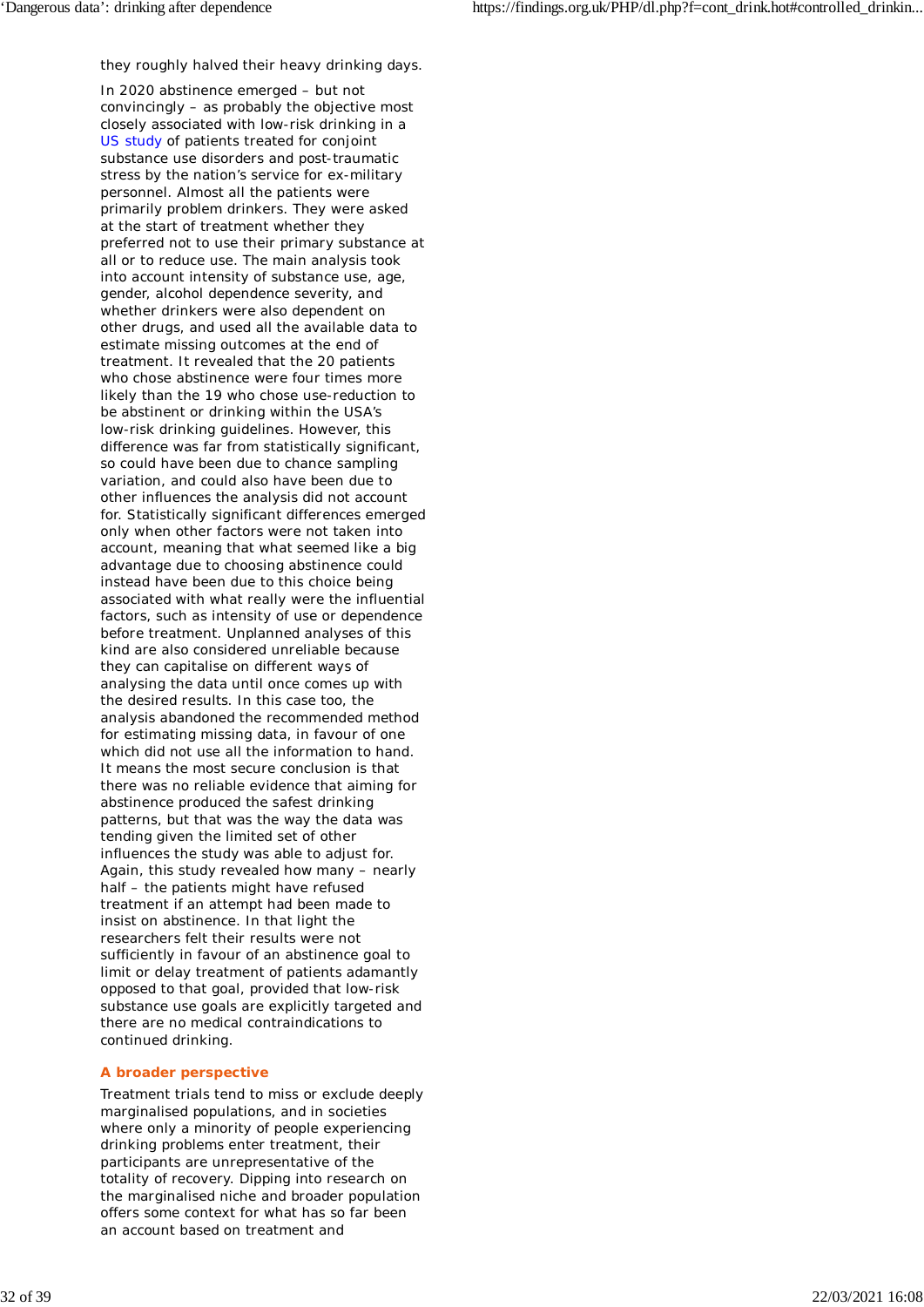treatment-trial populations.

Generally controlled drinking is itself controlled by the patient, but in some programmes for marginalised populations it is the service which does the controlling by administering set doses of alcoholic beverages at set times. Sometimes offered to inpatients as a way of ameliorating withdrawal, of greater interest in the current context are programmes which administer alcohol to people in the community as a therapeutic or harm reduction strategy.

A 2018 review of both types of programmes found that those based in the community integrate social support with patient care, including referrals or access to counselling and addiction treatment, primary health care, meals, shelter-style supportive or permanent harm-reduction housing, and entertainment or group activities. The services are geared to the needs of their typically indigent participants, who tend to be chronically homeless or lacking stable housing, with severe alcohol use disorders, and unable or unwilling to participate in abstinence-based housing or treatment – the kind of people who would often have been excluded from alcohol treatment trials. Positive outcomes included fewer encounters with the police, improved personal hygiene, and uptake of other health and social support. Even among these populations, a more conventional harm-reduction approach not involving the supply of alcohol – but also not predicated on abstinence – can generate benefits, including reduced drinking, drunkenness and alcoholrelated harm.

Focusing on treatment populations risks giving a distorted impression of the bigger picture of how people normally emerge from problem drinking, especially in countries where abstinence is the favoured treatment goal. Published in 2000 (free source at the time of writing), Mark and Linda Sobell teamed up with a colleague to review studies which shed light on "natural recovery" from substance use problems, meaning people whose recoveries were not attributable to treatment or to self-help groups.

In the current context the key finding was that "across all studies two-fifths (40.3%) of alcohol recoveries involved low-risk drinking, suggesting that such drinking is a common route to recovery among naturally recovered alcohol abusers" – but still a lower figure than the 60% who became abstinent in these studies, of which three-quarters were conducted in North America. The review covered substance use problems in general, but since three-quarters of the studies were of problem drinking, the overall finding that typical and average recovery durations were over six years suggests that in most cases recovery from problem drinking was stable and enduring, aided (according to problem users) most commonly by social support or transition to new (and presumably more recoveryfriendly) social circles.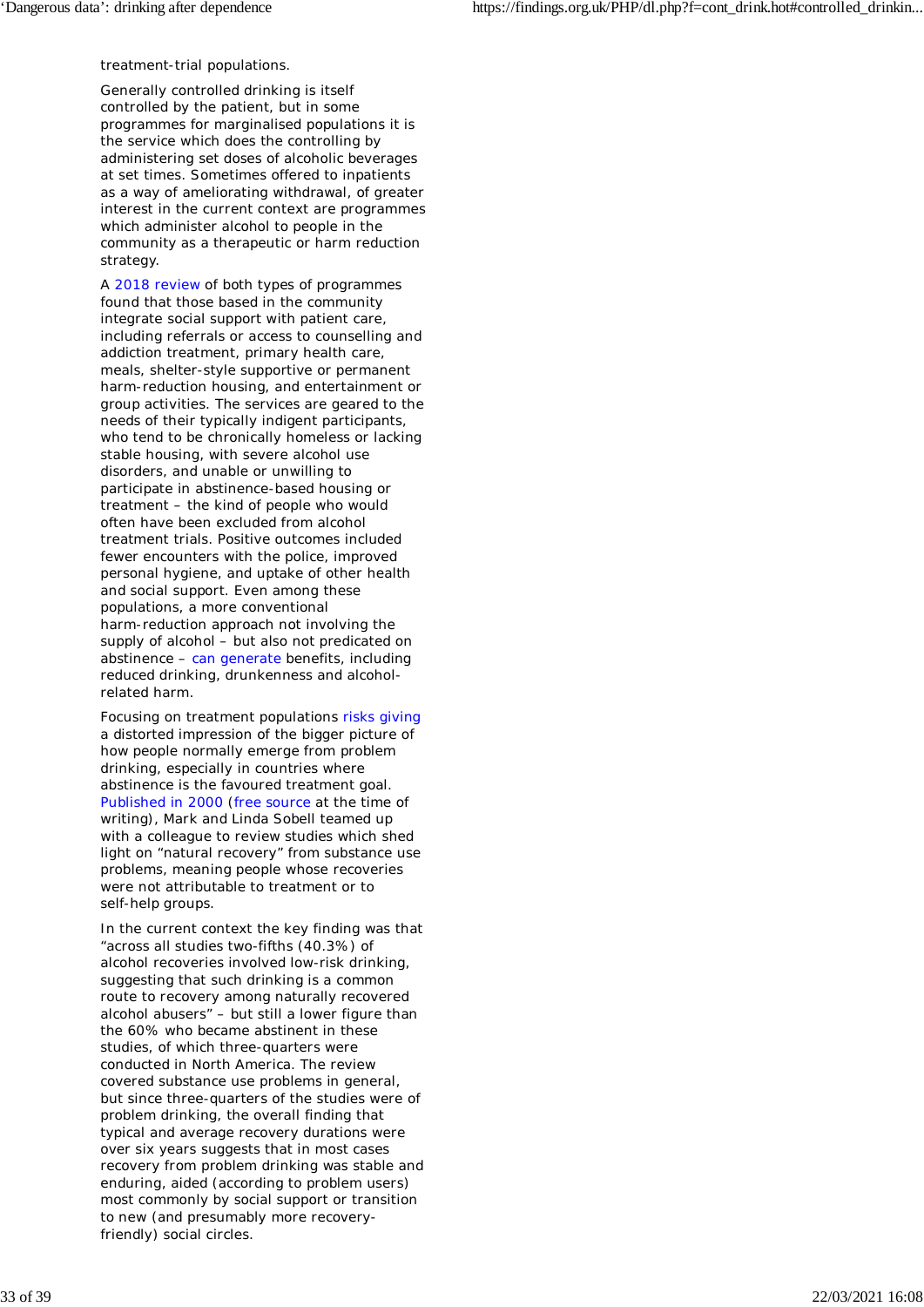# **7 Is shared decision-making the way forward?**

The history of the controlled drinking controversy makes us face not just *what* decision is made about treatment goals, but also *who* makes that decision and how – where the power lies. If controlled drinking is to emerge from the cupboard to lie on the treatment-planning table alongside abstinence, how is the decision to be made about which to go for, and by whom?

Shared decision-making between patient and clinician has been recommended, but in turn raises the question about how to engineer this in a meaningful rather than tokenistic manner. Helpfully a Dutch study showed that shared decision-making can be systematised rather than left to the uncertain initiative of the clinician. In relation to life in general, one result was that patients felt more able to make their own decisions, more in control, and less submissive – possibly portending a more stable shift away from a dependent mind-set than could be achieved by less explicit shared decision-making. However, the lack of studies leaves it an open question whether systematic shared decision-making improves drinking outcomes.

In practice, reliance on clinicians to help navigate through "confusing and unpredictable" treatment pathways may undermine the ethos of shared decisionmaking, tipping the scales of power towards clinicians. The UK study which identified this deficiency called for treatment pathways to be more 'patient-friendly' and for health care professionals to support and build 'self-efficacy' among patients – their belief in their own power to succeed rather than ceding that power to the clinician.

Complicating shared decision-making, among 20 seemingly severely dependent patients interviewed at alcohol treatment services in London, the same study found that definitions of alcohol dependence varied widely – for some depending on volume or strength of alcohol consumed, for others indicating a need (as opposed to a want) to keep drinking. In turn these variations influenced their views about *what* and *who* treatment was for. Many saw 'cutting down' as an important step towards achieving abstinence *and/or* regaining control of drinking, while their practitioners tended to support cutting down *only* to the extent that it was a step towards abstinence, not a goal in itself. From the patients' perspectives, moderation could be both a means to an end and the end in itself, contrary to the mainstream clinical view of abstinence and moderation as mutually exclusive goals.

As this study suggested, practitioners in several countries are known to be less inclined to support moderation as a treatment goal among patients with more severe drinking problems, though more would support it as an intermediate step towards abstinence. Surveyed in 1999/2000, two-thirds of the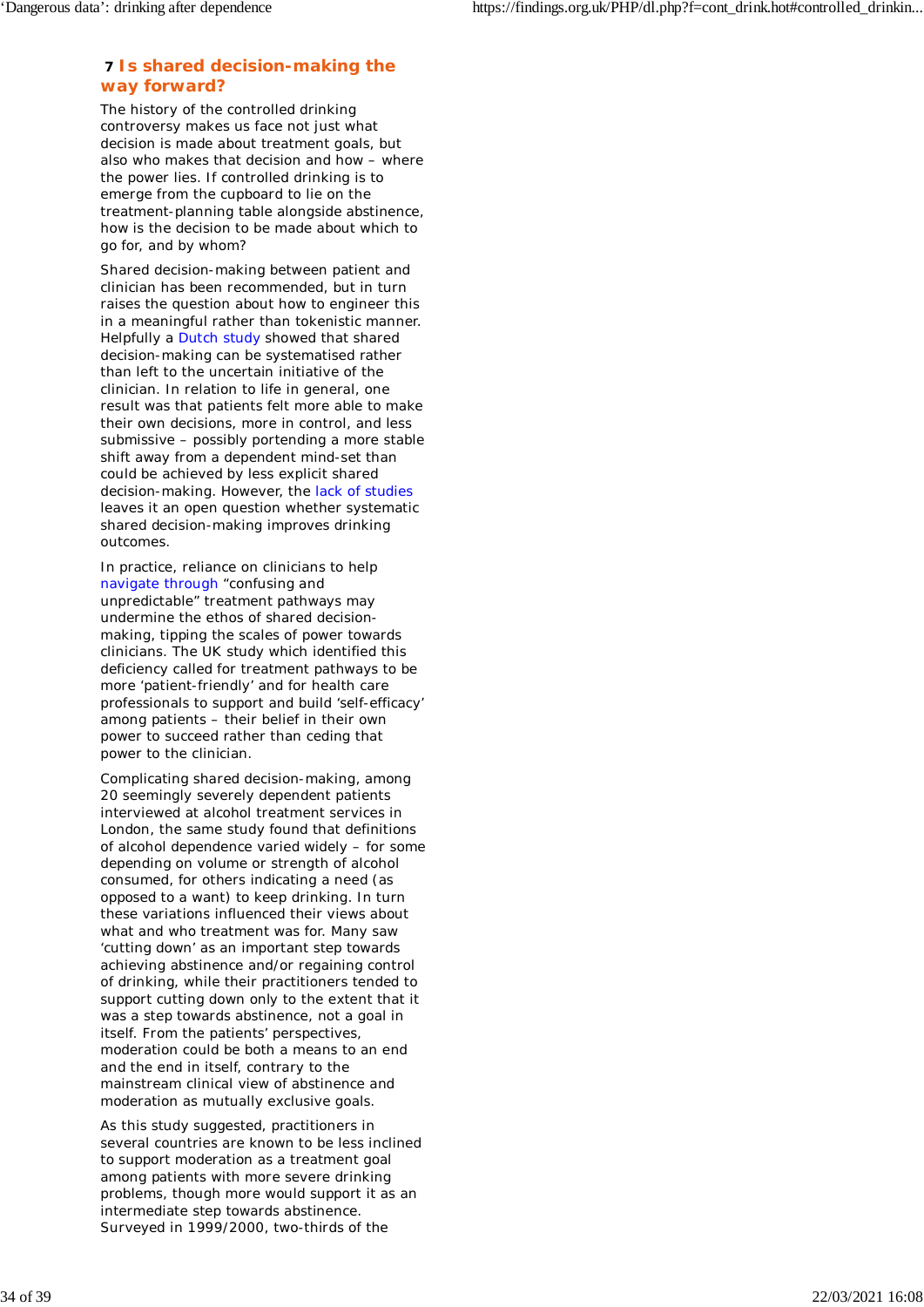leaders of British substance use services fully endorsed the acceptability of controlled drinking as an intermediate outcome for non-dependent alcohol 'abusing' clients and only slightly fewer as a final outcome, but the corresponding figures for physically and psychologically dependent clients were 42% and 29%. However, absolute dogmatism was relatively rare; even when rejection was at its maximum, only 23% saw controlled drinking as a "completely unacceptable" final goal for dependent drinkers, and 60% of services made such treatment available to their dependent clients.

In 2011 similar questions were put to US addiction clinicians. For people whose alcohol problems fell short of dependence, over half saw non-abstinent drinking as an acceptable intermediate (58%) and final (51%) goal, but far fewer did so for clients who were dependent (respectively 28% and 16%). As well as the severity of problem drinking, evaluations of the acceptability of non-abstinence goals were informed by patients' health problems (86% deemed these 'very important'), number of previous treatment episodes (70%), presence of mental health disorders (68%), age (67%) and emotional stability (65%). Of those who saw non-abstinence as an unacceptable treatment goal, 4 in 10 did so partly because "It would send the wrong message to clients" – echoing the concern evident since controlled drinking spiked as a controversy that allowing the possibility of moderation would undermine commitment to abstinence as the sole way forward. The researchers concluded that overall "individuals with alcohol and drug problems who avoid treatment because they are ambivalent about abstinence should know that – depending on the severity of their condition, the finality of their non-abstinence goal, and their drug of choice – their interest in moderating their consumption will be acceptable to many clinicians, especially those working in outpatient and independent practice settings".

When similar questions were also put to experienced addiction therapists in Poland, they too were much more likely to accept reduced drinking as a final treatment goal for the less severe diagnosis of alcohol abuse (77%) than for dependence (36%). Again, a common reason for rejecting this goal (expressed by around half the therapists who did reject it) was that it would send the wrong message to clients.

What are the consequences of a mismatch between the treatment goals of a service and its staff and those of their patients? Possibly, it seems, less successful treatment. Published in 2016, a Swedish study investigated this issue at two non-residential services, one requiring an abstinence goal, the other accepting of low-risk drinking. Their patient intakes roughly reflected what research suggests makes patients suitable for these differing goals, the abstinence-based service admitting relatively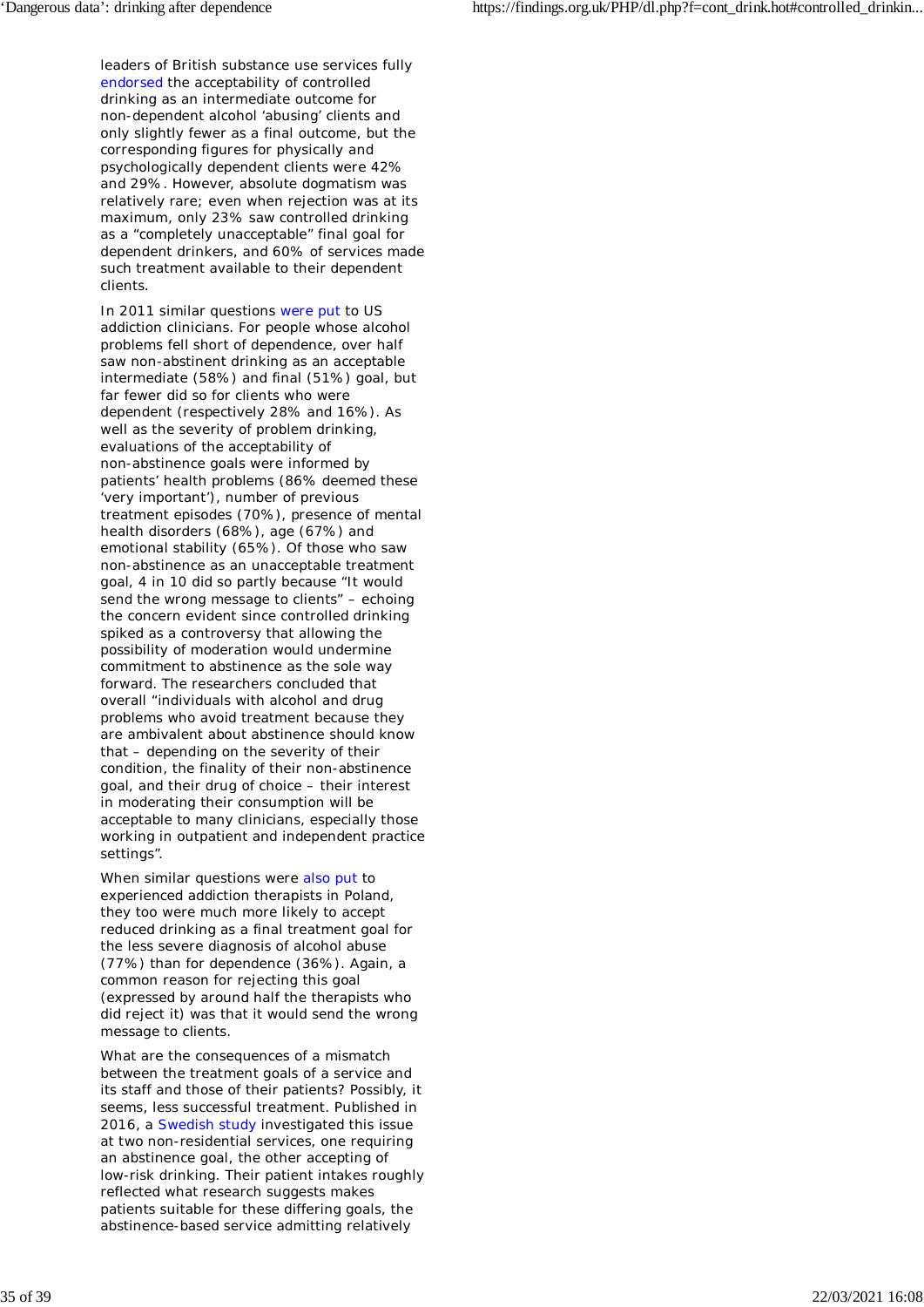more male and older patients who were drinking more intensely and had lacked socioeconomic resources, signalled by fewer years of schooling. Regardless of the service they attended, at the start of treatment about half the patients were aiming for abstinence (compared to other patients, they were older and had been drinking more heavily and for longer) and a quarter for moderation. When patients' goals matched that of the service, two-and-a-half years later 94% were abstinent or drinking at low-risk levels compared to just 63% when the goals had clashed. Overall, just over half the patients who wanted to drink at low-risk levels at the start of treatment were doing so when followed up.

## **8 Contemporary guidance**

While their patients may be ambivalent about preferring abstinence as a treatment goal, UK practitioners who follow official guidance should not be. Alcohol treatment services in the UK are unambiguously advised by the National Institute for Health and Care Excellence (NICE) to guide drinkers at the more severe end of the spectrum of alcohol use disorders towards abstinence and to favour moderation lower down the scale:

*In the initial assessment in specialist alcohol services of all people who misuse alcohol, agree the goal of treatment with the service user. Abstinence is the appropriate goal for most people with alcohol dependence, and people who misuse alcohol and have significant psychiatric or physical comorbidity (for example, depression or alcoholrelated liver disease). When a service user prefers a goal of moderation but there are considerable risks, advise strongly that abstinence is most appropriate, but do not refuse treatment to service users who do not agree to a goal of abstinence.*

*For harmful drinking or mild dependence, without significant comorbidity, and if there is adequate social support, consider a moderate level of drinking as the goal of treatment unless the service user prefers abstinence or there are other reasons for advising abstinence.*

*For people with severe alcohol dependence, or those who misuse alcohol and have significant psychiatric or physical comorbidity, but who are unwilling to consider a goal of abstinence or engage in structured treatment, consider a harm reduction programme of care. However, ultimately the service user should be encouraged to aim for a goal of abstinence.*

Before NICE had pronounced on treatment goals, in 2006 the Department of Health and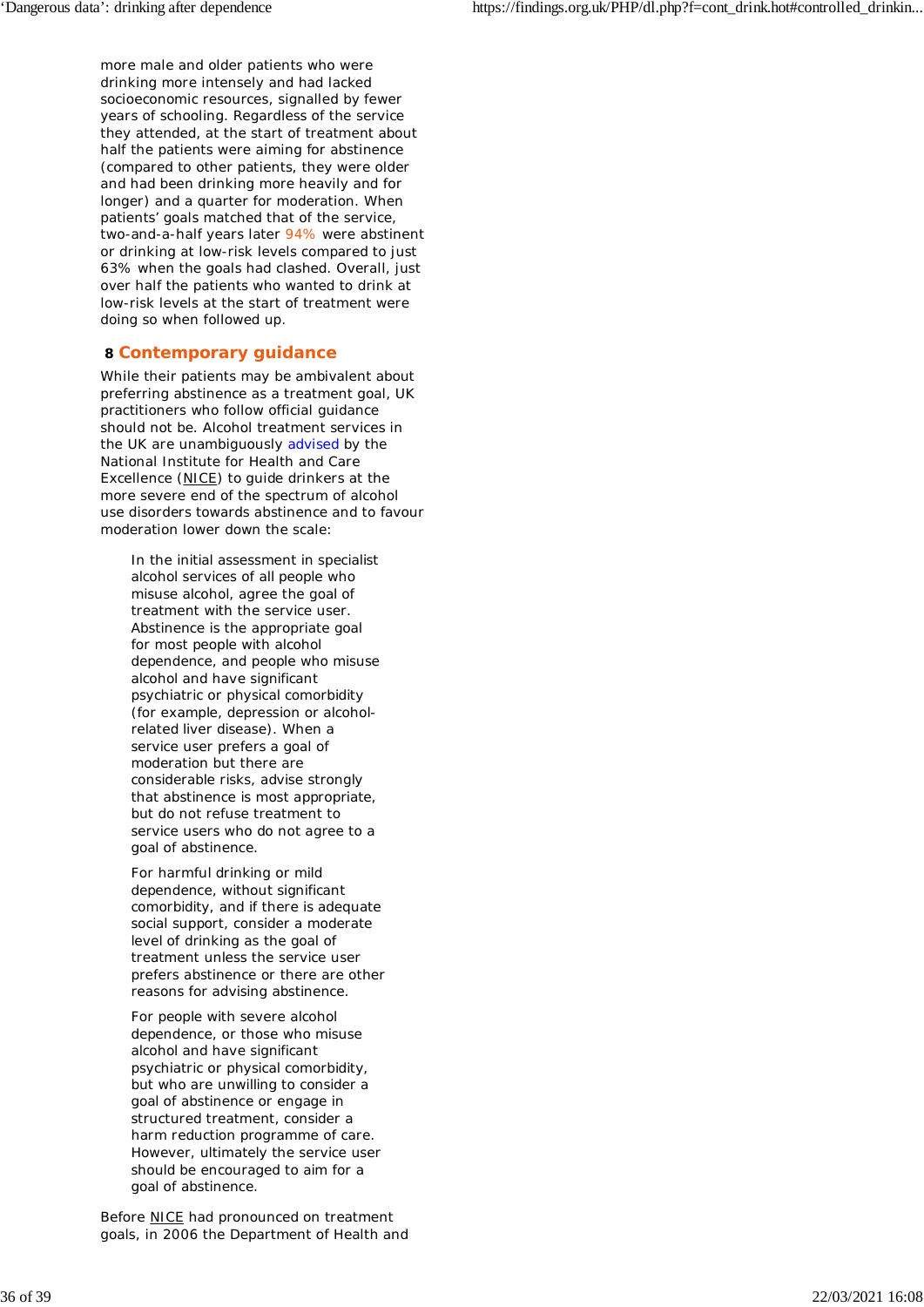what was its National Treatment Agency for Substance Misuse had issued guidance for England which promoted a similar strategy. It stressed that goal choice should not exclude drinkers from support or treatment, but did see abstinence as "the preferred goal for many problem drinkers with moderate to severe levels of alcohol dependence, particularly … whose organs have already been severely damaged through alcohol use, and perhaps for those who have previously attempted to moderate … without success". Even for these drinkers, it continued, if abstinence is not acceptable, moderation is better than nothing, and may lead to abstinence. On how the decision should be made, in relation to care planning in general the guidance saw patient choice as not only an entitlement, but a strategy which improves the chances that the chosen treatment will succeed because "it has been selected and committed to by the individual".

If severity of dependence is an influence on the chances of sustaining controlled drinking, the 2013 revision to the US diagnostic framework for mental disorders decisively removed what before seemed a clear dividing line in considerations of who should aim for abstinence. The American Psychiatric Association had previously classified alcohol abuse and alcohol dependence as distinct disorders in its *Diagnostic and Statistical Manual of Mental Disorders*, providing a line across which to favour abstinence. However, in 2013 it integrated these diagnoses under the single designation "alcohol use disorder", acknowledging that these drinking problems do not divide in two, but range unbroken across a spectrum of experiences and symptoms from mild to severe. This re-imagining of drinking problems as a continuum throws up new questions about whether there can be a concrete point at which abstinence becomes the preferable or only acceptable treatment goal, even if research supports the salience of the severity dimension.



**on controlled drinking featured a foreword by D.L. Davies, initiator of the controversy the book explored**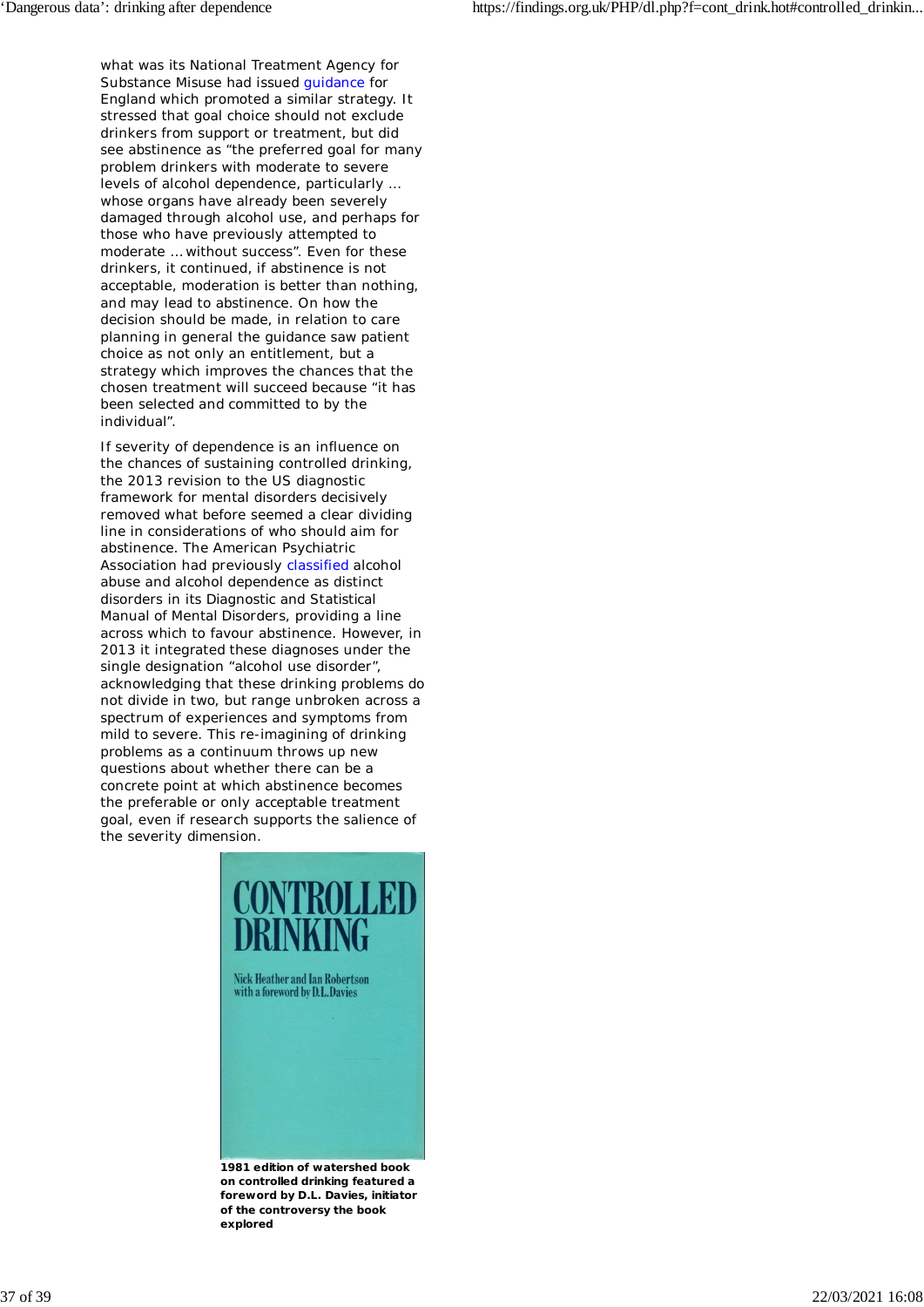Notwithstanding this change, still valid are the conclusions of the British textbook *Problem Drinking* published in 1997, which authoritatively summed up the evidence: Research shows that no matter how physically dependent, moderation is for some feasible, especially when there are sufficient supports in the patient's life, but the more severe the dependence, the more likely abstinence is to be the suitable strategy. The 2020 review described above cast doubt on severity of dependence as a factor, but not with sufficient weight to warrant deleting this part of the conclusions reached by Professors Nick Heather and Ian Robertson, whose earlier watershed book *Controlled Drinking* had drawn together the strands as they stood in 1981. Then as now, neither abstinence nor controlled-drinking objectives could be said to have been proved preferable for dependent drinkers. *Controlled Drinking*'s original 1981 edition featured a foreword by D.L. Davies, reminding us of the origins  $($  section above) of the controversy the book explored  $\blacktriangleright$ illustration.

This is how Drug and Alcohol Findings summed up the evidence: "Treatment programmes for dependent drinkers should not be predicated on either abstinence or controlled drinking goals but offer both. Nor does the literature offer much support for requiring or imposing goals in the face of the patient's wishes. In general it seems that (perhaps especially after a little time in treatment) patients themselves gravitate towards what for them are feasible and suitable goals, without services having to risk alienating them by insisting on a currently unfavoured goal."

*Thanks for their comments on an earlier version of this essay to Dr Peter Rice, then Consultant Addiction Psychiatrist at the Tayside Alcohol Problems Service in Scotland. Thanks for comments on this version to: David J. Armor, lead author of the first Rand report, and now at George Mason University in the USA; Ray Hodgson, who commented on the controversy at the time and was at the time of his retirement Research Director at Alcohol Research UK; and to Ron Roizen, who also commented on the controversy at the time and is now an independent scholar known for his contributions to the history and sociology of drinking and the response to drinking in the USA. Commentators bear no responsibility for the text including the interpretations and any remaining errors.*

Last revised 22 March 2021. First uploaded 06 March 2011

#### ▶ Comment/query

- Give us your feedback on the site (two-minute survey)
- ▶ Open Effectiveness Bank home page

Add your name to the mailing list to be alerted to new studies and other site updates

**Top 10 most closely related documents on this site. For more try a subject or free text search**

DOCUMENT 2011 Services for the identification and treatment of hazardous drinking, harmful drinking and alcohol dependence in children, young people and adults: Commissioning guide

DOCUMENT 2011 Psychosis with coexisting substance misuse: assessment and management in adults and young people

DOCUMENT 2012 Quality standard for drug use disorders